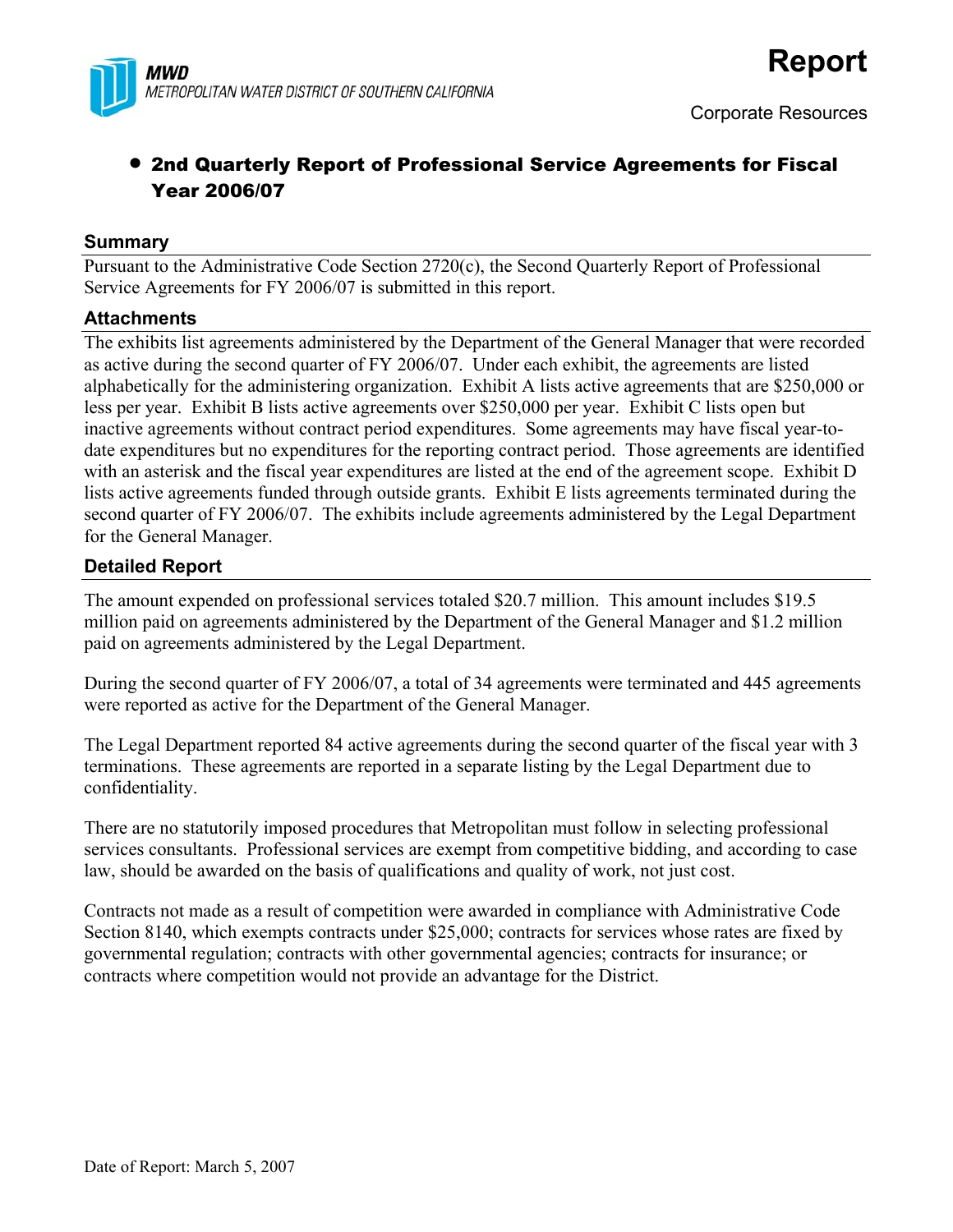

 **Reporting**

**Maximum**

## **Quarterly Professional Services Agreements Report**

## **Agreement Detail (Exhibit A)**

**Active Agreements \$250,000 and Under**

 **From 01-OCT-2006 To 31-DEC-2006 (Reporting Period)** 

| <b>Consultant Name</b>                                                           | Agreement<br><b>Number</b> | Amend<br><b>Number</b> | Organization                                                    | <b>Agreement Scope</b>                                                                                               | Maximum<br>Amount<br>Payable | Reporting<br>Period<br><b>Expenditure</b> |
|----------------------------------------------------------------------------------|----------------------------|------------------------|-----------------------------------------------------------------|----------------------------------------------------------------------------------------------------------------------|------------------------------|-------------------------------------------|
| <b>BIDNET</b>                                                                    | 67616                      | $\overline{2}$         | <b>Chief Executive's Office</b>                                 | To provide programming service for MWD's Business<br>Outreach Program.                                               | \$20,000                     | \$11,280                                  |
| <b>CALIFORNIA</b><br><b>TRAINING COMPANY</b>                                     | 48613                      | 8                      | <b>Chief Executive's Office</b>                                 | To conduct training workshops on grievance management.                                                               | \$150,000                    | \$115,032                                 |
| <b>CAMP DRESSER &amp;</b><br>MCKEE, INC.                                         | 70944                      |                        | <b>Chief Executive's Office</b>                                 | To provide a rate structure workshop and facilitation services<br>for member agency discussion of rates and charges. | \$30,000                     | \$9,570                                   |
| <b>CHOICEPOINT</b><br><b>BUSINESS AND</b><br><b>GOVERNMENT</b><br>SERVICES, INC. | 57408                      |                        | <b>Chief Executive's Office</b><br>(Human Resources<br>Section) | To provide security and background pre-employment<br>reference checks. RFP 583                                       | $$25,000$ R                  | \$26,404                                  |
| <b>COMMUNITY ACTION</b><br>EPA, INC.                                             | 68854                      |                        | <b>Chief Executive's Office</b><br>(Human Resources<br>Section) | To provide employee assistance services. RFP 707                                                                     | \$150,000                    | \$68,265                                  |
| <b>CPS HUMAN</b><br><b>RESOURCES</b><br><b>SERVICES</b>                          | 56004                      | -1                     | <b>Chief Executive's Office</b><br>(Human Resources<br>Section) | To provide a classification and compensation study for Human<br>Resources, RFP 694                                   | \$77,000                     | \$9,689                                   |
| ELLIOTT & LESTER,<br>INC.                                                        | 61475                      | $\overline{2}$         | <b>Chief Executive's Office</b>                                 | To function as Metropolitan's ethics officer. RFP 676                                                                | $$240,000$ R                 | \$42,000                                  |
| <b>GCG ROSE &amp; KINDEL</b>                                                     | 77962                      |                        | <b>Chief Executive's Office</b>                                 | To provide assistance with developing media, legislative, and<br>communications strategies and coordination.         | \$130,000                    | \$70,000                                  |
| <b>JOHN W. HARRIS &amp;</b><br><b>ASSOCIATES</b>                                 | 71743                      |                        | <b>Chief Executive's Office</b>                                 | To provide legal services and advice on Human Resource<br>issues to the H.R. Manager and Executive Vice President    | \$61,000                     | \$60,900                                  |
| <b>MAJOR, LINDSEY &amp;</b><br>AFRICA-SO. CALIF.<br><b>LLC</b>                   | 71726                      |                        | <b>Chief Executive's Office</b>                                 | To provide assistance with recruitment search for the position<br>of General Counsel.                                | \$90,000                     | \$53,987                                  |
| <b>MIKE ROOS AND</b><br><b>COMPANY</b>                                           | 78832                      |                        | <b>Chief Executive's Office</b>                                 | To provide analysis of federal and state legislation and assess<br>impact on Metropolitan.                           | \$130,000                    | \$50,000                                  |

RATHBD01

R=Renewable Annual Service Agreement, maximum 3-year term. Subsequent years require approval by the Chief Operating Officer.

Reporting Period Expenditure - For renewable annual service agreements only, expenditures incurred in the current contract year are included. For all other contracts, expenditures from contract execution through the end of the reporting period are included.

Administrative Code Section 8103(i) exempts contracts for insurance, or professional, artistic, scientific, or technical services from competitive bidding.

Choicepoint Business and Government Services, Inc., #57408 - Overage is due to heightened security requirements and the need for background checks over and above<br>the approved contract amount for the 2006 contract period. A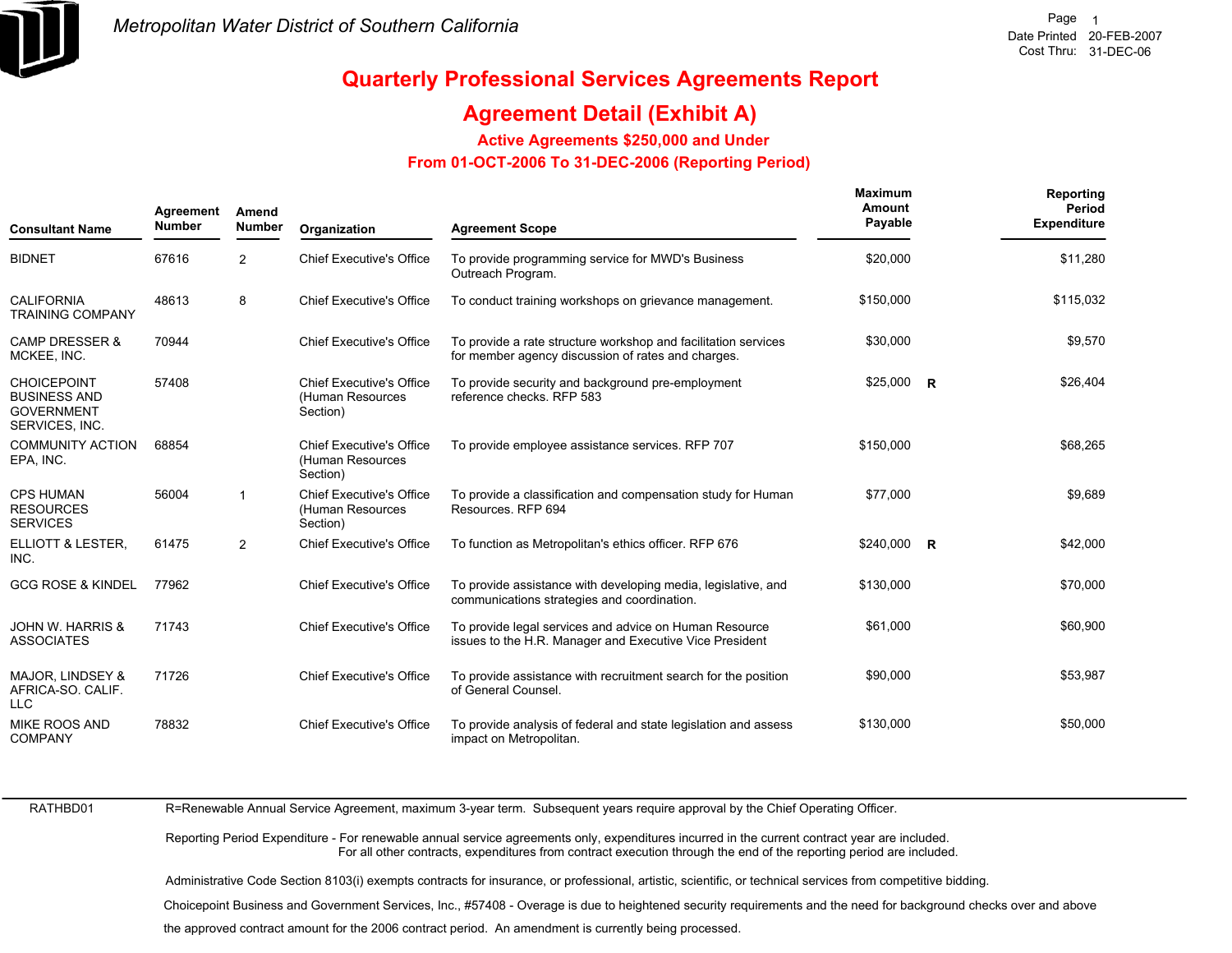

## **Agreement Detail (Exhibit A)**

**Active Agreements \$250,000 and Under**

 **From 01-OCT-2006 To 31-DEC-2006 (Reporting Period)** 

| <b>Consultant Name</b>                                         | Agreement<br><b>Number</b> | Amend<br><b>Number</b> | Organization                                                    | <b>Agreement Scope</b>                                                                                                                 | Maximum<br>Amount<br>Payable | Reporting<br>Period<br><b>Expenditure</b> |
|----------------------------------------------------------------|----------------------------|------------------------|-----------------------------------------------------------------|----------------------------------------------------------------------------------------------------------------------------------------|------------------------------|-------------------------------------------|
| <b>NEW HORIZONS</b><br><b>COMPUTER</b><br><b>LEARNING CTR.</b> | 60897                      |                        | <b>Chief Executive's Office</b><br>(Human Resources<br>Section) | To provide computer application and technical training. RFP<br>634                                                                     | $$30,000$ R                  | \$754                                     |
| <b>NEW VENTURE</b>                                             | 76150                      |                        | <b>Chief Executive's Office</b>                                 | To develop a software application to warehouse various data<br>related to Metropolitan's Business Outreach Program.                    | \$24,999                     | \$22,500                                  |
| NOSSAMAN.<br><b>GUTHNER, KNOX &amp;</b><br><b>ELLIOTT LLP</b>  | 79317                      |                        | <b>Chief Executive's Office</b>                                 | To assist with services related to the recruitment of a new<br>General Counsel for Metropolitan.                                       | \$40,000                     | \$25,100                                  |
| <b>STARLIGHT</b><br>EDUCATION, INC.                            | 58439                      | $\mathbf 1$            | <b>Chief Executive's Office</b><br>(Human Resources<br>Section) | To provide computer software and technical training. RFP 634                                                                           | $$50,000$ R                  | \$17,400                                  |
| THE HAWKINS<br><b>COMPANY</b>                                  | 79987                      |                        | <b>Chief Executive's Office</b>                                 | To provide recruitment services for Human Resources.                                                                                   | \$35,000                     | \$28,776                                  |
| APCO WORLDWIDE,<br>INC.                                        | 78410                      |                        | <b>External Affairs Group</b>                                   | To provide assistance with internal and external<br>communications such as press releases and fact sheets.                             | \$24,999                     | \$20,245                                  |
| CAL POLY POMONA<br>FOUNDATION, INC.                            | 73233                      |                        | <b>External Affairs Group</b>                                   | To provide assistance with disseminating information and<br>knowledge related to solar power to high school audiences.                 | \$50,000                     | \$50,000                                  |
| CAPITOL ADVOCACY,<br><b>LLC</b>                                | 71734                      |                        | <b>External Affairs Group</b>                                   | To provide lobbying & legislative services related to CALFED<br>Bay/Delta Program.                                                     | \$125,000                    | \$120,000                                 |
| <b>CORNERSTONE</b><br><b>GOVERNMENT</b><br>AFFAIRS, LLC        | 75219                      |                        | <b>External Affairs Group</b>                                   | To provide legislative appropriations strategy regarding<br>CALFED programs.                                                           | \$130,000                    | \$111,314                                 |
| <b>DAVIS ENERGY</b><br>GROUP, INC.                             | 77137                      | $\mathbf 1$            | <b>External Affairs Group</b>                                   | To run a pilot program to introduce LEED for homes program<br>to homebuilders in MWD's service area.                                   | \$35,000                     | \$13,650                                  |
| <b>ELLSWORTH</b><br>CONSULTING, LLC                            | 74661                      |                        | <b>External Affairs Group</b>                                   | To provide management, strategic legislative advice on how to<br>achieve Senate concurrence on House-passed bills supported<br>by MWD. | \$140,000                    | \$122,568                                 |

RATHBD01

R=Renewable Annual Service Agreement, maximum 3-year term. Subsequent years require approval by the Chief Operating Officer.

Reporting Period Expenditure - For renewable annual service agreements only, expenditures incurred in the current contract year are included. For all other contracts, expenditures from contract execution through the end of the reporting period are included.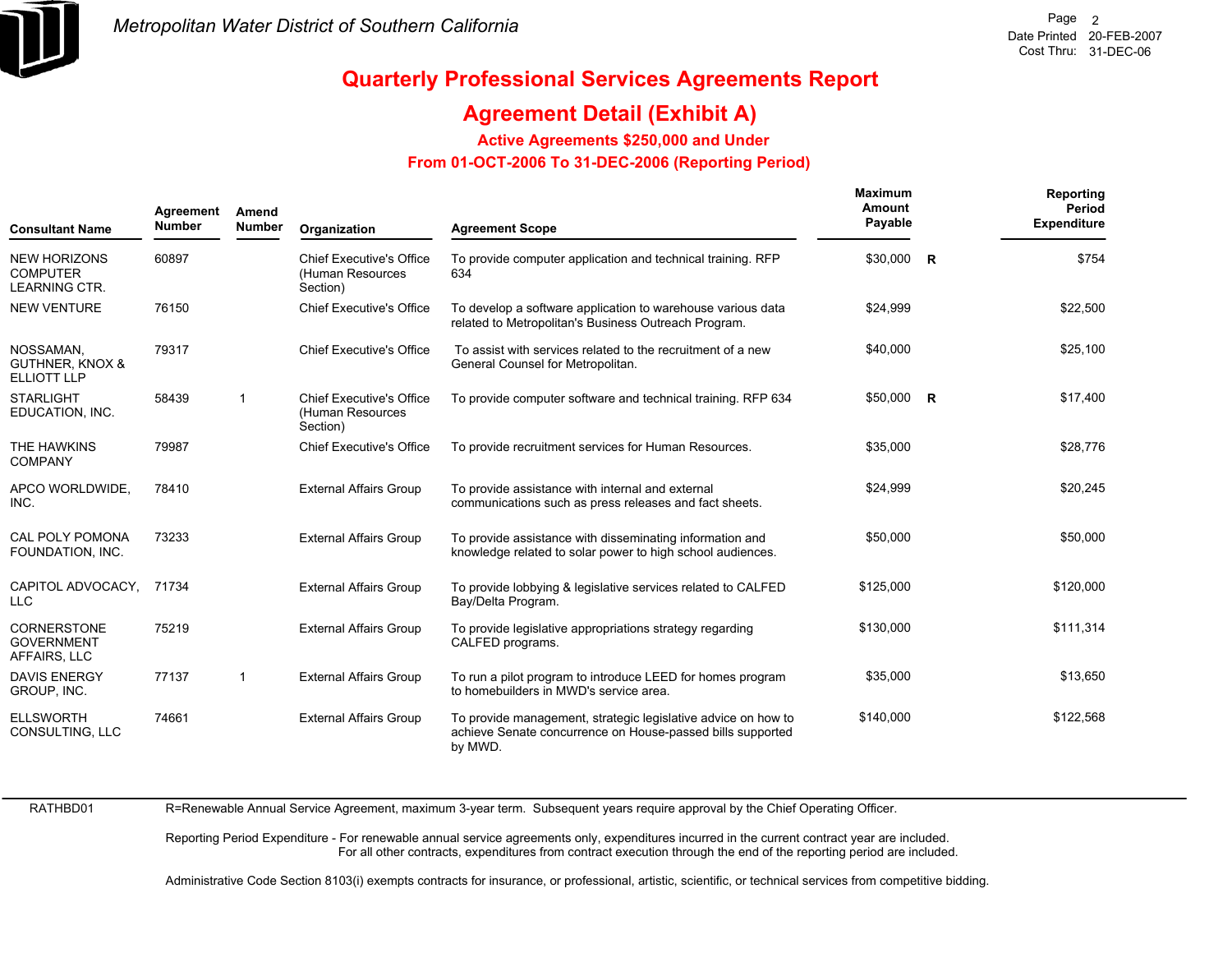

## **Agreement Detail (Exhibit A)**

**Active Agreements \$250,000 and Under**

 **From 01-OCT-2006 To 31-DEC-2006 (Reporting Period)** 

| <b>Consultant Name</b>                                           | Agreement<br><b>Number</b> | Amend<br><b>Number</b> | Organization                  | <b>Agreement Scope</b>                                                                                                                    | Maximum<br>Amount<br>Payable | Reporting<br>Period<br><b>Expenditure</b> |
|------------------------------------------------------------------|----------------------------|------------------------|-------------------------------|-------------------------------------------------------------------------------------------------------------------------------------------|------------------------------|-------------------------------------------|
| <b>IMMERSIV MEDIA,</b><br>INC.                                   | 57394                      |                        | <b>External Affairs Group</b> | To provide web services. RFP 632                                                                                                          | \$249,995 R                  | \$60,040                                  |
| LEE & SMITH, PC                                                  | 63638                      | $\overline{2}$         | <b>External Affairs Group</b> | To develop strategies and issues regarding the Colorado<br>River.                                                                         | \$237,000                    | \$158,582                                 |
| <b>M2G MEDIA</b>                                                 | 77979                      |                        | <b>External Affairs Group</b> | To provide as-needed Videography, Editing and Post-<br>Production Services, RFQ 758                                                       | \$125,000                    | \$42,511                                  |
| MC CONNELL,<br>ATTORNEY-AT-LAW,<br>JAMES F.                      | 75514                      |                        | <b>External Affairs Group</b> | To provide legislative advisory services and promote<br>Metropolitan's interest in the Water Resources Development<br>Act.                | \$92,000                     | \$76,193                                  |
| MCGUIRE COMPANY                                                  | 65043                      | $\mathbf 1$            | <b>External Affairs Group</b> | To provide legislative analytical services and to support<br>Washington, D.C. Office.                                                     | \$241,000                    | \$222,988                                 |
| MINDY F. BERMAN<br><b>COMMUNICATIONS</b>                         | 75447                      |                        | <b>External Affairs Group</b> | To obtain national network television & national cable<br>television coverage for Metropolitan's Solar Cup program.                       | \$6,000                      | \$2,450                                   |
| RANCHO SANTA ANA<br><b>BOTANIC GARDEN</b>                        | 62404                      |                        | <b>External Affairs Group</b> | To provide horticultural expertise to develop a native plant<br>information program for the general public.                               | \$235,000                    | \$160,000                                 |
| <b>SLOAT HIGGINS</b><br><b>JENSEN &amp;</b><br><b>ASSOCIATES</b> | 71733                      |                        | <b>External Affairs Group</b> | To provide strategic legislative advice and advocacy on<br>matters related to CALFED Bay/Delta Program.                                   | \$185,000                    | \$180,000                                 |
| <b>SLOAT HIGGINS</b><br><b>JENSEN &amp;</b><br><b>ASSOCIATES</b> | 82340                      |                        | <b>External Affairs Group</b> | To provide strategic legislative advice and advocacy on policy<br>isues including Bay/Delta sustainability.                               | \$185,000                    | \$30,000                                  |
| <b>SPECIALIZED</b><br><b>MARKETING</b><br>SERVICES, INC.         | 71736                      |                        | <b>External Affairs Group</b> | To provide direct mail & inventory management services<br>related to Metropolitan's educational & public awareness<br>materials. RFP 751  | $$100,000$ R                 | \$36,209                                  |
| <b>STRATEGIC</b><br><b>CONSULTING &amp;</b><br><b>RESEARCH</b>   | 70956                      | $\mathbf{1}$           | <b>External Affairs Group</b> | To provide outdoor water conservation consumer surveys to<br>measure the effectiveness of Metropolitan's conservation<br>efforts. RFQ 754 | \$80,541                     | \$63,700                                  |

RATHBD01

R=Renewable Annual Service Agreement, maximum 3-year term. Subsequent years require approval by the Chief Operating Officer.

Reporting Period Expenditure - For renewable annual service agreements only, expenditures incurred in the current contract year are included. For all other contracts, expenditures from contract execution through the end of the reporting period are included.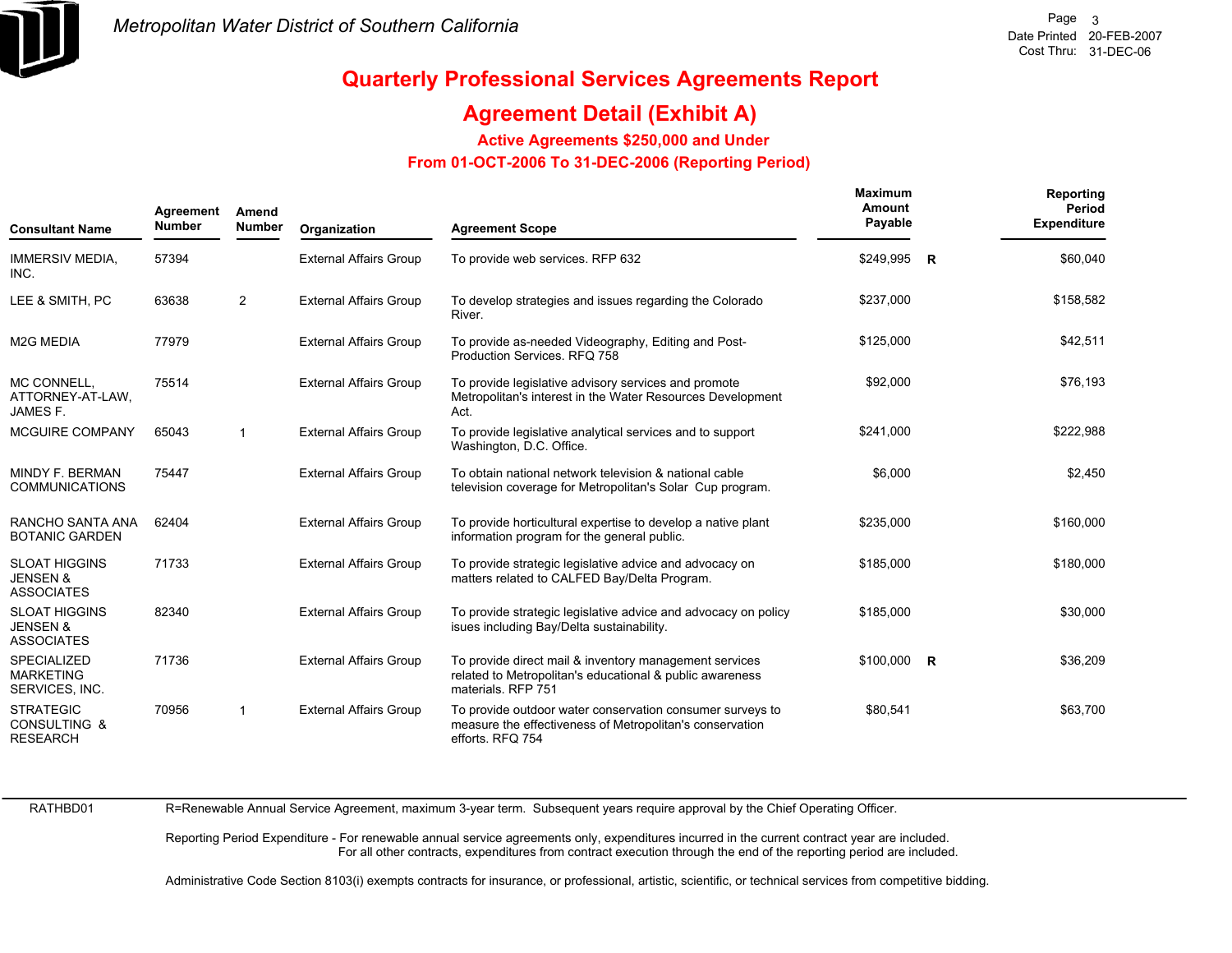

## **Agreement Detail (Exhibit A)**

**Active Agreements \$250,000 and Under**

 **From 01-OCT-2006 To 31-DEC-2006 (Reporting Period)** 

| <b>Consultant Name</b>                                         | Agreement<br><b>Number</b> | Amend<br><b>Number</b>  | Organization                   | <b>Agreement Scope</b>                                                                                                                                | <b>Maximum</b><br>Amount<br>Payable |   | Reporting<br>Period<br><b>Expenditure</b> |
|----------------------------------------------------------------|----------------------------|-------------------------|--------------------------------|-------------------------------------------------------------------------------------------------------------------------------------------------------|-------------------------------------|---|-------------------------------------------|
| <b>TROUTMAN</b><br><b>SANDERS PUBLIC</b><br>AFFAIRS GROUP, LLC | 78654                      |                         | <b>External Affairs Group</b>  | To provide strategic legislative advice and advocacy including<br>issues related to water quality and levee stability for the State<br>Water Project. | \$220,000                           |   | \$61,073                                  |
| VITA ASSOCIATES.<br><b>LLC</b>                                 | 68857                      | $\overline{2}$          | <b>External Affairs Group</b>  | To provide design and production services for the annual<br>report. RFP 713                                                                           | \$48,500 R                          |   | \$23,815                                  |
| ARM TECH, INC.                                                 | 71740                      |                         | <b>Chief Financial Officer</b> | To provide acturial services to determine adequacy of<br>Metropolitan's workers compensation reserves.                                                | $$18,000$ R                         |   | \$9,000                                   |
| <b>BARTEL</b><br>ASSOCIATES, LLC                               | 60899                      | $\overline{\mathbf{4}}$ | <b>Chief Financial Officer</b> | To provide actuarial services for MWD's retiree healthcare<br>obligations.                                                                            | \$60,000                            |   | \$29,520                                  |
| CARL WARREN & CO.                                              | 80282                      |                         | <b>Chief Financial Officer</b> | To provide TPA claims administration for MWD's liability and<br>property claims program. RFP 783                                                      | $$130,000$ R                        |   | \$36,464                                  |
| <b>DRIVER ALLIANT</b><br><b>INSURANCE</b><br><b>SERVICES</b>   | 65057                      |                         | <b>Chief Financial Officer</b> | To provide insurance brokerage services. RFP 711                                                                                                      | $$125,000$ R                        |   | \$85,000                                  |
| <b>FARLEY CONSULTING</b><br><b>SERVICES</b>                    | 50301                      | $\mathbf{1}$            | <b>Chief Financial Officer</b> | To provide claims auditing services. RFP 514                                                                                                          | \$36,000                            |   | \$23,600                                  |
| <b>HILLSWICK ASSET</b><br><b>MANAGEMENT</b>                    | 48306                      | $\mathbf{1}$            | <b>Chief Financial Officer</b> | To provide investment management services. RFP 516                                                                                                    | \$180,000 R                         |   | \$133,792                                 |
| <b>MERGANSER</b><br>CAPITAL<br><b>MANAGEMENT LP</b>            | 48307                      |                         | <b>Chief Financial Officer</b> | To provide investment management services. RFP 516                                                                                                    | \$216,000 R                         |   | \$131,947                                 |
| <b>MUNI FINANCIAL</b>                                          | 68197                      |                         | <b>Chief Financial Officer</b> | Tp provide consulting services and administer the Water<br>Standby Charge Program. RFP 731                                                            | \$198,000 R                         |   | \$127,281                                 |
| <b>PUBLIC RESOURCES</b><br><b>ADVISORY GROUP</b>               | 53616                      | 3                       | <b>Chief Financial Officer</b> | To provide financial advisory services. Board Approved Date<br>:09-NOV-04 Board Letter Num :8-5 RFP 598                                               | $$240,000$ R                        |   | \$220,214                                 |
| <b>SHOGREN CAREERS</b>                                         | 54398                      | 2                       | <b>Chief Financial Officer</b> | To provide assistance with Metropolitan's worker's<br>compensation claims.                                                                            | \$15.000                            | R | \$4,837                                   |

RATHBD01

R=Renewable Annual Service Agreement, maximum 3-year term. Subsequent years require approval by the Chief Operating Officer.

Reporting Period Expenditure - For renewable annual service agreements only, expenditures incurred in the current contract year are included. For all other contracts, expenditures from contract execution through the end of the reporting period are included.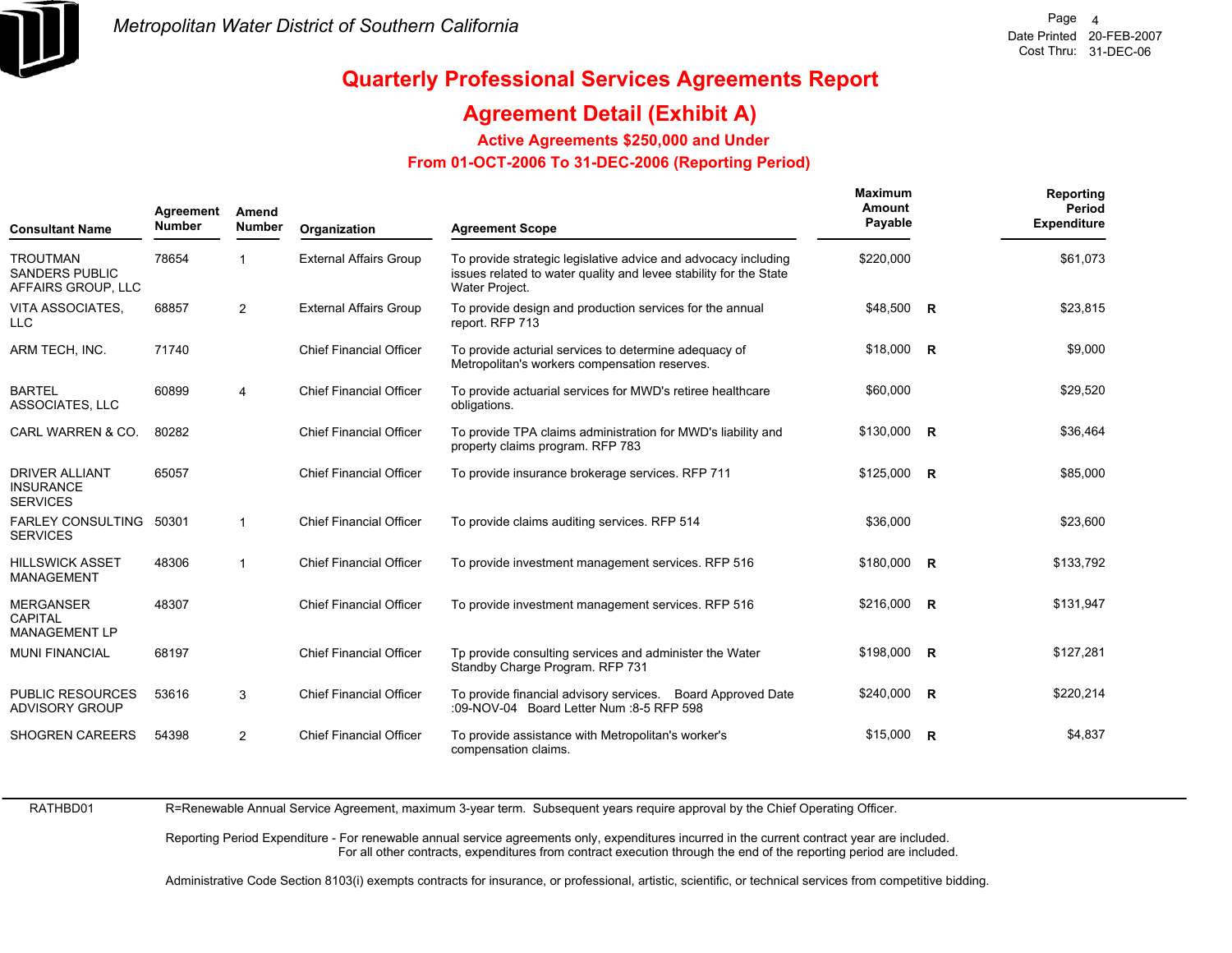

RATHBD01

## **Quarterly Professional Services Agreements Report**

## **Agreement Detail (Exhibit A)**

**Active Agreements \$250,000 and Under**

 **From 01-OCT-2006 To 31-DEC-2006 (Reporting Period)** 

| <b>Consultant Name</b>                     | Agreement<br><b>Number</b> | Amend<br><b>Number</b> | Organization                   | <b>Agreement Scope</b>                                                                                               | <b>Maximum</b><br>Amount<br>Payable | Reporting<br>Period<br><b>Expenditure</b> |
|--------------------------------------------|----------------------------|------------------------|--------------------------------|----------------------------------------------------------------------------------------------------------------------|-------------------------------------|-------------------------------------------|
| <b>SYMPRO</b>                              | 42652                      |                        | <b>Chief Financial Officer</b> | To provide an investment software support system. RFP 495                                                            | \$11,667 R                          | \$9,788                                   |
| ABSG CONSULTING,<br>INC.                   | 57623                      |                        | <b>Corporate Resources</b>     | To provide seismic integrity assessment as-needed services.<br><b>RFP 575</b>                                        | \$100,000 R                         | \$2,354                                   |
| ADVANCED MAPPING<br><b>SOLUTIONS</b>       | 57795                      | -1                     | <b>Corporate Resources</b>     | To provide GIS technical management support services. RFP<br>572                                                     | \$238,000 R                         | \$48,870                                  |
| <b>APPLIED</b><br><b>EARTHWORKS, INC.</b>  | 56610                      | 2                      | <b>Corporate Resources</b>     | To provide on-call cultural resource management services.<br><b>RFP 602</b>                                          | \$200,000 R                         | \$44,430                                  |
| <b>BIDNET</b>                              | 61480                      | 3                      | Corporate Resources            | To provide web-based solicitation services for purchasing,<br>construction, and professional services teams. RFP 648 | \$165,000                           | \$162,230                                 |
| <b>BLACK &amp; VEATCH</b>                  | 51125                      | $\overline{1}$         | <b>Corporate Resources</b>     | To provide on-call hydraulic engineering services. RFQ 557                                                           | $$245,000$ R                        | \$30,890                                  |
| <b>BLIU CONSULTING</b><br><b>GROUP LLC</b> | 78628                      |                        | <b>Corporate Resources</b>     | To provide project management support for various new IT<br>Infrastructure and Security Projects. RFP 572            | \$249,000                           | \$125,625                                 |
| <b>BRUCKNER &amp;</b><br><b>ASSOCIATES</b> | 61483                      | $\overline{2}$         | <b>Corporate Resources</b>     | To provide updates to Metropolitan's emergency plan and<br>evaluate the High Rise Safety training video.             | \$8,000                             | \$3,800                                   |
| <b>CAL POLY POMONA</b><br>FOUNDATION, INC. | 73957                      |                        | <b>Corporate Resources</b>     | To provide a student intern program for students majoring in<br>engineering.                                         | \$245,000 R                         | \$122,910                                 |
| <b>CAMP DRESSER &amp;</b><br>MCKEE, INC.   | 78443                      |                        | <b>Corporate Resources</b>     | To provide engineering services for Metropolitain's Integrated<br>Area Studies, RFQ 757                              | \$245,000                           | \$31,409                                  |
| <b>CASH &amp; ASSOCIATES</b>               | 52797                      | $\overline{1}$         | <b>Corporate Resources</b>     | To provide on-call architectural services. RFQ 565                                                                   | $$249,000$ R                        | \$54,916                                  |
| CH2M HILL, INC.                            | 60458                      |                        | <b>Corporate Resources</b>     | To provide value engineering, benchmark, and QA/QC<br>services. RFP 624                                              | \$240,000 R                         | \$59,271                                  |
| <b>DAVID EVANS AND</b><br>ASSOCIATES, INC. | 68221                      |                        | <b>Corporate Resources</b>     | To provide preliminary design services for DVL recreation<br>swim lagoon. RFP 668                                    | \$248,927                           | \$248,927                                 |

R=Renewable Annual Service Agreement, maximum 3-year term. Subsequent years require approval by the Chief Operating Officer.

Reporting Period Expenditure - For renewable annual service agreements only, expenditures incurred in the current contract year are included. For all other contracts, expenditures from contract execution through the end of the reporting period are included.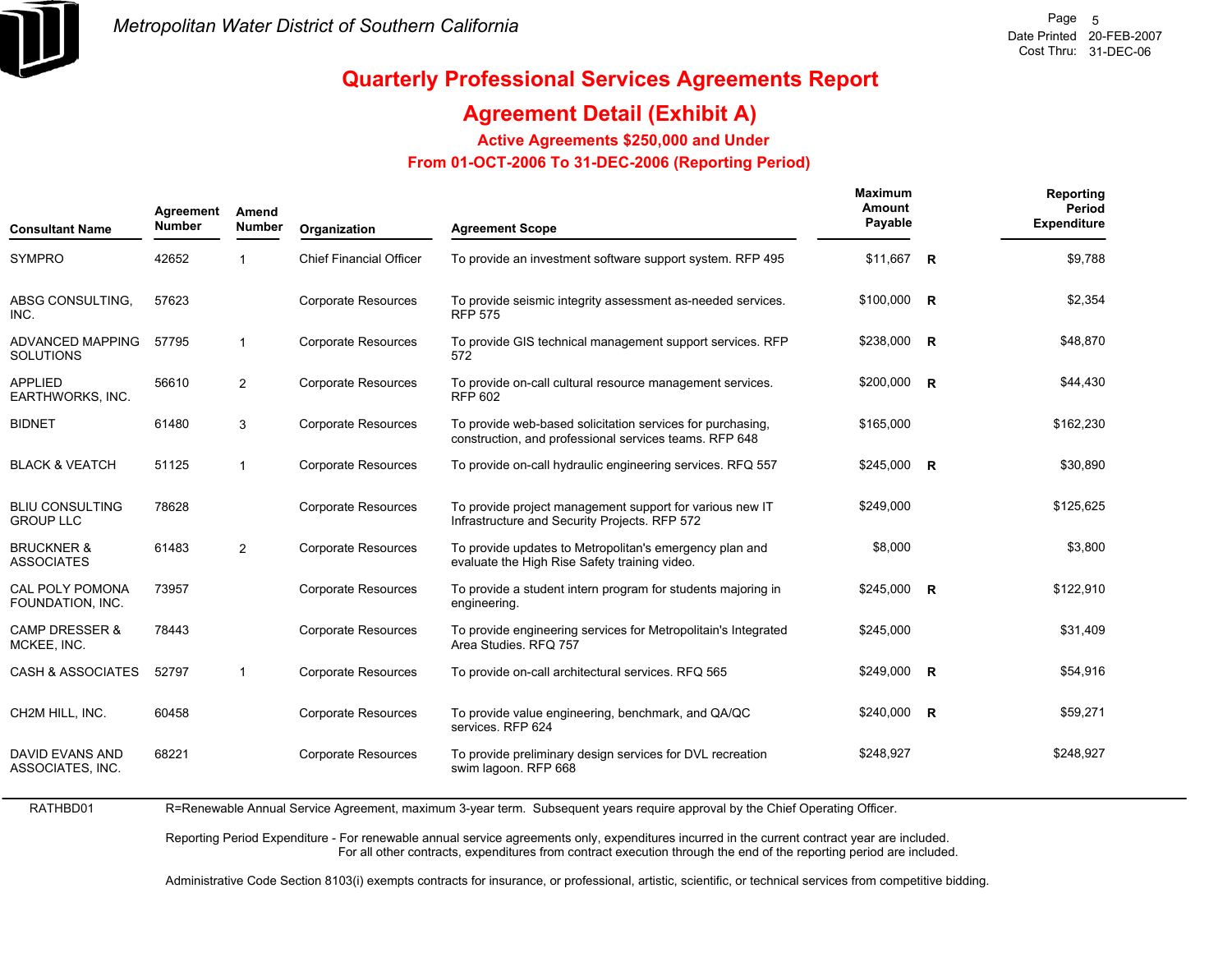

## **Agreement Detail (Exhibit A)**

**Active Agreements \$250,000 and Under**

 **From 01-OCT-2006 To 31-DEC-2006 (Reporting Period)** 

| <b>Consultant Name</b>                                      | Agreement<br><b>Number</b> | Amend<br><b>Number</b> | Organization               | <b>Agreement Scope</b>                                                                                                               | <b>Maximum</b><br>Amount<br>Payable |                         | Reporting<br>Period<br><b>Expenditure</b> |
|-------------------------------------------------------------|----------------------------|------------------------|----------------------------|--------------------------------------------------------------------------------------------------------------------------------------|-------------------------------------|-------------------------|-------------------------------------------|
| DCSE, INC.                                                  | 57810                      |                        | <b>Corporate Resources</b> | To provide GIS web interface for enterprise-wide access to<br>Metropolitan maps and related data. RFP 572                            | \$200,000                           | $\overline{\mathbf{R}}$ | \$8,395                                   |
| <b>DURANGO</b><br><b>TUNNELLING</b>                         | 77138                      |                        | <b>Corporate Resources</b> | To provide oversight on Inland Feeder Project underground<br>construction sites and provide technical advisory services.             | \$240,000 R                         |                         | \$38,068                                  |
| EMA, INC.                                                   | 67619                      |                        | <b>Corporate Resources</b> | To conduct a study evaluating the Water System Control<br>Master Plan, RFP 667                                                       | \$232,480                           |                         | \$232,480                                 |
| <b>ENVIRO DYNAMICS,</b><br>INC.                             | 57036                      | $\mathbf{1}$           | <b>Corporate Resources</b> | To provide technical support for health, safety, and<br>environmental modules.                                                       | \$140,000                           |                         | \$72,498                                  |
| <b>ENVIRONMENTAL</b><br><b>SCIENCE</b><br><b>ASSOCIATES</b> | 53628                      |                        | <b>Corporate Resources</b> | To provide planning and environmental impact report<br>services. RFP 546                                                             | \$240,000 R                         |                         | \$113,690                                 |
| EXTENDSOFT, INC.                                            | 74529                      |                        | <b>Corporate Resources</b> | To provide software application to allow for on-line recruiting<br>tools.                                                            | \$24,999                            |                         | \$11,925                                  |
| F.W. KOHL<br><b>INDUSTRIAL GROUP.</b><br>INC.               | 79239                      |                        | <b>Corporate Resources</b> | To provide as-needed services related to inspection,<br>sampling, and testing of fabricated materials. RFP 765                       | \$240,000                           | $\overline{R}$          | \$5,083                                   |
| FIRST AMERICAN TAX 57390<br><b>VALUATION</b>                |                            |                        | <b>Corporate Resources</b> | To provide on-call real estate services. RFP 599                                                                                     | \$105,000                           | $\overline{R}$          | \$19,250                                  |
| GARTNER, INC.                                               | 54067                      | $\overline{2}$         | <b>Corporate Resources</b> | To provide subscription services for IT on trends and strategic<br>information.                                                      | \$156,839                           |                         | \$122,220                                 |
| GARTNER, INC.                                               | 71732                      | 3                      | <b>Corporate Resources</b> | To provide IT expenditure analysis and consolidation strategy<br>in support of the Enterprise Infrastructure Upgrade CIP<br>project. | \$135,000                           |                         | \$65,000                                  |
| GEOPENTECH, INC.                                            | 52383                      |                        | <b>Corporate Resources</b> | To provide on-call geotechnical consulting services. RFP 559                                                                         | \$249,000                           | $\overline{R}$          | \$54,116                                  |
| <b>GLENN LUKOS</b><br>ASSOCIATES, INC.                      | 56607                      |                        | <b>Corporate Resources</b> | To provide on-call regulatory and permitting services. RFP<br>602                                                                    | \$200,000                           | $\mathbf R$             | \$25,143                                  |

RATHBD01 R=Renewable Annual Service Agreement, maximum 3-year term. Subsequent years require approval by the Chief Operating Officer.

> Reporting Period Expenditure - For renewable annual service agreements only, expenditures incurred in the current contract year are included. For all other contracts, expenditures from contract execution through the end of the reporting period are included.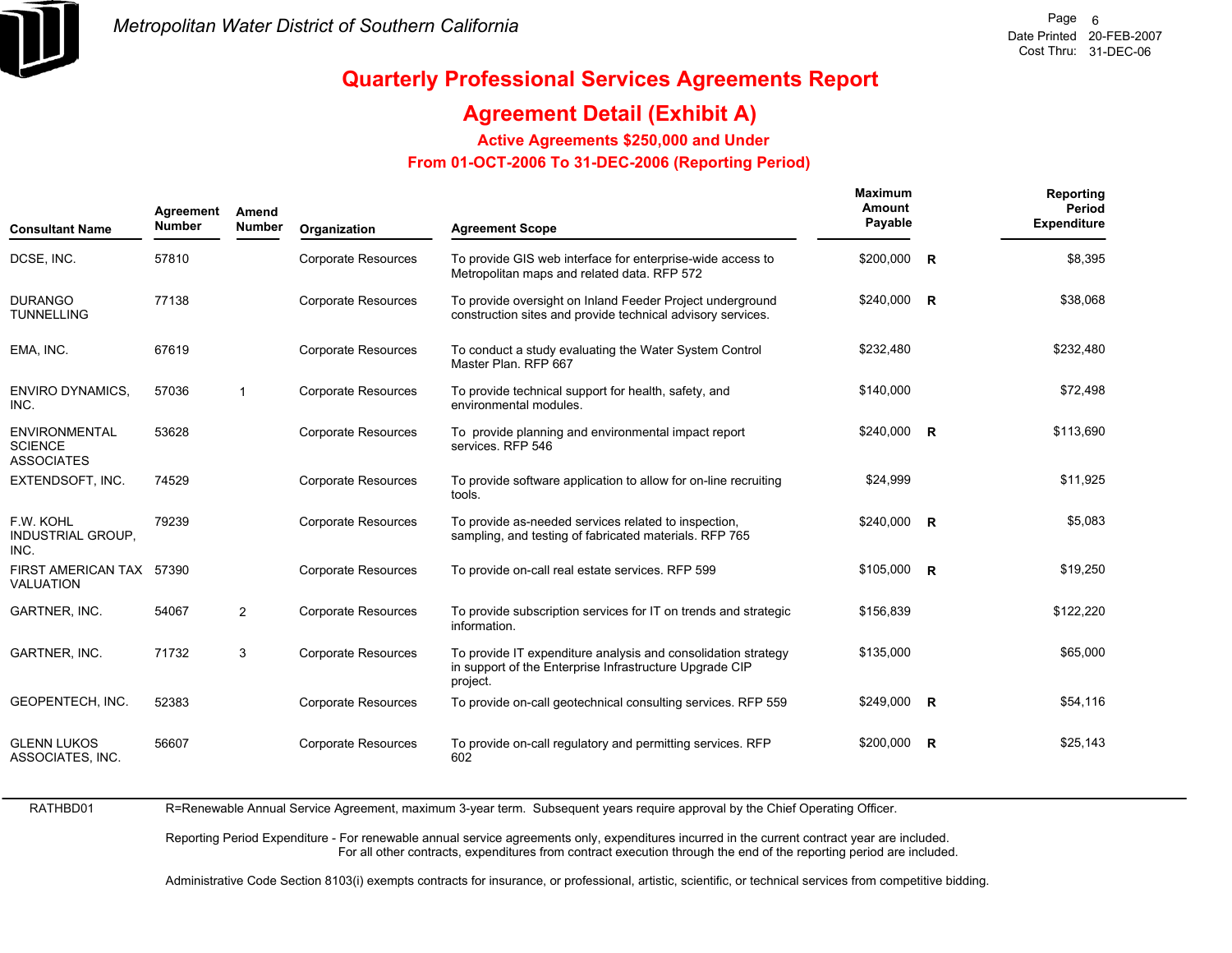

## **Quarterly Professional Services Agreements Report**

## **Agreement Detail (Exhibit A)**

**Active Agreements \$250,000 and Under**

 **From 01-OCT-2006 To 31-DEC-2006 (Reporting Period)** 

| <b>Consultant Name</b>                            | Agreement<br><b>Number</b> | Amend<br><b>Number</b> | Organization               | <b>Agreement Scope</b>                                                                                                                                              | <b>Maximum</b><br>Amount<br>Payable | Reporting<br>Period<br><b>Expenditure</b> |
|---------------------------------------------------|----------------------------|------------------------|----------------------------|---------------------------------------------------------------------------------------------------------------------------------------------------------------------|-------------------------------------|-------------------------------------------|
| <b>HMC ARCHITECTS</b>                             | 52798                      | $\overline{2}$         | <b>Corporate Resources</b> | To provide on-call architectural services for MWD's<br>engineering projects. RFQ 565                                                                                | \$249,000 R                         | \$119,914                                 |
| HUITT-ZOLLARS, INC.                               | 59673                      |                        | <b>Corporate Resources</b> | To provide survey and mapping services for parcels 3-317 for<br>the CRA Recordation Project. Board Approved Date: 14-<br>OCT-03 Board Letter Num : 9-4 RFP 622      | \$53,000                            | \$34,980                                  |
| ICF INTERNATIONAL,<br><b>LLC</b>                  | 81282                      |                        | <b>Corporate Resources</b> | To conduct/provide a feasibility assessment to determine<br>greenhouse gases emission sources at Metropolitan.                                                      | \$5,000                             | \$5,000                                   |
| <b>IMPACT SCIENCES.</b><br>INC.                   | 56628                      |                        | <b>Corporate Resources</b> | To provide on-call environmental planning services. RFP 546                                                                                                         | \$240,000 R                         | \$3,347                                   |
| <b>INNOVENT</b><br>SOLUTIONS, INC.                | 74818                      |                        | <b>Corporate Resources</b> | To provide technical information technology support for the<br>ACTUATE Report software program.                                                                     | \$24,999                            | \$1,875                                   |
| <b>JONES &amp; STOKES</b><br>ASSOCIATES, INC.     | 56614                      |                        | <b>Corporate Resources</b> | To provide on-call biological resources management services.<br><b>RFP 602</b>                                                                                      | $$150,000$ R                        | \$21,410                                  |
| <b>JONES &amp; STOKES</b><br>ASSOCIATES, INC.     | 54076                      | $\mathbf{1}$           | <b>Corporate Resources</b> | To provide on-call environmental planning services. RFP 546                                                                                                         | \$240,000 R                         | \$810                                     |
| <b>KEC ENGINEERS,</b><br>INC.                     | 63633                      |                        | <b>Corporate Resources</b> | To provide permit acquisition services for the Cross<br>Connection Project. Board Approved Date: 14-SEP-04<br>Board Letter Num : 9-2 RFQ 654                        | \$250,000                           | \$219,894                                 |
| KEMA. INC.                                        | 67614                      | $\mathbf{1}$           | <b>Corporate Resources</b> | To provide a comprehensive vulnerability assessment of<br>MWD's business networks and SCADA system. Board<br>Approved Date: 13-JUL-04 Board Letter Num: 8-9 RFP 730 | \$220,000                           | \$177,028                                 |
| KORBIN, GREGG E.                                  | A03997                     | 8                      | <b>Corporate Resources</b> | To provide geological and geotechnical services for the Inland<br>Feeder Project.                                                                                   | $$240,000$ R                        | \$30,801                                  |
| LOS ANGELES DEPT.<br>OF WATER & POWER             | 35297                      | $\overline{2}$         | <b>Corporate Resources</b> | To provide storage and retrieval services of inactive records.                                                                                                      | $$90,000$ R                         | \$27,915                                  |
| <b>LOS PADRINOS OF</b><br>SOUTHERN CALIF.<br>INC. | 47437                      | $\mathbf{1}$           | <b>Corporate Resources</b> | To provide on-call services for weed abatement, site<br>maintenance, graffiti removal, etc.                                                                         | \$240,000                           | \$32,571                                  |

RATHBD01

R=Renewable Annual Service Agreement, maximum 3-year term. Subsequent years require approval by the Chief Operating Officer.

Reporting Period Expenditure - For renewable annual service agreements only, expenditures incurred in the current contract year are included. For all other contracts, expenditures from contract execution through the end of the reporting period are included.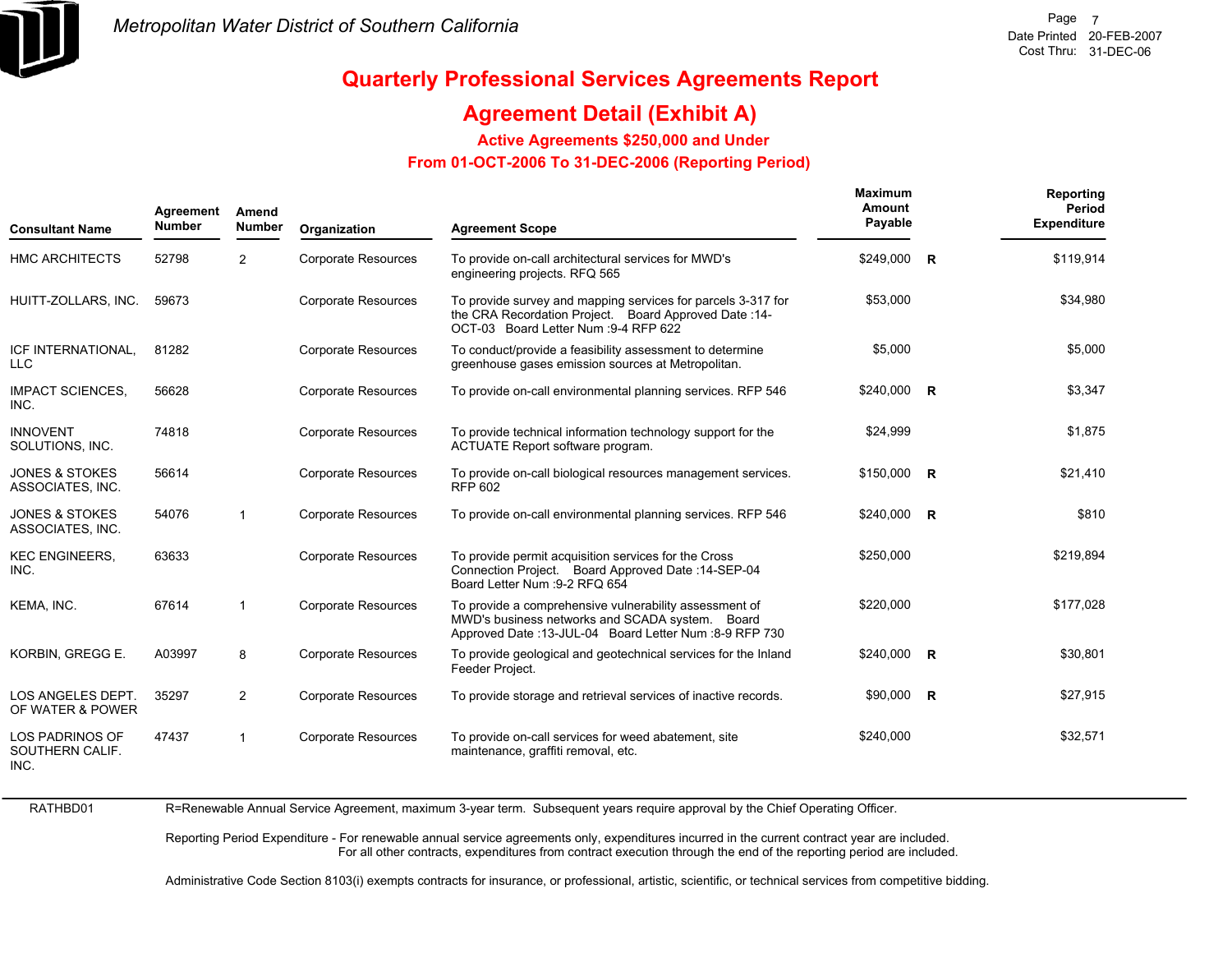

## **Agreement Detail (Exhibit A)**

**Active Agreements \$250,000 and Under**

 **From 01-OCT-2006 To 31-DEC-2006 (Reporting Period)** 

| <b>Consultant Name</b>                                       | Agreement<br><b>Number</b> | Amend<br><b>Number</b> | Organization               | <b>Agreement Scope</b>                                                                                                                                                 | <b>Maximum</b><br>Amount<br>Payable |                | Reporting<br>Period<br><b>Expenditure</b> |
|--------------------------------------------------------------|----------------------------|------------------------|----------------------------|------------------------------------------------------------------------------------------------------------------------------------------------------------------------|-------------------------------------|----------------|-------------------------------------------|
| LSA ASSOCIATES,<br>INC.                                      | 57034                      | $\mathbf{1}$           | Corporate Resources        | To provide as-needed environmental planning services. RFP<br>546                                                                                                       | \$240,000                           | $\overline{R}$ | \$68,732                                  |
| <b>MACTEC</b><br><b>ENGINEERING AND</b><br><b>CONSULTING</b> | 54077                      | $\mathbf{1}$           | <b>Corporate Resources</b> | To provide on-call geotechnical services. RFP 559                                                                                                                      | \$249,000 R                         |                | \$84,857                                  |
| <b>MARRS SERVICES,</b><br>INC.                               | 63634                      |                        | Corporate Resources        | To provide permit acquisition services for the Cross<br>Connection Project. Board Approved Date: 14-SEP-04<br>Board Letter Num : 9-2 RFQ 654                           | \$250,000                           |                | \$57,876                                  |
| <b>MOODY</b><br><b>INTERNATIONAL INC.</b>                    | 79240                      |                        | <b>Corporate Resources</b> | To provide inspection, sampling, and testing of fabicated<br>materials including steel pipe, mechanical and electrical<br>equipment and large diameter valves. RFP 765 | $$200,000$ R                        |                | \$3,287                                   |
| MWH AMERICAS, INC.                                           | 60459                      | 2                      | <b>Corporate Resources</b> | To provide value engineering, quality assurance and quality<br>control for various engineering projects. RFP 624                                                       | $$240,000$ R                        |                | \$110,341                                 |
| <b>ON-SITE TECHNICAL</b><br><b>SERVICES</b>                  | 79238                      |                        | <b>Corporate Resources</b> | To provide services including inspection, sampling, and<br>testing of fabricated materials. RFP 765                                                                    | \$240,000                           | $\overline{R}$ | \$36,824                                  |
| P. MURPHY &<br><b>ASSOCIATES</b>                             | 77015                      |                        | <b>Corporate Resources</b> | To provide quality assurance services for the SCADA capital<br>development program. RFP 572                                                                            | \$239,750                           |                | \$93,536                                  |
| PROJECT LINE<br><b>TECHNICAL</b><br>SERVICES, INC.           | 71725                      | $\mathbf{1}$           | <b>Corporate Resources</b> | To provide an upgrade to Metropolitan's EDMS system. RFP<br>572                                                                                                        | \$200,000                           |                | \$158,502                                 |
| <b>PSOMAS &amp;</b><br><b>ASSOCIATES</b>                     | 65045                      | 2                      | <b>Corporate Resources</b> | To provide GIS database services for analyzing perchlorate<br>contamination in groundwater. RFP 572                                                                    | \$50,000                            |                | \$12,627                                  |
| R I GEOTECHNICAL,<br>INC.                                    | 14533                      | 3                      | <b>Corporate Resources</b> | To provide review and assist Metropolitan with design and<br>construction matters regarding tunnels for the Inland Feeder<br>Project.                                  | \$240,000                           | $\overline{R}$ | \$4,585                                   |
| <b>RALPH'S</b><br><b>PHOTOGRAPHY</b><br><b>SERVICES</b>      | 60281                      | 2                      | <b>Corporate Resources</b> | To provide as-needed photographic services. RFP 573                                                                                                                    | $$24,500$ R                         |                | \$10,211                                  |
| <b>SALLY ARISTEI</b><br><b>PHOTOGRAPHY</b>                   | 60280                      | 2                      | <b>Corporate Resources</b> | To provide on-call photography services. RFP 573                                                                                                                       | $$24,500$ R                         |                | \$975                                     |

RATHBD01 R=Renewable Annual Service Agreement, maximum 3-year term. Subsequent years require approval by the Chief Operating Officer.

> Reporting Period Expenditure - For renewable annual service agreements only, expenditures incurred in the current contract year are included. For all other contracts, expenditures from contract execution through the end of the reporting period are included.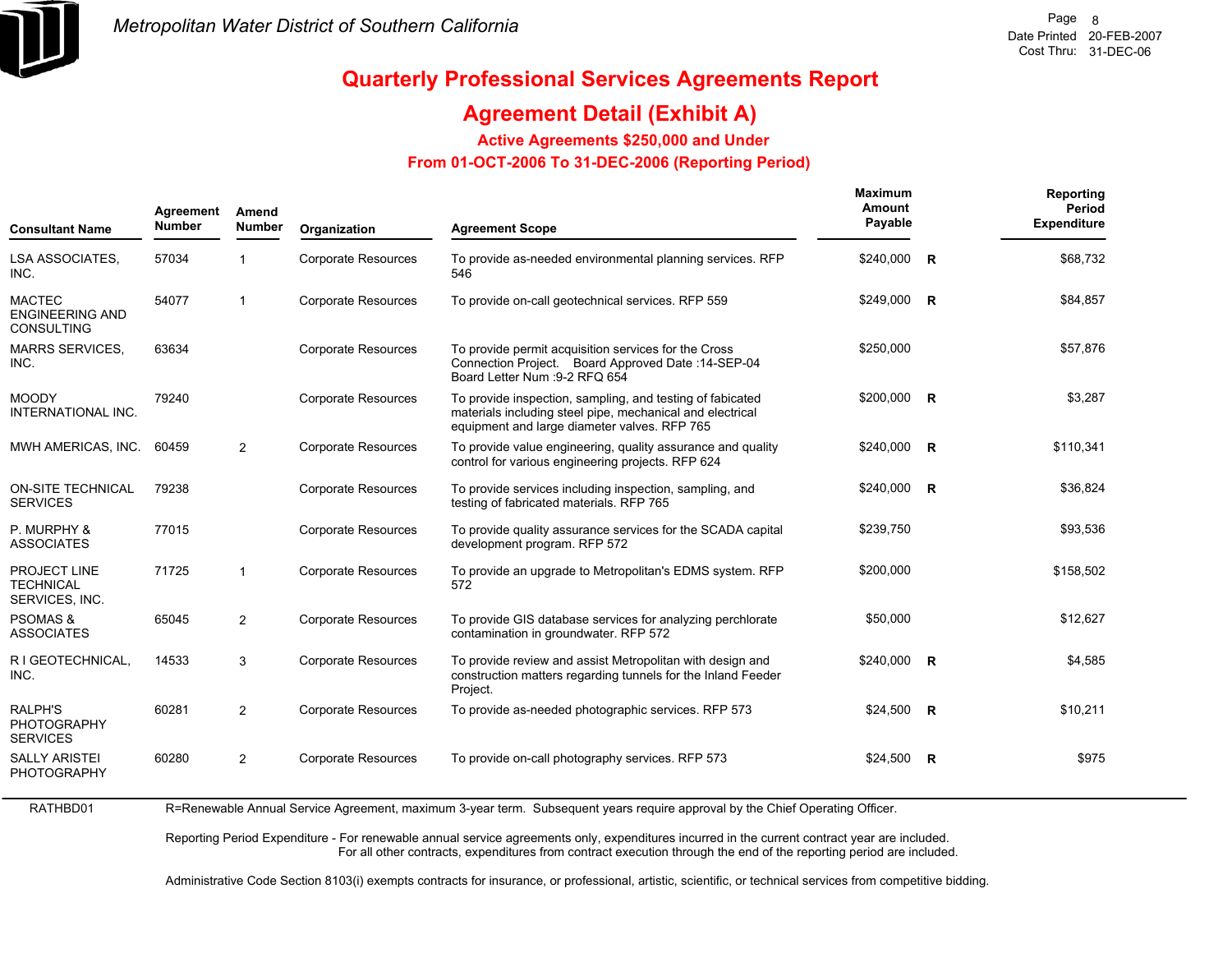

## **Agreement Detail (Exhibit A)**

**Active Agreements \$250,000 and Under**

 **From 01-OCT-2006 To 31-DEC-2006 (Reporting Period)** 

| <b>Consultant Name</b>                                                                       | Agreement<br><b>Number</b> | Amend<br><b>Number</b> | Organization               | <b>Agreement Scope</b>                                                                                                                                | <b>Maximum</b><br>Amount<br>Payable |   | Reporting<br>Period<br><b>Expenditure</b> |
|----------------------------------------------------------------------------------------------|----------------------------|------------------------|----------------------------|-------------------------------------------------------------------------------------------------------------------------------------------------------|-------------------------------------|---|-------------------------------------------|
| <b>SAN BERNARDINO</b><br><b>COUNTY MUSEUM</b>                                                | 56608                      |                        | <b>Corporate Resources</b> | To provide as-needed paleontologic resource management<br>services. RFP 602                                                                           | $$100,000$ R                        |   | \$764                                     |
| <b>SAPPHOS</b><br>ENVIRONMENTAL.<br>INC.                                                     | 56627                      |                        | <b>Corporate Resources</b> | To provide environmental documention and services for<br>pipeline projects and water treatment facilities. RFP 546                                    | $$240,000$ R                        |   | \$8,102                                   |
| SNYDER, GARY M.                                                                              | 74232                      |                        | <b>Corporate Resources</b> | To provide construction management inspection services for<br>completion of the Inland Feeder Program and the Arrowhead<br>Tunnels. (Former Employee) | $$245,000$ R                        |   | \$13,207                                  |
| SPERRY, P. E.                                                                                | 35299                      | 3                      | <b>Corporate Resources</b> | To provide technical review services for the Inland Feeder<br>Project. Board Approved Date: 16-JUN-00                                                 | $$110,000$ R                        |   | \$7,136                                   |
| <b>STATE OF</b><br><b>CALIFORNIA</b><br><b>DEPARTMENT OF</b><br>PARKS &<br><b>RECREATION</b> | A03842                     | $\overline{4}$         | <b>Corporate Resources</b> | To provide consulting services with regard to historical<br>properties located within Diamond Valley Lake.                                            | $$120,000$ R                        |   | \$449                                     |
| <b>TECHNOLOGY</b><br><b>INTEGRATION GROUP</b>                                                | 73676                      |                        | <b>Corporate Resources</b> | To provide technical support to various information technology<br>environments including microsoft outlook.                                           | $$25,000$ R                         |   | \$11,368                                  |
| UNITED INSPECTION<br>& TESTING, INC.                                                         | 80190                      |                        | <b>Corporate Resources</b> | To provide as-needed soil and concrete testing/inspection<br>services. RFP 779                                                                        | $$245,000$ R                        |   | \$20,370                                  |
| URS CORPORATION<br><b>AMERICAS</b>                                                           | 57033                      | $\mathbf{1}$           | <b>Corporate Resources</b> | To provide on-call environmental services. RFQ 546                                                                                                    | \$240,000 R                         |   | \$62,753                                  |
| URS CORPORATION<br><b>AMERICAS</b>                                                           | 57617                      |                        | <b>Corporate Resources</b> | To provide on-call geotechnical services for various projects<br>within our service area. RFQ 559                                                     | $$249,000$ R                        |   | \$55,484                                  |
| URS CORPORATION<br><b>AMERICAS</b>                                                           | 60901                      |                        | <b>Corporate Resources</b> | To provide as-needed seismic integrity assessment services.<br><b>RFP 575</b>                                                                         | $$100,000$ R                        |   | \$3,959                                   |
| VALUE MANAGEMENT 60460<br>STRATEGIES, INC.                                                   |                            |                        | <b>Corporate Resources</b> | To provide value engineering, benchmark, and QA/QC<br>services. RFP 624                                                                               | \$240,000                           | R | \$192,105                                 |

RATHBD01

R=Renewable Annual Service Agreement, maximum 3-year term. Subsequent years require approval by the Chief Operating Officer.

Reporting Period Expenditure - For renewable annual service agreements only, expenditures incurred in the current contract year are included. For all other contracts, expenditures from contract execution through the end of the reporting period are included.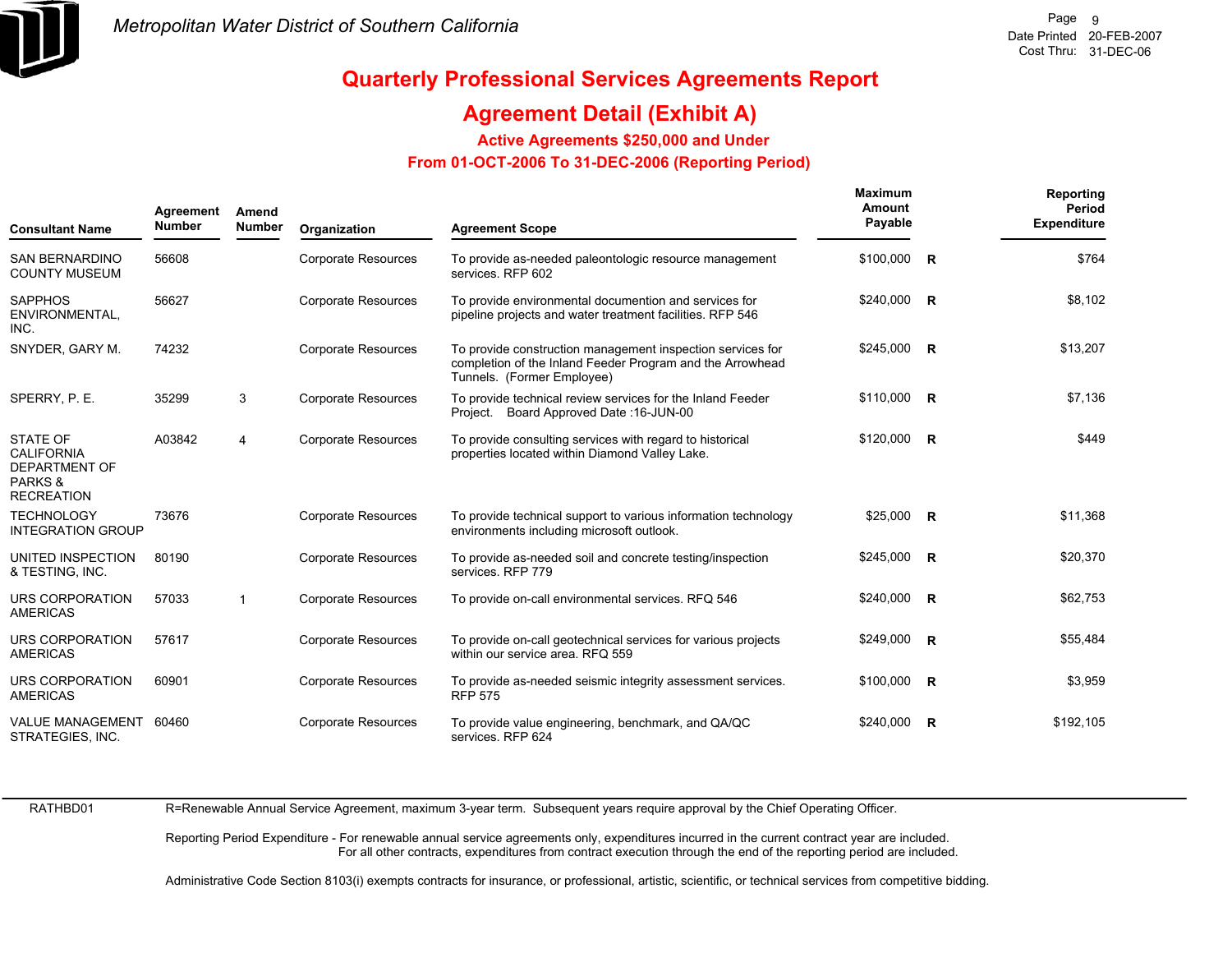

## **Agreement Detail (Exhibit A)**

**Active Agreements \$250,000 and Under**

 **From 01-OCT-2006 To 31-DEC-2006 (Reporting Period)** 

| <b>Consultant Name</b>                                           | Agreement<br><b>Number</b> | Amend<br><b>Number</b>  | Organization                                   | <b>Agreement Scope</b>                                                                                            | <b>Maximum</b><br>Amount<br>Payable | Reporting<br>Period<br><b>Expenditure</b> |
|------------------------------------------------------------------|----------------------------|-------------------------|------------------------------------------------|-------------------------------------------------------------------------------------------------------------------|-------------------------------------|-------------------------------------------|
| WAGNER, WILLIAM D.                                               | 56612                      |                         | <b>Corporate Resources</b>                     | To provide as-needed biological resource management<br>services. RFP 602                                          | \$150,000 R                         | \$29,870                                  |
| <b>WORK TECHNOLOGY</b><br><b>CORPORATION</b>                     | 75237                      |                         | <b>Corporate Resources</b>                     | To provide IT services related to the maintenance and<br>integration of the worktech software appliction.         | \$24,999                            | \$16,888                                  |
| <b>3E COMPANY</b>                                                | 67608                      |                         | <b>Water System</b><br><b>Operations Group</b> | To provide materials safety data management services. RFP<br>699                                                  | $$60,250$ R                         | \$60,250                                  |
| AEI-CASC<br>ENGINEERING, INC.                                    | 70949                      |                         | <b>Water System</b><br>Operations Group        | To provide as needed environmental services in support of<br>Metropolitan's Capital Improvement Programs. RFP 700 | $$240,000$ R                        | \$1,173                                   |
| ASSET GROUP, INC.                                                | 79204                      |                         | Water System<br>Operations Group               | To provide environmental services including asbestos<br>lead/survey and industrial hygiene monitoring.            | \$24,999                            | \$2,820                                   |
| <b>BLACK &amp; VEATCH</b><br><b>CORPORATION</b>                  | 59683                      |                         | <b>Water System</b><br><b>Operations Group</b> | To provide expert advice on the treatment of manganese.                                                           | \$25,000                            | \$8,468                                   |
| CAL POLY POMONA<br>FOUNDATION, INC.                              | 13998                      | $\overline{4}$          | Water System<br><b>Operations Group</b>        | To provide a student intern program for students majoring in<br>science.                                          | \$245,000 R                         | \$108,605                                 |
| <b>CAMP DRESSER &amp;</b><br>MCKEE, INC.                         | 61472                      |                         | <b>Water System</b><br><b>Operations Group</b> | To conduct a study titled "Bromate Control Study" related to<br>the use of ozone at the filtration plants.        | \$25,000                            | \$4,300                                   |
| <b>CH DIAGNOSTIC &amp;</b><br><b>CONSULTING</b><br>SERVICE, INC. | 57402                      | $\overline{\mathbf{1}}$ | Water System<br>Operations Group               | To provide a complex water analysis mandated by the EPA.                                                          | \$45,000                            | \$15,520                                  |
| CH2M HILL, INC.                                                  | 68214                      | -1                      | <b>Water System</b><br><b>Operations Group</b> | To provide desalination cost benchmarking studies for<br>Metropolitan. RFP 706                                    | \$194,912                           | \$87,671                                  |
| CLINE, NEIL M.                                                   | 48314                      | 2                       | Water System<br><b>Operations Group</b>        | To provide technical review of the DRIP program.                                                                  | \$11,000                            | \$5,373                                   |
| E2 ENVIRONMENTAL.<br>INC.                                        | 70950                      |                         | <b>Water System</b><br><b>Operations Group</b> | To provide as-needed environmental services. RFQ 700                                                              | $$240,000$ R                        | \$37,105                                  |

RATHBD01

R=Renewable Annual Service Agreement, maximum 3-year term. Subsequent years require approval by the Chief Operating Officer.

Reporting Period Expenditure - For renewable annual service agreements only, expenditures incurred in the current contract year are included. For all other contracts, expenditures from contract execution through the end of the reporting period are included.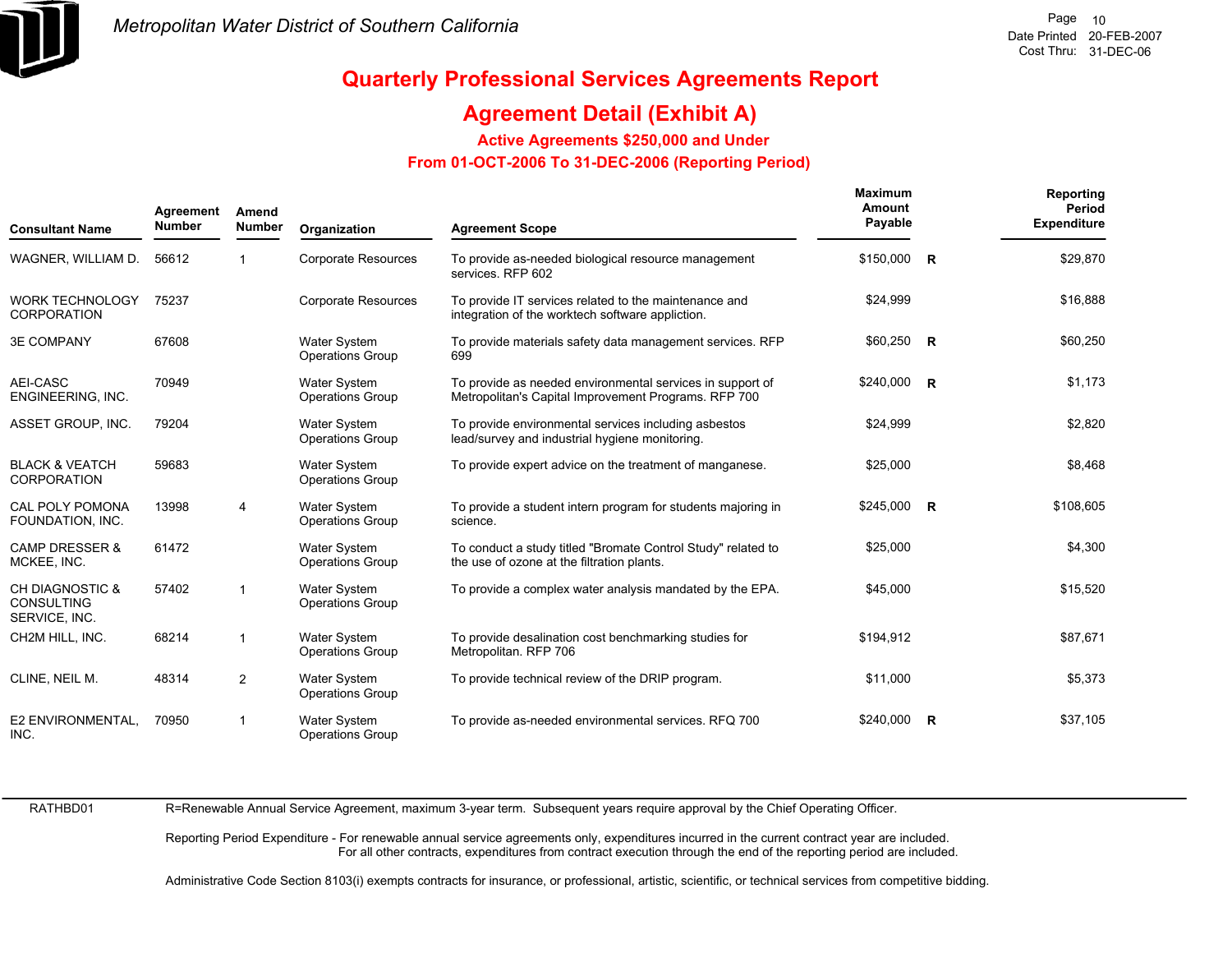

## **Agreement Detail (Exhibit A)**

**Active Agreements \$250,000 and Under**

 **From 01-OCT-2006 To 31-DEC-2006 (Reporting Period)** 

| <b>Consultant Name</b>                                       | Agreement<br><b>Number</b> | Amend<br><b>Number</b> | Organization                                   | <b>Agreement Scope</b>                                                                                                        | <b>Maximum</b><br>Amount<br>Payable | Reporting<br>Period<br><b>Expenditure</b> |
|--------------------------------------------------------------|----------------------------|------------------------|------------------------------------------------|-------------------------------------------------------------------------------------------------------------------------------|-------------------------------------|-------------------------------------------|
| <b>EMS LABORATORIES</b>                                      | 57813                      |                        | <b>Water System</b><br><b>Operations Group</b> | To provide industrial hygiene laboratory services. RFP 613                                                                    | $$25,000$ R                         | \$22,853                                  |
| <b>ESCI</b><br><b>ENVIROSERVICES,</b><br>INC.                | 59669                      | $\overline{1}$         | <b>Water System</b><br><b>Operations Group</b> | To update the Oil Spill Prevention Countermeasures and<br>Control Plan for Skinner and Lake Mathews facilities.               | \$24,999                            | \$21,479                                  |
| <b>FARQUHAR FARM</b>                                         | 54066                      | 2                      | Water System<br><b>Operations Group</b>        | To maintain the Opal Avenue Citrus Grove.                                                                                     | $$12,000$ R                         | \$9,000                                   |
| FIERRO, SERGIO D.                                            | 60915                      | 3                      | <b>Water System</b><br><b>Operations Group</b> | To provide maintenance services on nine MWD owned<br>California Irrigation Management Information System weather<br>stations. | \$74,970                            | \$53,466                                  |
| GEOPENTECH, INC.                                             | 58436                      | 2                      | <b>Water System</b><br><b>Operations Group</b> | To provide remedial measures at Pacific Gas & Electric's<br>Topock Facility.                                                  | \$215,000 R                         | \$9,860                                   |
| GEOPENTECH, INC.                                             | 63629                      | $\mathbf{1}$           | <b>Water System</b><br><b>Operations Group</b> | To provide hydrogeology services for perchlorate remedial<br>activities. RFP 649                                              | \$200,000 R                         | \$17,406                                  |
| GEOPENTECH, INC.                                             | 65054                      |                        | <b>Water System</b><br><b>Operations Group</b> | To provide geological and hydrogeological evaluation services<br>relating to water quality issues.                            | \$24,999                            | \$7,478                                   |
| GILBERT, INC., J.                                            | 48312                      | $\overline{2}$         | <b>Water System</b><br><b>Operations Group</b> | To provide technical review and assessment services for the<br>desalination program.                                          | \$11,000                            | \$6,531                                   |
| <b>GLENDALE</b><br><b>ADVENTIST OCC</b><br><b>MEDICAL</b>    | 66401                      |                        | <b>Water System</b><br><b>Operations Group</b> | To provide occupational medical services. RFP 698                                                                             | \$150,000 R                         | \$72,835                                  |
| GORDON, DR.<br><b>GILBERT</b>                                | 60445                      |                        | Water System<br><b>Operations Group</b>        | To serve in an advisory capacity for the ozone application in<br>drinking water.                                              | \$25,000                            | \$11,898                                  |
| <b>INDUSTRIAL</b><br><b>HEARING &amp;</b><br>PULMONARY MNGT. | 57811                      |                        | <b>Water System</b><br><b>Operations Group</b> | To provide mobile audiometric testing services. RFP 640                                                                       | $$12,000$ R                         | \$10,029                                  |
| INDUSTRIAL HYGIENE 55217<br>MANAGEMENT, INC.                 |                            |                        | <b>Water System</b><br><b>Operations Group</b> | To provide industrial hygiene services. RFP 615                                                                               | $$249,000$ R                        | \$211,839                                 |

RATHBD01

R=Renewable Annual Service Agreement, maximum 3-year term. Subsequent years require approval by the Chief Operating Officer.

Reporting Period Expenditure - For renewable annual service agreements only, expenditures incurred in the current contract year are included. For all other contracts, expenditures from contract execution through the end of the reporting period are included.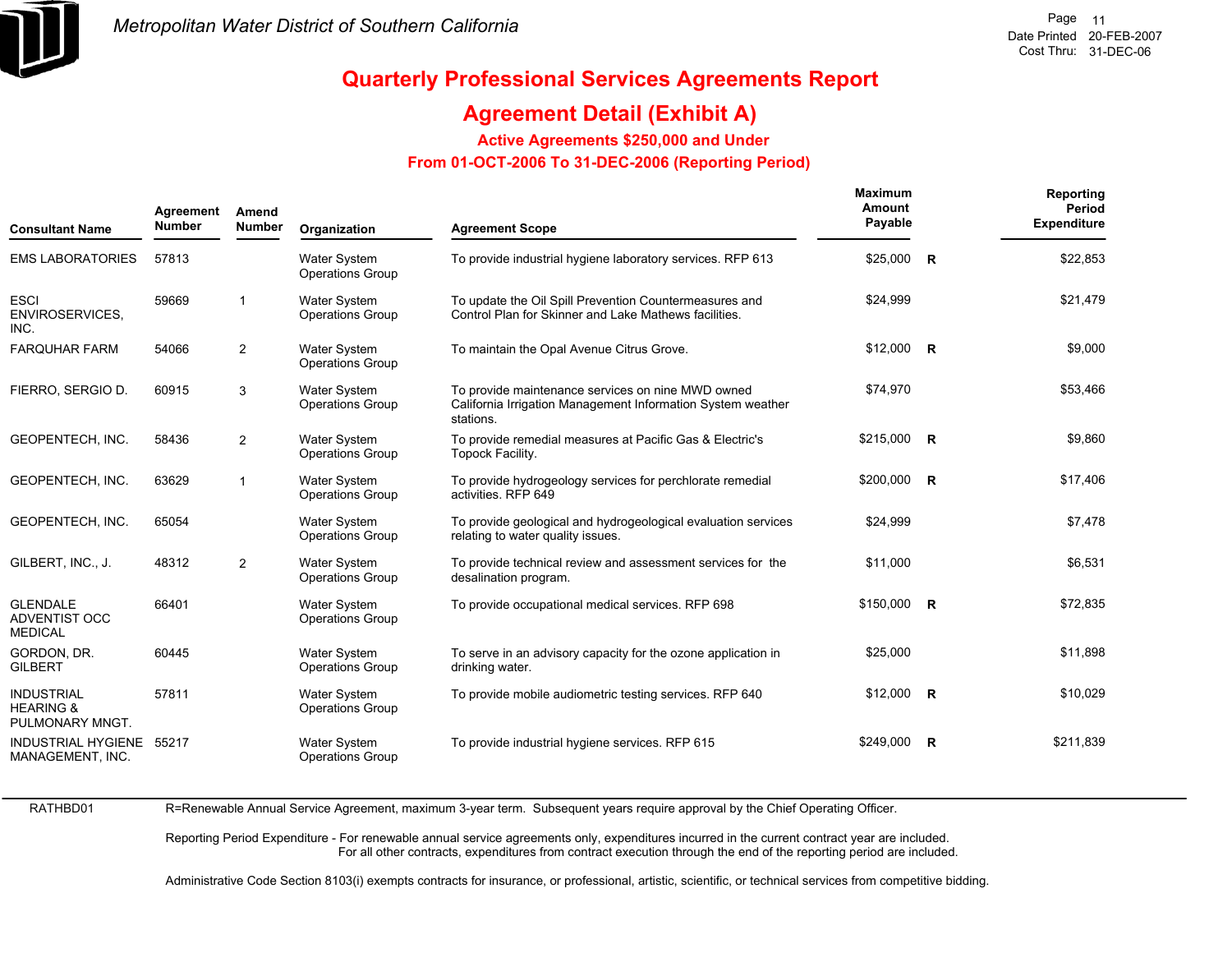

## **Agreement Detail (Exhibit A)**

**Active Agreements \$250,000 and Under**

 **From 01-OCT-2006 To 31-DEC-2006 (Reporting Period)** 

| <b>Consultant Name</b>                                     | Agreement<br><b>Number</b> | Amend<br><b>Number</b> | Organization                                   | <b>Agreement Scope</b>                                                                                                             | <b>Maximum</b><br>Amount<br>Payable | Reporting<br>Period<br><b>Expenditure</b> |
|------------------------------------------------------------|----------------------------|------------------------|------------------------------------------------|------------------------------------------------------------------------------------------------------------------------------------|-------------------------------------|-------------------------------------------|
| <b>INDUSTRIAL</b><br><b>SCIENTIFIC</b><br>CORPORATION      | 77470                      |                        | <b>Water System</b><br><b>Operations Group</b> | To provide, maintain, and calibrate ITX gas-monitoring<br>instruments required for confined space and tunnel entries.              | \$249,078 R                         | \$121,361                                 |
| <b>JOSHUA CASEY</b><br><b>CORPORATE</b><br><b>TRAINING</b> | 75308                      |                        | Water System<br><b>Operations Group</b>        | To provided First Responder/Emergency Training to members<br>of Metropolitan's chemcial responder teams. RFP 759                   | $$40,000$ R                         | \$19,400                                  |
| <b>JT2 INTEGRATED</b><br><b>RESOURCES</b>                  | 52780                      | 2                      | <b>Water System</b><br><b>Operations Group</b> | To provide services for the worker's compensation claim<br>program. RFP 525                                                        | $$175,000$ R                        | \$80,078                                  |
| <b>KAZARIANS &amp;</b><br><b>ASSOCIATES</b>                | 57797                      | $\mathbf{1}$           | Water System<br><b>Operations Group</b>        | To provide a chemical risk management program. RFP 560                                                                             | \$200,000                           | \$163,660                                 |
| LA TESTING, INC.,<br><b>DBA</b>                            | 57814                      | 2                      | <b>Water System</b><br><b>Operations Group</b> | To provide analysis of industrial hygiene samples. RFP 613                                                                         | $$25,000$ R                         | \$12,638                                  |
| <b>LEARN CPR 4 LIFE</b>                                    | 70943                      |                        | <b>Water System</b><br><b>Operations Group</b> | To provide medical emergency skills training to MWD<br>employees. RFP 742                                                          | \$40,000 R                          | \$8,807                                   |
| <b>LEWELLYN</b><br>TECHNOLOGY, INC.                        | 81583                      |                        | <b>Water System</b><br><b>Operations Group</b> | To provide electrical site assessments for various<br>Metropolitan facilities including Lake Mathews and Mills<br>treatment plant. | \$24,999                            | \$6,375                                   |
| <b>NATIONAL SAFETY</b><br>COMPLIANCE, INC.                 | 57035                      |                        | <b>Water System</b><br><b>Operations Group</b> | To provide drug and alcohol testing program.                                                                                       | $$15,000$ R                         | \$9,041                                   |
| <b>NETWORK</b><br><b>ENVIRONMENTAL</b><br><b>SYSTEMS</b>   | 56019                      |                        | <b>Water System</b><br><b>Operations Group</b> | To provide regulatory mandated documentation and<br>documentation for the International Standard Organization.                     | \$20,000 R                          | \$880                                     |
| NINYO & MOORE                                              | 70951                      |                        | <b>Water System</b><br><b>Operations Group</b> | To provide as-needed environmental consulting services.<br><b>RFQ 700</b>                                                          | \$240,000 R                         | \$5,033                                   |
| NINYO & MOORE                                              | 70957                      |                        | <b>Water System</b><br><b>Operations Group</b> | To provide environmental site assessments for Metropolitan's<br>distribution system. RFQ 687                                       | \$240,000 R                         | \$7,302                                   |
| <b>NORTH AMERICAN</b><br>CRANE BUREAU, INC.                | 76584                      |                        | <b>Water System</b><br><b>Operations Group</b> | To provide crane operator safety training and certification<br>services.                                                           | \$24,999                            | \$19,085                                  |

RATHBD01

R=Renewable Annual Service Agreement, maximum 3-year term. Subsequent years require approval by the Chief Operating Officer.

Reporting Period Expenditure - For renewable annual service agreements only, expenditures incurred in the current contract year are included. For all other contracts, expenditures from contract execution through the end of the reporting period are included.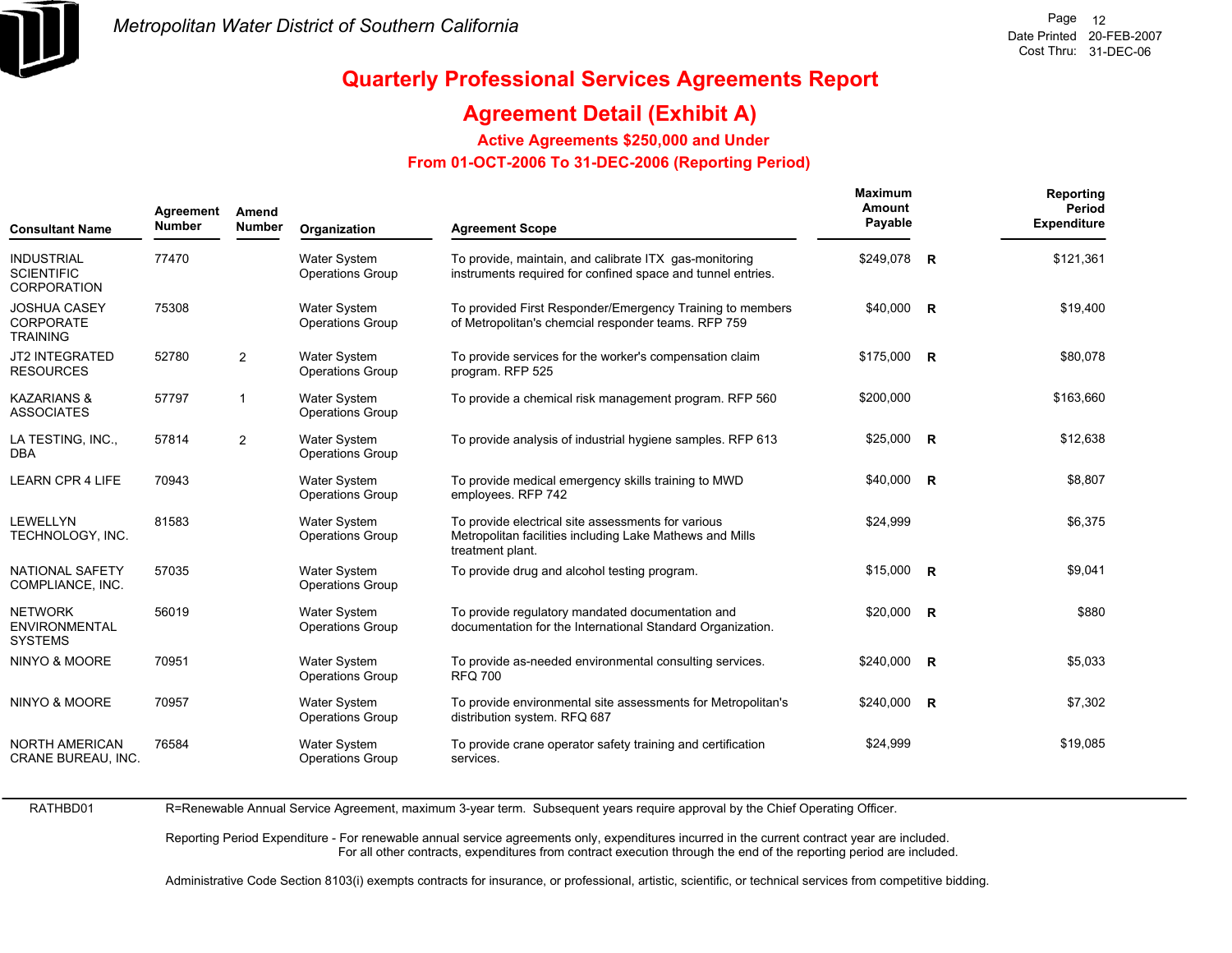

## **Agreement Detail (Exhibit A)**

**Active Agreements \$250,000 and Under**

 **From 01-OCT-2006 To 31-DEC-2006 (Reporting Period)** 

| Agreement<br><b>Number</b><br><b>Consultant Name</b>     |       | Amend<br><b>Number</b> | Organization                                   | <b>Agreement Scope</b>                                                                                                                              | <b>Maximum</b><br>Amount<br>Payable |  | Reporting<br>Period<br><b>Expenditure</b> |
|----------------------------------------------------------|-------|------------------------|------------------------------------------------|-----------------------------------------------------------------------------------------------------------------------------------------------------|-------------------------------------|--|-------------------------------------------|
| <b>PALENCIA</b><br><b>CONSULTING</b><br><b>ENGINEERS</b> | 75543 | 1                      | <b>Water System</b><br><b>Operations Group</b> | To provide services related to meeting various requirements<br>for the California Surface Water Treatment Survey.                                   | \$50,000                            |  | \$20,295                                  |
| PICORE &<br>ASSOCIATES, INC.                             | 53614 | 1                      | Water System<br><b>Operations Group</b>        | To provide threat assessment services. RFP 564                                                                                                      | \$240,000                           |  | \$139,981                                 |
| <b>PROCESS</b><br>APPLICATIONS, INC.                     | 56017 | $\overline{2}$         | <b>Water System</b><br><b>Operations Group</b> | To develop a training workshop on process optimization<br>services at Jensen Filtration plant.                                                      | \$245,000                           |  | \$239,256                                 |
| <b>PROCESS</b><br>APPLICATIONS, INC.                     | 59688 |                        | <b>Water System</b><br><b>Operations Group</b> | To advise Metropolitan on application of ozone in drinking<br>water.                                                                                | \$25,000                            |  | \$5,299                                   |
| RANDALL, MD, MPH,<br>MICHAEL C.                          | 65055 |                        | <b>Water System</b><br><b>Operations Group</b> | To provide occupational medical consulting services. RFP 697                                                                                        | $$50,000$ R                         |  | \$23,100                                  |
| <b>SEPARATION</b><br>CONSULTANTS, INC.                   | 48313 | 2                      | <b>Water System</b><br><b>Operations Group</b> | To review DRIP program.                                                                                                                             | \$11,000                            |  | \$7,013                                   |
| SOLSOURCE ENERGY                                         | 76825 |                        | <b>Water System</b><br><b>Operations Group</b> | To provide studies of available technologies for viable cost-<br>effective solutions to supplementing the local power supply at<br>Skinner, RFQ 746 | \$49,755                            |  | \$48,229                                  |
| <b>STARR CONSULTING</b>                                  | 68212 |                        | <b>Water System</b><br><b>Operations Group</b> | To provide a Watershed Sanitary Survey for the Colorado<br>River.                                                                                   | \$24,999                            |  | \$14,520                                  |
| STATE OF CALIF.<br>DEPT. OF FISH &<br><b>GAME</b>        | 12686 | $\overline{1}$         | <b>Water System</b><br><b>Operations Group</b> | To provide fishery services for Diamond Valley Recreation.                                                                                          | \$250,000 R                         |  | \$93,318                                  |
| <b>TESTAMERICA</b>                                       | 61468 | 3                      | <b>Water System</b><br><b>Operations Group</b> | To provide environmental testing services for chemical and<br>microbiological analysis. RFP 646                                                     | \$43,500 R                          |  | \$32,341                                  |
| TETRA TECH, INC.                                         | 70958 |                        | <b>Water System</b><br><b>Operations Group</b> | To provide as-needed environmental site assessments for<br>Metropolitan's distribution system. RFQ 687                                              | \$240,000 R                         |  | \$9,228                                   |
| <b>THORNHILL</b><br><b>ASSOCIATES</b>                    | 80245 |                        | <b>Water System</b><br><b>Operations Group</b> | To provide services related to personnel process improvement<br>solutions as well as promote safety and wellness.                                   | \$14,999                            |  | \$14,999                                  |

RATHBD01

R=Renewable Annual Service Agreement, maximum 3-year term. Subsequent years require approval by the Chief Operating Officer.

Reporting Period Expenditure - For renewable annual service agreements only, expenditures incurred in the current contract year are included. For all other contracts, expenditures from contract execution through the end of the reporting period are included.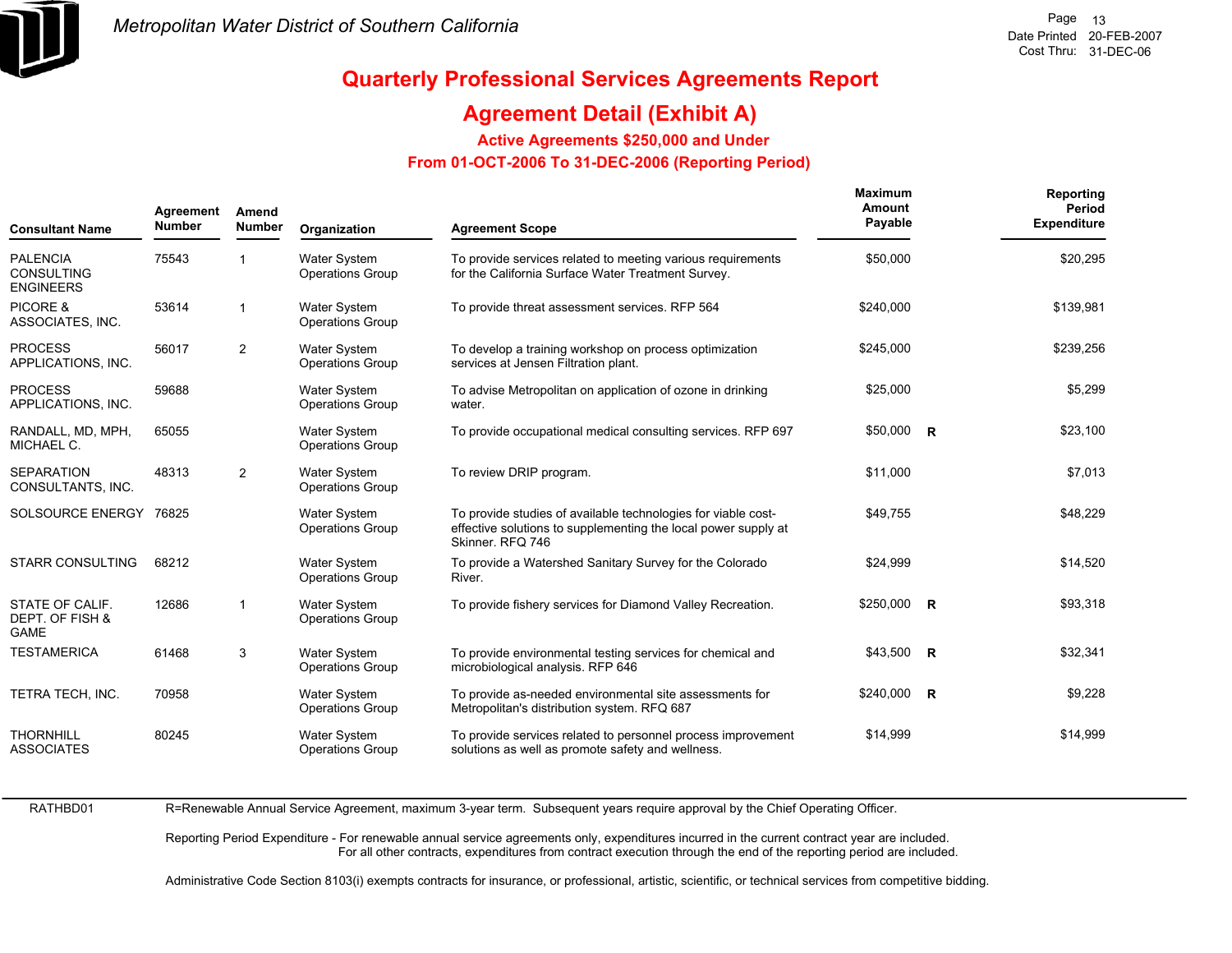

## **Quarterly Professional Services Agreements Report**

## **Agreement Detail (Exhibit A)**

**Active Agreements \$250,000 and Under**

 **From 01-OCT-2006 To 31-DEC-2006 (Reporting Period)** 

| Agreement<br><b>Number</b><br><b>Consultant Name</b>              |       | Amend<br><b>Number</b> | Organization                                      | <b>Agreement Scope</b>                                                                                                                                                  | <b>Maximum</b><br>Amount<br>Payable |                | Reporting<br>Period<br><b>Expenditure</b> |
|-------------------------------------------------------------------|-------|------------------------|---------------------------------------------------|-------------------------------------------------------------------------------------------------------------------------------------------------------------------------|-------------------------------------|----------------|-------------------------------------------|
| <b>WATER QUALITY &amp;</b><br><b>TREATMENT</b><br>SOLUTIONS, INC. | 59686 |                        | <b>Water System</b><br><b>Operations Group</b>    | To provide research services for Bromate control under the<br>new Stage I rules issued by the US Environmental Protection<br>Agency.                                    | \$25,000                            |                | \$14,194                                  |
| <b>WECK</b><br>LABORATORIES, INC.                                 | 61469 | $\mathbf{1}$           | <b>Water System</b><br><b>Operations Group</b>    | To provide environmental testing services for chemical and<br>microbiological analysis. RFP 646                                                                         | $$120,000$ R                        |                | \$30,134                                  |
| 34 NORTH, INC.                                                    | 68860 |                        | <b>Water Resources</b><br><b>Management Group</b> | To provide State Water Project Modeling, GIS mapping,<br>Presentations, and Project Visualization support. RFQ 683                                                      | \$120,000 R                         |                | \$61,428                                  |
| <b>A&amp;N TECHNICAL</b><br>SERVICES, INC.                        | 54404 | 2                      | <b>Water Resources</b><br><b>Management Group</b> | To provide on-call economics services for resource planning<br>and water resource issues. RFQ 605                                                                       | \$150.000                           |                | \$89,020                                  |
| <b>BLACK &amp; VEATCH</b><br><b>CORPORATION</b>                   | 77383 |                        | <b>Water Resources</b><br><b>Management Group</b> | To provide research assessing capital and O&M costs for<br>groundwater storage program facilities. RFP 762                                                              | \$150,000                           |                | \$35,333                                  |
| BOLAND, JOHN                                                      | 80349 | 1                      | <b>Water Resources</b><br><b>Management Group</b> | To provide services related to the technical review of retail<br>demand forecasts and peaking factors for the Integrated Area<br>Study.                                 | \$65,000                            |                | \$15,000                                  |
| <b>BYRON BUCK AND</b><br><b>ASSOCIATES</b>                        | 73084 |                        | <b>Water Resources</b><br><b>Management Group</b> | To provide technical writing support for various reports,<br>briefing materials & presentations relating to water resource &<br>water quality analyses for SWP. RFQ 750 | $$100.000$ R                        |                | \$5,479                                   |
| <b>CAMP DRESSER &amp;</b><br>MCKEE, INC.                          | 54407 | $\overline{2}$         | <b>Water Resources</b><br><b>Management Group</b> | To provide on-call economic, statistical, and resource analysis<br>services. RFP 605                                                                                    | \$85,000                            |                | \$64,688                                  |
| CH2M HILL, INC.                                                   | 68850 |                        | <b>Water Resources</b><br><b>Management Group</b> | To provide State Water Project Modeling and related technical<br>support for Metropolitan's State Water Project water supply.<br><b>RFQ 683</b>                         | $$240,000$ R                        |                | \$18,371                                  |
| COMPUSA. INC.                                                     | 80866 |                        | <b>Water Resources</b><br><b>Management Group</b> | To provide online web training capabilities for PDA instruction<br>program. RFQ 749                                                                                     | \$246,000                           |                | \$7,400                                   |
| DCSE, INC.                                                        | 54403 | 2                      | <b>Water Resources</b><br>Management Group        | To provide on-call economic services for resource planning<br>and water resource issues. RFQ 605                                                                        | \$185,000                           |                | \$152,215                                 |
| DUDEK &<br>ASSOCIATES, INC.                                       | 61470 |                        | <b>Water Resources</b><br><b>Management Group</b> | To provide landscape expertise regarding irrigation, plant<br>usage, and to support the Protector del Agua Program. RFP<br>672                                          | \$125,000                           | $\overline{R}$ | \$5,596                                   |

RATHBD01R=Renewable Annual Service Agreement, maximum 3-year term. Subsequent years require approval by the Chief Operating Officer.

> Reporting Period Expenditure - For renewable annual service agreements only, expenditures incurred in the current contract year are included. For all other contracts, expenditures from contract execution through the end of the reporting period are included.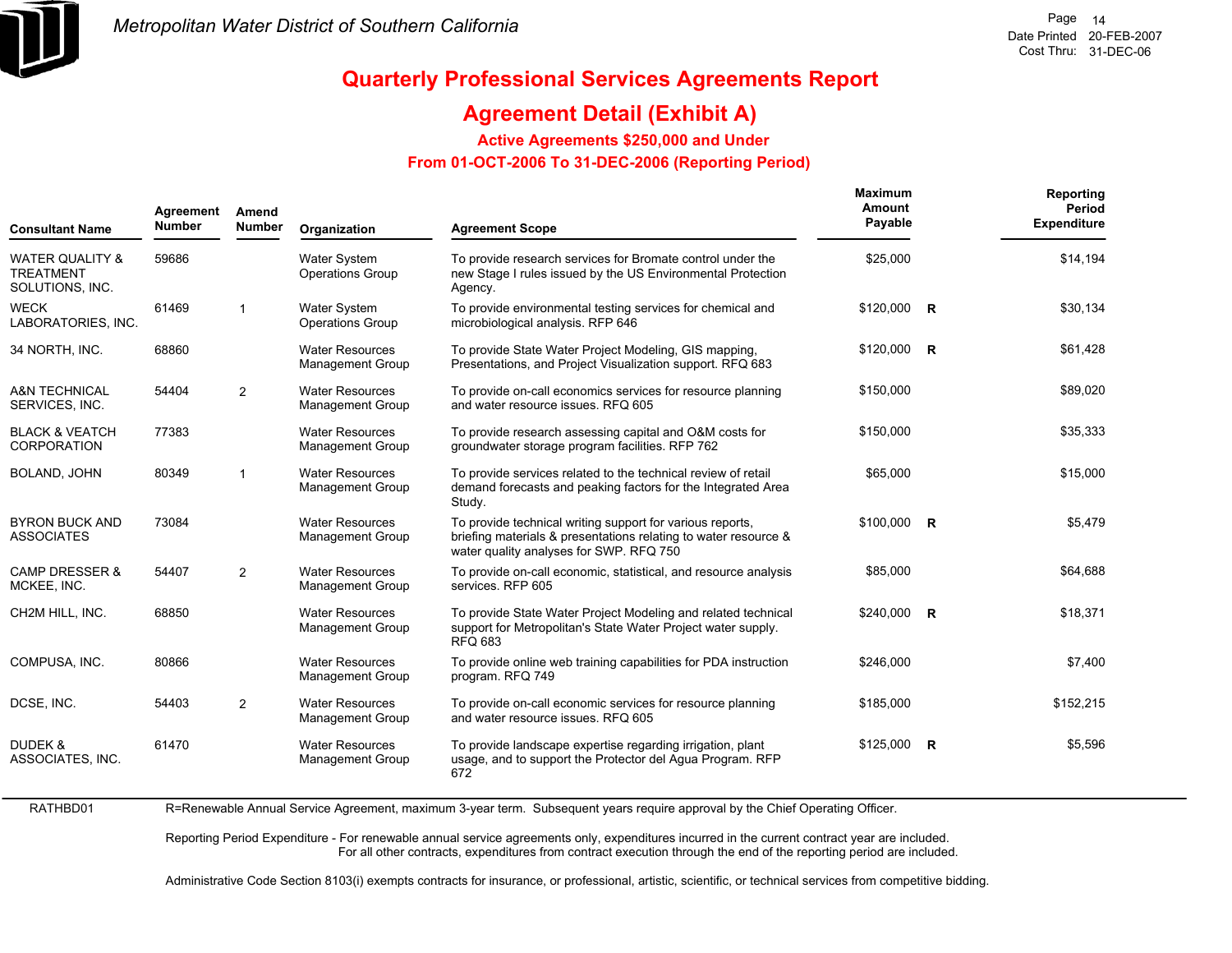

## **Agreement Detail (Exhibit A)**

**Active Agreements \$250,000 and Under**

 **From 01-OCT-2006 To 31-DEC-2006 (Reporting Period)** 

| <b>Consultant Name</b>                                                     | Agreement<br>Amend<br><b>Number</b><br><b>Number</b><br><b>Agreement Scope</b><br>Organization |                |                                                   | <b>Maximum</b><br>Amount<br>Payable                                                                                                              |              | Reporting<br>Period<br><b>Expenditure</b> |           |
|----------------------------------------------------------------------------|------------------------------------------------------------------------------------------------|----------------|---------------------------------------------------|--------------------------------------------------------------------------------------------------------------------------------------------------|--------------|-------------------------------------------|-----------|
| DZIEGIELEWSKI, BEN                                                         | 80345                                                                                          |                | <b>Water Resources</b><br><b>Management Group</b> | To provide services related to the technical review of retail<br>demand forecasts and peaking factors for the Integrated Area<br>Study.          | \$65,000     |                                           | \$15,000  |
| <b>GEOPENTECH. INC.</b>                                                    | 36093                                                                                          | $\overline{2}$ | <b>Water Resources</b><br><b>Management Group</b> | To provide technical review for groundwater conjunctive use<br>programs.                                                                         | \$210,000    |                                           | \$151,172 |
| GEORGESON, DUANE                                                           | 78152                                                                                          |                | <b>Water Resources</b><br><b>Management Group</b> | To provide consulting services on water and power resources<br>including research on SWP issues. (Former Employee)                               | $$174,000$ R |                                           | \$72,790  |
| HALL, DARWIN                                                               | 80347                                                                                          | -1             | <b>Water Resources</b><br><b>Management Group</b> | To provide services related to the technical review of retail<br>demand forecasts and peaking factors for the Integrated Area<br>Study.          | \$65,000     |                                           | \$15,000  |
| <b>HYDROSYSTEMS</b><br>CONSULTING, INC.                                    | 68848                                                                                          |                | <b>Water Resources</b><br>Management Group        | To provide water resource modeling for Metropolitan's State<br>Water Project water supply. RFQ 683                                               | \$70,000     | $\mathsf{R}$                              | \$10,000  |
| <b>JONES &amp; STOKES</b><br>ASSOCIATES, INC.                              | 67609                                                                                          | 3              | <b>Water Resources</b><br><b>Management Group</b> | To provide biologocial & ecosystem restoration services for<br>the Sacramento-San Joaquin Delta. RFQ 722                                         | \$245,000 R  |                                           | \$64,038  |
| <b>KENNEDY/JENKS</b><br>CONSULTANTS, INC.                                  | 71730                                                                                          |                | <b>Water Resources</b><br><b>Management Group</b> | To provide technical review and evaluation of project<br>applications for the Industrial Process Improvement Program.<br><b>RFQ 734</b>          | \$20.000     | R                                         | \$4,000   |
| M-CUBED                                                                    | 80001                                                                                          |                | <b>Water Resources</b><br><b>Management Group</b> | To provide technical services for the evaluation of crop, land,<br>and irrigation management practices. RFQ 756                                  | $$100,000$ R |                                           | \$4,781   |
| NATIONAL ACADEMY<br>OF SCIENCES                                            | 77624                                                                                          |                | <b>Water Resources</b><br><b>Management Group</b> | To provide services to assess the extant body of scientific<br>data and studies regarding Colorado River hydrology.                              | \$30,000     |                                           | \$30,000  |
| <b>NATIONAL</b><br><b>ECONOMIC</b><br><b>RESEARCH</b><br><b>ASSOCIATES</b> | 54405                                                                                          | $\overline{2}$ | <b>Water Resources</b><br><b>Management Group</b> | To provide on-call economic and statistical assessment<br>evaluation for resource planning and water resource issues.<br><b>RFQ 605</b>          | \$95,000     |                                           | \$50,479  |
| <b>POWER</b><br><b>APPLICATIONS AND</b><br><b>RESEARCH</b>                 | 74369                                                                                          |                | <b>Water Resources</b><br><b>Management Group</b> | To provide expert advice regarding Metropolitan's risks and<br>positions related to power resource issues associated with<br><b>SWP. RFQ 729</b> | \$249.000    | $\mathsf{R}$                              | \$13,801  |

RATHBD01

R=Renewable Annual Service Agreement, maximum 3-year term. Subsequent years require approval by the Chief Operating Officer.

Reporting Period Expenditure - For renewable annual service agreements only, expenditures incurred in the current contract year are included. For all other contracts, expenditures from contract execution through the end of the reporting period are included.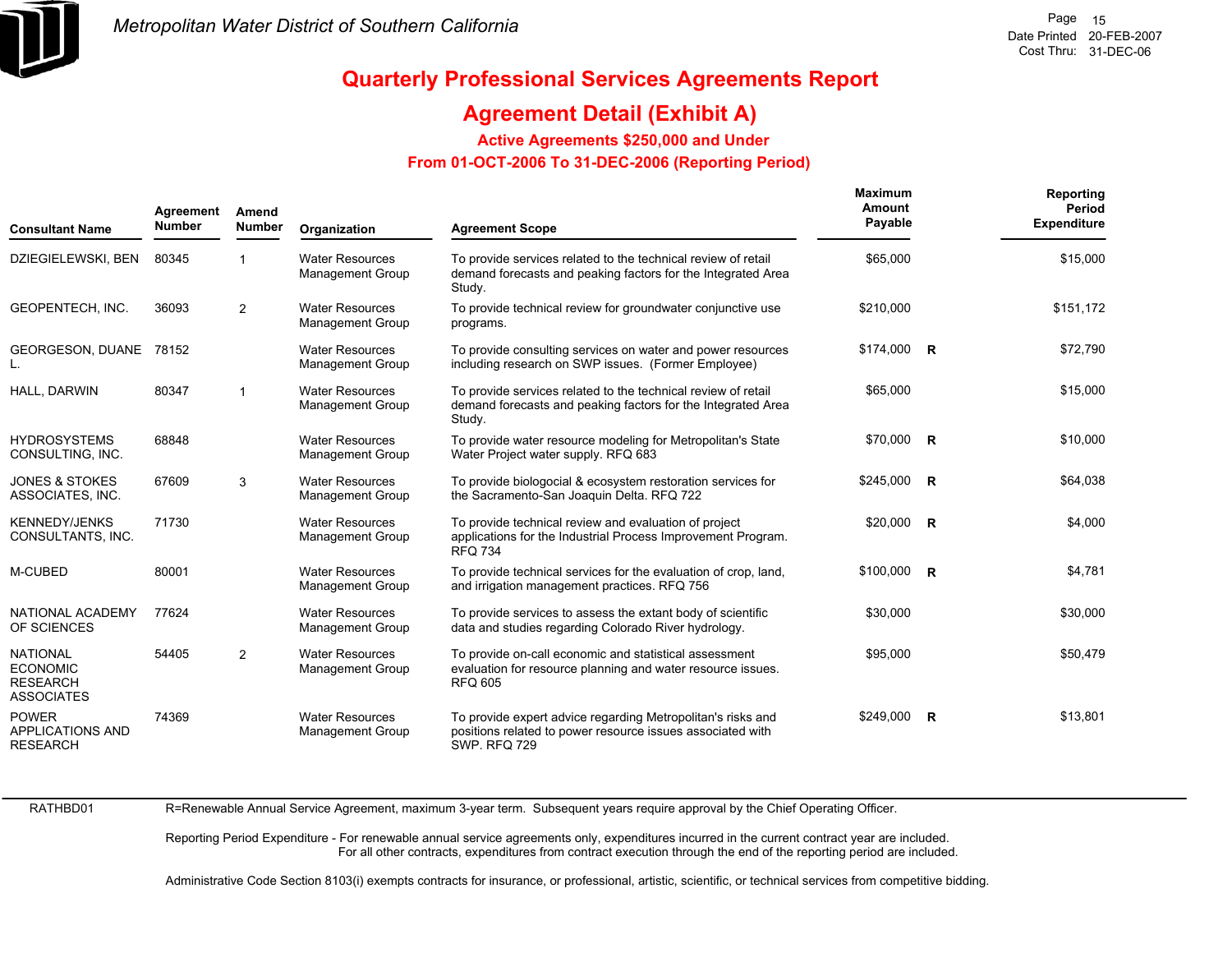

RATHBD01

## **Quarterly Professional Services Agreements Report**

## **Agreement Detail (Exhibit A)**

**Active Agreements \$250,000 and Under**

 **From 01-OCT-2006 To 31-DEC-2006 (Reporting Period)** 

| Agreement<br>Amend<br><b>Number</b><br><b>Number</b><br><b>Consultant Name</b> |       | Organization   | <b>Agreement Scope</b>                              | <b>Maximum</b><br>Amount<br>Payable                                                                                                                                      |              | Reporting<br>Period<br><b>Expenditure</b> |           |
|--------------------------------------------------------------------------------|-------|----------------|-----------------------------------------------------|--------------------------------------------------------------------------------------------------------------------------------------------------------------------------|--------------|-------------------------------------------|-----------|
| S.P. CRAMER &<br><b>ASSOCIATES</b>                                             | 67610 | 3              | <b>Water Resources</b><br><b>Management Group</b>   | To provide environmental services for the Sacramento-San<br>Joaquin Delta. RFQ 722                                                                                       | \$245,000 R  |                                           | \$48.663  |
| SCHULTZ, DONALD                                                                | 65042 |                | <b>Water Resources</b><br><b>Management Group</b>   | To provide training services for the Protector Del Agua<br>Program. RFQ 693                                                                                              | \$240,000    |                                           | \$19,100  |
| STUCKI, DEREK G.                                                               | 65041 |                | <b>Water Resources</b><br><b>Management Group</b>   | To provide training service for the Protector Del Agua<br>Program. RFQ 693                                                                                               | \$240,000    |                                           | \$40,195  |
| <b>SURFACE WATER</b><br>RESOURCES, INC.                                        | 67611 | $\mathbf{1}$   | <b>Water Resources</b><br>Management Group          | To provide biological & ecosystem restoration services for the<br>Sacramento San Joaquin Delta. RFP 722                                                                  | \$245,000    | $\overline{R}$                            | \$5,670   |
| <b>WHEELER COMPANY</b>                                                         | 65039 |                | <b>Water Resources</b><br><b>Management Group</b>   | To provide training and class instruction for the Protector Del<br>Agua program. RFQ 693                                                                                 | \$240,000    |                                           | \$24,315  |
| <b>ANCHOR</b><br>ENVIRONMENTAL,<br><b>LLC</b>                                  | 56868 | $\mathbf{1}$   | <b>General Counsel</b>                              | To provide assistance with the FERC re-licensing process for<br>Oroville Dam.                                                                                            | \$75,000     |                                           | \$27,719  |
| <b>BLOOSTON.</b><br>MORDKOFSKY.<br>DICKENS,                                    | 75715 | $\overline{1}$ | <b>General Counsel</b>                              | To provide legal counseling related to FCC laws & regulations.                                                                                                           | \$99,999     |                                           | \$5,910   |
| <b>RYAN &amp; FELSTED</b>                                                      | 43714 | $\overline{1}$ | <b>General Counsel</b>                              | To provide legal commercial real estate services.                                                                                                                        | \$50,000     |                                           | \$29,485  |
| <b>TOXICS</b><br><b>ASSESSMENT</b><br><b>GROUP</b>                             | 63261 | $\overline{1}$ | <b>General Counsel</b>                              | To provide hazardous waste remediation services related to<br>PG & E Topock site.                                                                                        | $$250,000$ R |                                           | \$167,115 |
| ANNE C. PELLEGRINI                                                             | 80193 |                | Office of the Auditor                               | To provide services to review and appraise the adequacy of<br>internal accounting and administrative control systems.                                                    | \$40,000     |                                           | \$18,865  |
| <b>HENRY NUNEZ</b><br><b>COORDINATED LAND</b><br><b>SERVICES</b>               | 73363 |                | <b>Real Property</b><br>Development &<br>Management | To provide real estate support services including negotiationg<br>& acquiring rights of way, easements, & expert testimony for<br>condemnation of real property. RFQ 685 | \$249.000    | <b>R</b>                                  | \$7,834   |
| <b>MASON &amp; MASON</b>                                                       | 73354 | 1              | <b>Real Property</b><br>Development &<br>Management | To provide services related to real property including expert<br>testimony for condemnation trials and research on right of way<br>issues. RFQ 685                       | \$249.000    | R                                         | \$18,500  |

R=Renewable Annual Service Agreement, maximum 3-year term. Subsequent years require approval by the Chief Operating Officer.

Reporting Period Expenditure - For renewable annual service agreements only, expenditures incurred in the current contract year are included. For all other contracts, expenditures from contract execution through the end of the reporting period are included.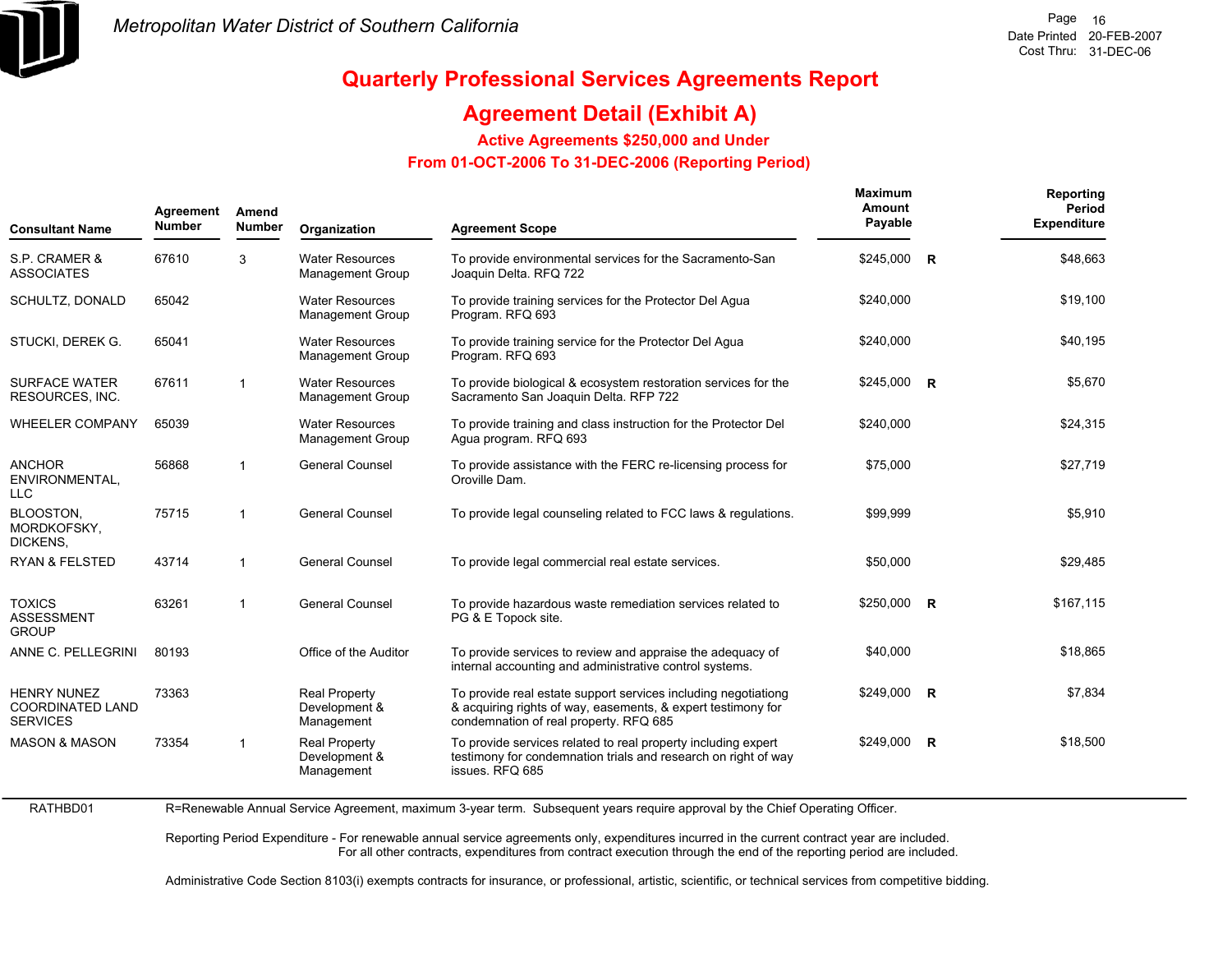

## **Agreement Detail (Exhibit A)**

**Active Agreements \$250,000 and Under**

 **From 01-OCT-2006 To 31-DEC-2006 (Reporting Period)** 

| <b>Consultant Name</b>                 | Agreement<br>Amend<br>Number<br><b>Number</b> |   | Organization                                                    | <b>Agreement Scope</b>                                                                                  | Maximum<br>Amount<br>Payable | Reporting<br>Period<br><b>Expenditure</b> |
|----------------------------------------|-----------------------------------------------|---|-----------------------------------------------------------------|---------------------------------------------------------------------------------------------------------|------------------------------|-------------------------------------------|
| <b>URBAN</b><br>CROSSROADS, INC.       | 46207                                         | 3 | Real Property<br>Development &<br>Management                    | To provide traffic study services for DVL. RFP 518                                                      | \$50,000                     | \$27,472                                  |
| HIRE SOLUTIONS.<br>LLC                 | 71742                                         |   | Chief Executive's Office<br>(Human Resources<br>Section)        | To provide recruitment process planning and collective<br>bargaining unit evaluation services.          | \$24,999                     | \$15,497                                  |
| <b>PEOPLEFILTER</b><br>TECHNOLOGY, LLC | 81651                                         |   | <b>Chief Executive's Office</b><br>(Human Resources<br>Section) | To provide HR short-term recruitment and talent acquisition.                                            | \$249,999                    | \$90,488                                  |
| THE WRITING<br><b>COMPANY</b>          | 76826                                         |   | <b>Chief Executive's Office</b><br>(Human Resources<br>Section) | To provide professional business writing training to<br>Metropolitan management & professional staff.   | \$24,700                     | \$11,700                                  |
| THE WRITING<br><b>INSTITUTE</b>        | 76695                                         |   | <b>Chief Executive's Office</b><br>(Human Resources<br>Section) | To provide training workshops for Metropolitan staff on the<br>subject of business writing for results. | \$24,999                     | \$3,400                                   |
| <b>WIMER ASSOCIATES</b>                | 78272                                         |   | <b>Chief Executive's Office</b><br>(Human Resources<br>Section) | To plan vision/mission interviews, strategies, and workshops.                                           | \$16,500                     | \$16,500                                  |
|                                        | <b>Total Number of Agreements</b>             |   | 194                                                             | <b>Totals</b>                                                                                           | \$26,129,348                 | \$9,817,838                               |

**\* \* \* End of Report \* \* \***

RATHBD01

R=Renewable Annual Service Agreement, maximum 3-year term. Subsequent years require approval by the Chief Operating Officer.

Reporting Period Expenditure - For renewable annual service agreements only, expenditures incurred in the current contract year are included. For all other contracts, expenditures from contract execution through the end of the reporting period are included.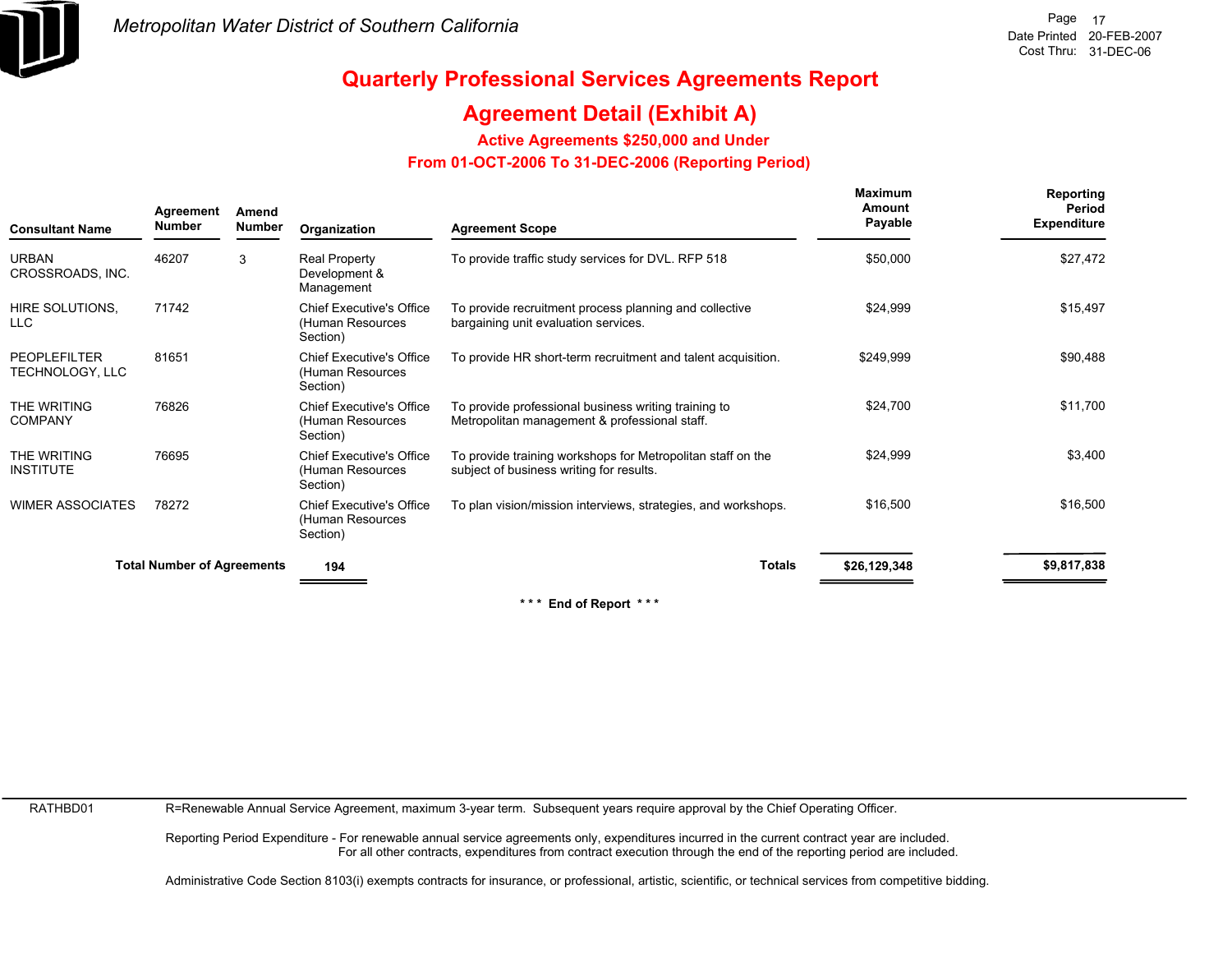

RATHBD01

# **Quarterly Professional Services Agreements Report**

### **Agreement Detail (Exhibit B)**

**Active Agreements Over \$250,000**

#### **From 01-OCT-2006 To 31-DEC-2006 (Reporting Period)**

| <b>Consultant Name</b>                                       | Agreement<br><b>Number</b> | Amend<br><b>Number</b>  | <b>Board</b><br>Approved<br>Date | <b>Board</b><br>Letter | Organization                      | <b>Agreement Scope</b>                                                                                                                                           | Maximum<br>Amount<br>Payable | Reporting<br><b>Period</b><br><b>Expenditure</b> |
|--------------------------------------------------------------|----------------------------|-------------------------|----------------------------------|------------------------|-----------------------------------|------------------------------------------------------------------------------------------------------------------------------------------------------------------|------------------------------|--------------------------------------------------|
| LIEBERT, CASSIDY &<br><b>WHITMORE</b>                        | 60452                      | $\overline{2}$          | 16-MAY-06                        | $7 - 8$                | Chief<br>Executive's<br>Office    | To provide Metropolitan with negotiation<br>services to reach an agreement with the<br>employee bargaining units.                                                | \$349,000                    | \$301,581                                        |
| J.U. ENTERPRISE,<br>INC.                                     | 73308                      | $\overline{\mathbf{1}}$ | 13-SEP-05                        | $7-3$                  | <b>External Affairs</b><br>Group  | To provide advertising campaign services for<br>Metropolitan's conservation program. RFP 755                                                                     | \$2,900,000                  | \$2,531,354                                      |
| <b>DRIVER ALLIANT</b><br><b>INSURANCE</b><br><b>SERVICES</b> | 66402                      |                         | 08-JUN-04                        | $8 - 2$                | <b>Chief Financial</b><br>Officer | To provide insurance brokerage services. RFP<br>711                                                                                                              | $$1,400,000$ R               | \$1,110,298                                      |
| <b>REAMS ASSET</b><br>MANAGEMENT CO.<br><b>LLC</b>           | 48305                      |                         | 12-MAR-02                        | $9 - 2$                | <b>Chief Financial</b><br>Officer | To provide investment management services<br>for MWD, RFP 516                                                                                                    | \$324,000 R                  | \$134,580                                        |
| <b>BLACK &amp; VEATCH</b>                                    | 51538                      | $\overline{2}$          | 09-NOV-04                        | $9 - 2$                | Corporate<br>Resources            | To provide engineering services for the<br>Oxidation Retrofit Programs. RFP 556                                                                                  | \$1,200,000                  | \$595,594                                        |
| <b>BLACK &amp; VEATCH</b><br><b>CORPORATION</b>              | 55207                      | $\overline{2}$          | 13-MAY-03                        | $8 - 10$               | Corporate<br>Resources            | To provide on-call process engineering<br>services. RFQ 578                                                                                                      | \$4,750,000                  | \$3,954,748                                      |
| <b>BLACK &amp; VEATCH</b><br><b>CORPORATION</b>              | 70954                      |                         | 08-MAR-05                        | $8 - 2$                | Corporate<br><b>Resources</b>     | To provide studies, preliminary design and<br>environmental documentation for the Mills<br>plant capacity upgrade. RFQ 719                                       | \$530,000                    | \$164,328                                        |
| <b>BLACK &amp; VEATCH</b><br><b>CORPORATION</b>              | 71739                      |                         | 13-DEC-05                        | $7-3$                  | Corporate<br>Resources            | To provide engineering services including<br>studies, preliminary and final designs, and<br>specifications for Metropolitan's water<br>treatment plants. RFQ 719 | \$3,000,000 R                | \$917,297                                        |
| <b>BUTIER</b><br><b>CONSTRUCTION</b><br><b>MANAGER</b>       | 62422                      | $\overline{\mathbf{1}}$ | 12-OCT-04                        | $9-3$                  | Corporate<br>Resources            | To provide construction management and<br>inspection services for San Diego Pipeline No.<br>6. RFP 550                                                           | \$5,000,000                  | \$2,963,865                                      |
| <b>BUTIER</b><br><b>CONSTRUCTION</b><br><b>MANAGER</b>       | 74858                      |                         | 14-FEB-06                        | $8 - 2$                | Corporate<br>Resources            | To provide as needed construction<br>management and inspection services for DVL<br>Recreation Projects. RFQ 550                                                  | \$750,000                    | \$341,656                                        |
| <b>BUTIER</b><br><b>CONSTRUCTION</b><br><b>MANAGERS</b>      | 78559                      |                         | 16-MAY-06                        | $8 - 4$                | Corporate<br>Resources            | To provide Construction Management and<br>Inspection Services for Perris Valley Pipeline,<br>Phase II. RFQ 550                                                   | \$5,500,000                  | \$26,332                                         |

R=Renewable Annual Service Agreement, maximum 3-year term. Subsequent years require approval by the Chief Operating Officer.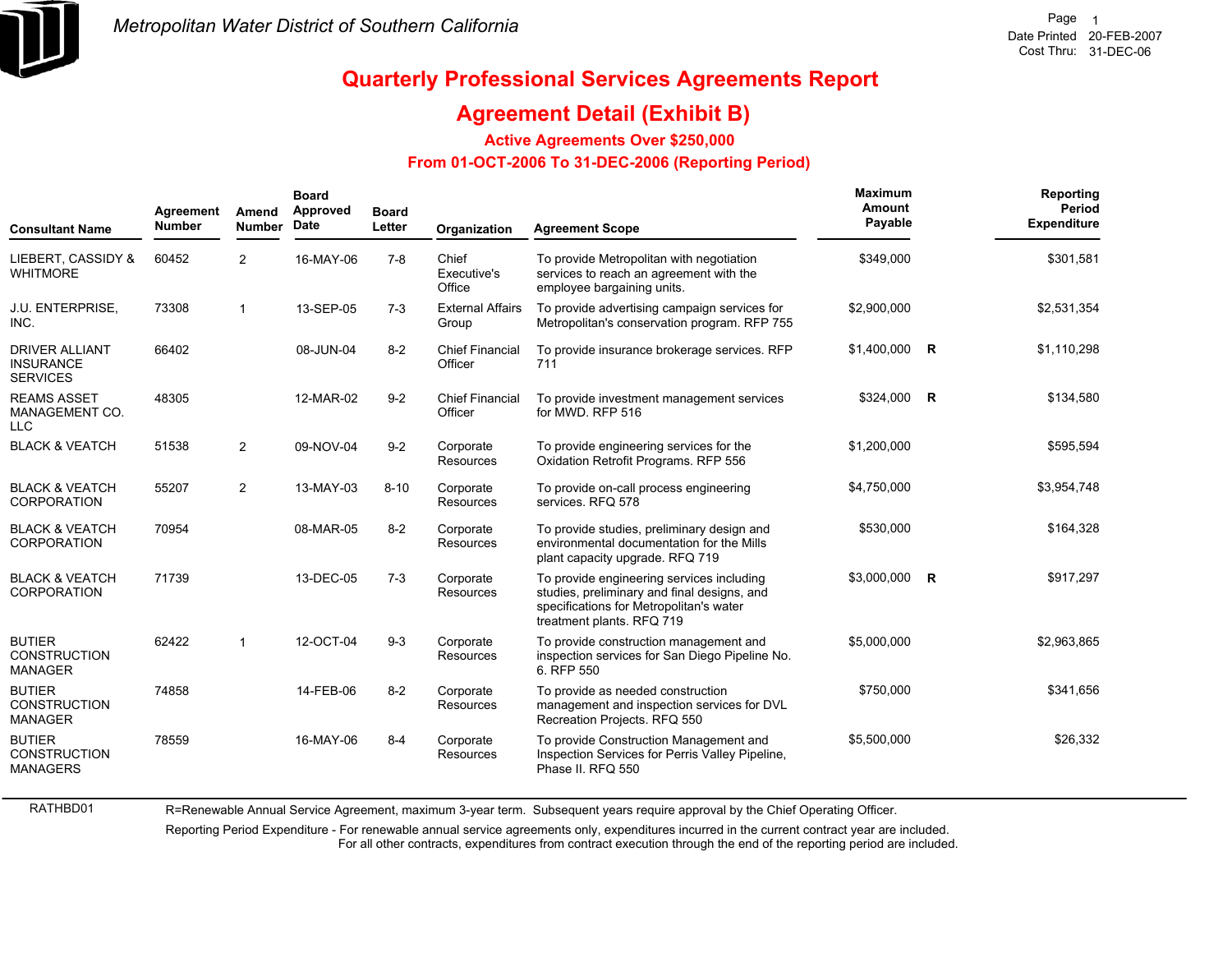

RATHBD01

# **Quarterly Professional Services Agreements Report**

### **Agreement Detail (Exhibit B)**

**Active Agreements Over \$250,000**

#### **From 01-OCT-2006 To 31-DEC-2006 (Reporting Period)**

| <b>Consultant Name</b>                   | Agreement<br><b>Number</b> | Amend<br><b>Number</b> | <b>Board</b><br>Approved<br>Date | <b>Board</b><br>Letter | Organization           | <b>Agreement Scope</b>                                                                                                                 | Maximum<br>Amount<br>Payable | Reporting<br>Period<br><b>Expenditure</b> |
|------------------------------------------|----------------------------|------------------------|----------------------------------|------------------------|------------------------|----------------------------------------------------------------------------------------------------------------------------------------|------------------------------|-------------------------------------------|
| <b>CAMP DRESSER &amp;</b><br>MCKEE, INC. | 51549                      | 5                      | 14-JUN-05                        | $8-6$                  | Corporate<br>Resources | To provide process engineering services for<br>the Oxidation Retrofit Program. RFP 556                                                 | \$20,851,000                 | \$16,703,869                              |
| <b>CAMP DRESSER &amp;</b><br>MCKEE, INC. | 55220                      | $\overline{1}$         | 10-JUN-03                        | $8 - 2$                | Corporate<br>Resources | To provide general engineering services for<br>filtration plants. RFQ 578                                                              | \$2,000,000 R                | \$22,895                                  |
| <b>CAMP DRESSER &amp;</b><br>MCKEE, INC. | 70961                      | 2                      | 16-MAY-06                        | $8-5$                  | Corporate<br>Resources | To provide engineering design services for<br>various water treatment facilities. RFQ 719                                              | \$12,680,000                 | \$6,570,111                               |
| CAROLLO<br>ENGINEERS, P.C.               | 51144                      | 2                      | 12-MAR-02                        | $9-5$                  | Corporate<br>Resources | To provide process engineering services for<br>the Oxidation Retrofit Program. RFP 556                                                 | \$3,000,000                  | \$2,166,122                               |
| CAROLLO<br>ENGINEERS, P.C.               | 68899                      |                        | 12-JUL-05                        | $8 - 4$                | Corporate<br>Resources | To provide engineering design services for the<br>Weymouth Oxidation Retrofit Program. RFQ<br>719                                      | \$8,000,000                  | \$5,613,818                               |
| CAROLLO<br>ENGINEERS, P.C.               | 73311                      |                        | 16-MAY-06                        | $7-2$                  | Corporate<br>Resources | To provide professional engineering desion<br>and construction support services for the La<br>Verne Water Quality Pilot Plant. RFP 737 | \$850,000                    | \$58,349                                  |
| CAROLLO<br>ENGINEERS, P.C.               | 55219                      | $\overline{1}$         | 10-JUN-03                        | $8 - 2$                | Corporate<br>Resources | To provide on-call plant engineering services.<br><b>RFQ 578</b>                                                                       | \$2,000,000 R                | \$66,725                                  |
| CH2M HILL, INC.                          | 51550                      |                        | 12-MAR-02                        | $9-5$                  | Corporate<br>Resources | To provide process engineering services for<br>the Oxidation Retrofit Program. RFP 556                                                 | \$500,000                    | \$135,916                                 |
| CH2M HILL, INC.                          | 57627                      |                        | 09-SEP-03                        | $8 - 2$                | Corporate<br>Resources | To provide on-call engineering services. RFQ<br>578                                                                                    | \$500,000 R                  | \$36,977                                  |
| <b>COAST SURVEYING.</b><br>INC.          | 60294                      |                        | 14-OCT-03                        | $9 - 4$                | Corporate<br>Resources | To provide survey and mapping services for 3-<br>320 parcels for the CRA Recordation project.<br><b>RFP 622</b>                        | \$1,121,941                  | \$621,778                                 |
| DAVID EVANS AND<br>ASSOCIATES, INC.      | 60451                      |                        | 14-OCT-03                        | $9 - 4$                | Corporate<br>Resources | To provide survey and mapping services for<br>parcels 4-168 for the CRA Recordation<br>Project. RFP 622                                | \$480,709                    | \$380,709                                 |
| DHI, INC.                                | 65052                      | $\overline{1}$         | 12-OCT-04                        | $9 - 7$                | Corporate<br>Resources | To provide a Real-Time operating system for<br>Metropolitan's water distribution system. RFP<br>675                                    | \$2,100,000                  | \$579,232                                 |

R=Renewable Annual Service Agreement, maximum 3-year term. Subsequent years require approval by the Chief Operating Officer.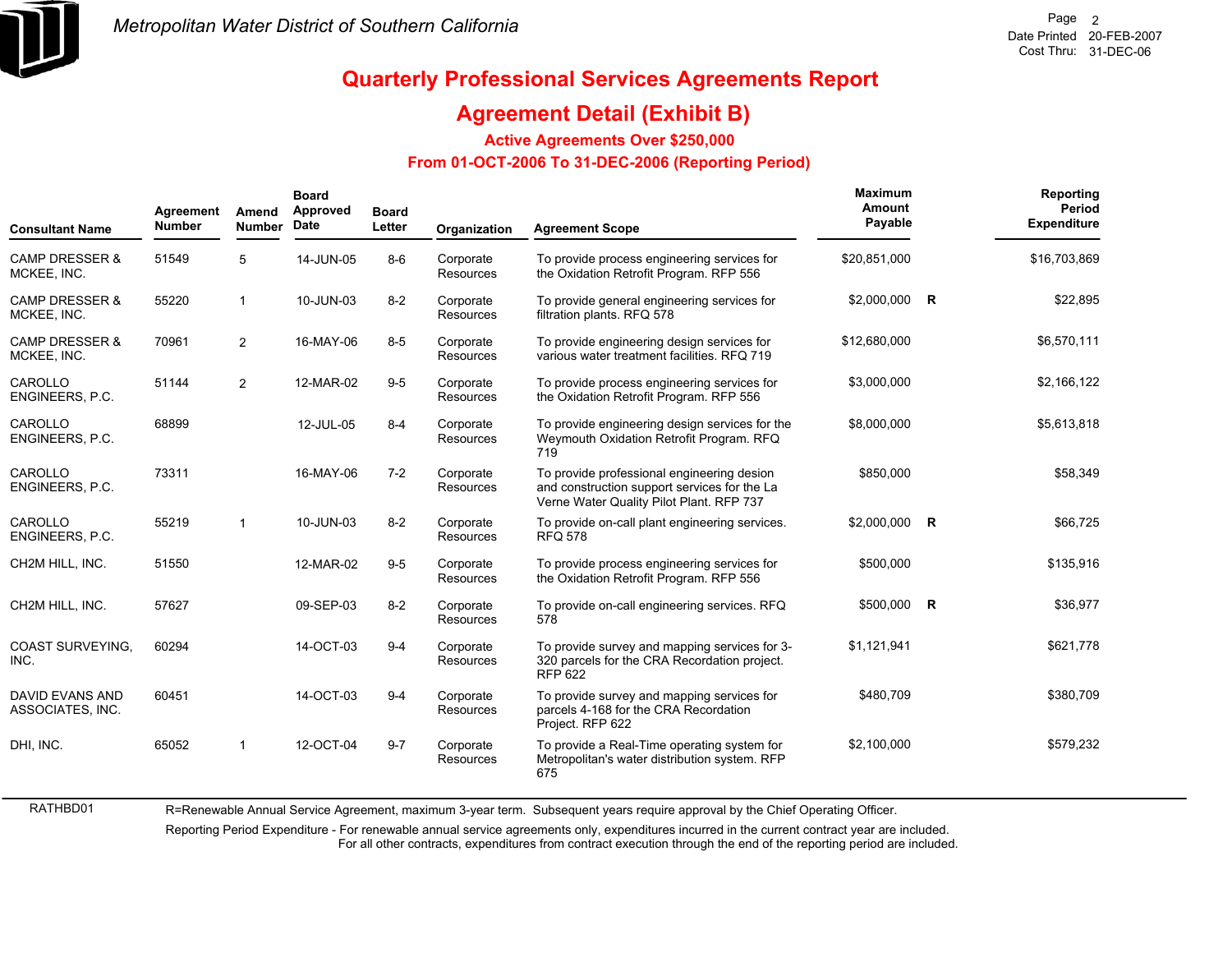

### **Agreement Detail (Exhibit B)**

**Active Agreements Over \$250,000**

#### **From 01-OCT-2006 To 31-DEC-2006 (Reporting Period)**

| <b>Consultant Name</b>                                 | Agreement<br><b>Number</b> | Amend<br><b>Number</b>  | <b>Board</b><br>Approved<br>Date | <b>Board</b><br>Letter | Organization           | <b>Agreement Scope</b>                                                                                                                     | Maximum<br>Amount<br>Payable | Reporting<br>Period<br><b>Expenditure</b> |
|--------------------------------------------------------|----------------------------|-------------------------|----------------------------------|------------------------|------------------------|--------------------------------------------------------------------------------------------------------------------------------------------|------------------------------|-------------------------------------------|
| <b>DUDEK &amp;</b><br>ASSOCIATES, INC.                 | A04767                     | $\overline{2}$          | 27-OCT-94                        | $8 - 4$                | Corporate<br>Resources | To provide survey, and mapping services for<br>San Diego Pipeline No. 6 Project. RFP 122                                                   | \$880,000                    | \$648,758                                 |
| <b>DUDEK &amp;</b><br>ASSOCIATES, INC.                 | 74679                      |                         | 14-MAR-06                        | $7 - 5$                | Corporate<br>Resources | To provide preliminary and final design of<br>water-based recreational facilities for water<br>quality improvement at Lake Perris. RFP 718 | \$1,000,000                  | \$105,396                                 |
| <b>DUDEK &amp;</b><br>ASSOCIATES, INC.                 | 70963                      |                         | 14-JUN-05                        | $8-6$                  | Corporate<br>Resources | To provide environmental mitigation<br>monitoring services for the Skinner<br>Improvement Program. RFP 732                                 | \$1,000,000                  | \$96,700                                  |
| <b>ECOSYSTEMS</b><br><b>RESTORATION</b><br>ASSOC.      | 68203                      |                         | 10-MAY-05                        | $8 - 3$                | Corporate<br>Resources | To provide environmental services for the<br>Diemer Filtration Plant Improvement Program.<br><b>RFP 732</b>                                | \$1,500,000                  | \$382,287                                 |
| <b>FORTECH</b><br><b>SOFTWARE</b><br>CONSULTING, INC.  | 62415                      | $\overline{1}$          | 14-FEB-06                        | $7 - 1$                | Corporate<br>Resources | To provide software development services for<br>a power management system. RFP 662                                                         | \$697,000                    | \$543,000                                 |
| <b>GEOMATRIX</b><br>CONSULTANTS, INC.                  | 51132                      | $\mathbf 1$             | 08-OCT-02                        | $8 - 7$                | Corporate<br>Resources | To provide geotechnical studies for DVR<br>project. RFQ 528                                                                                | \$575,000                    | \$550,762                                 |
| <b>HATCH MOTT</b><br>MACDONALD, INC.                   | 46862                      | -1                      | 13-JUL-06                        | $8 - 6$                | Corporate<br>Resources | To provide construction management services<br>for Arrowhead tunnel and other reaches of the<br>Inland Feeder, RFP 468                     | \$20,900,000                 | \$12,444,635                              |
| <b>HDR ENGINEERING.</b><br>INC.                        | 56024                      | 5                       | 16-MAY-06                        | $8 - 3$                | Corporate<br>Resources | To provide on-call process and plant<br>engineering services. RFQ 578                                                                      | \$962,000                    | \$819,294                                 |
| <b>HELIX</b><br><b>ENVIRONMENTAL</b><br>PLANNING, INC. | 57395                      | $\overline{\mathbf{1}}$ | 09-SEP-03                        | $8 - 2$                | Corporate<br>Resources | To provide as-needed environmental planning<br>services. RFQ 546                                                                           | \$500,000 R                  | \$11,446                                  |
| <b>HUNSAKER AND</b><br><b>ASSOCIATES</b>               | 60447                      |                         | 14-OCT-03                        | $9 - 4$                | Corporate<br>Resources | To provide survey and mapping services for 4-<br>211 parcels for the CRA Recordation Project.<br><b>RFP 622</b>                            | \$474,390                    | \$266,528                                 |
| <b>JACOBS ASSOCIATES</b>                               | 44968                      |                         | 11-DEC-01                        | $9 - 1$                | Corporate<br>Resources | To provide construction services for the<br>Arrowhead Tunnels of the Inland Feeder, RFP<br>505                                             | \$10,000,000                 | \$7,537,391                               |

RATHBD01

R=Renewable Annual Service Agreement, maximum 3-year term. Subsequent years require approval by the Chief Operating Officer.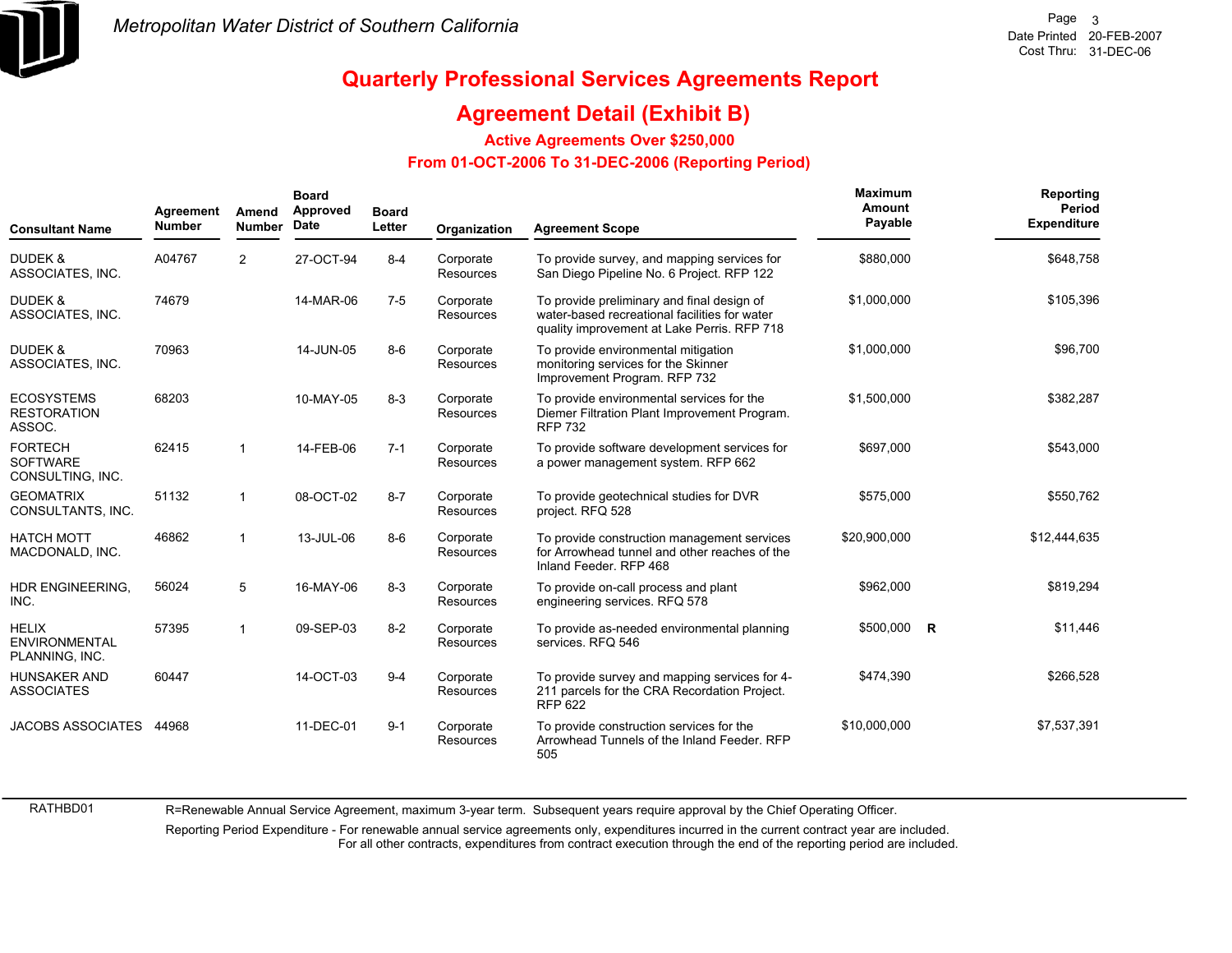

### **Agreement Detail (Exhibit B)**

**Active Agreements Over \$250,000**

#### **From 01-OCT-2006 To 31-DEC-2006 (Reporting Period)**

| <b>Consultant Name</b>                                        | Agreement<br><b>Number</b> | Amend<br><b>Number</b> | <b>Board</b><br>Approved<br>Date | <b>Board</b><br>Letter | Organization                  | <b>Agreement Scope</b>                                                                                                                                                                | Maximum<br>Amount<br>Payable | Reporting<br>Period<br><b>Expenditure</b> |
|---------------------------------------------------------------|----------------------------|------------------------|----------------------------------|------------------------|-------------------------------|---------------------------------------------------------------------------------------------------------------------------------------------------------------------------------------|------------------------------|-------------------------------------------|
| <b>JOHNSON-FRANK &amp;</b><br>ASSOC. INC.                     | 60295                      |                        | 14-OCT-03                        | $9 - 4$                | Corporate<br><b>Resources</b> | To provide survey and mapping services for<br>the CRA 3-321 parcels for the Recordation<br>Project. RFP 622                                                                           | \$346,311                    | \$329,758                                 |
| <b>KDG DEVELOPMENT</b><br>& CONSTRUCTION<br><b>CONSULTING</b> | 68220                      |                        | 14-JUN-05                        | $8-6$                  | Corporate<br>Resources        | To provide project management support for<br>Metropolitan's ORP work at Skinner,<br>Weymouth and Diemer plants. RFQ 661                                                               | \$1,750,000                  | \$490,663                                 |
| <b>KENNEDY/JENKS</b><br>CONSULTANTS, INC.                     | 55221                      | 3                      | 10-JUN-03                        | $8 - 2$                | Corporate<br><b>Resources</b> | To provide on-call plant engineering services.<br><b>RFQ 578</b>                                                                                                                      | \$2,000,000 R                | \$325,684                                 |
| LEE & RO, INC.                                                | 55222                      | 6                      | 14-MAR-06                        | $8 - 3$                | Corporate<br><b>Resources</b> | To provide design services for Jensen and<br>Skinner facilities, RFQ 578                                                                                                              | \$5,730,000                  | \$4,716,234                               |
| LEE & RO, INC.                                                | 56027                      | $\mathbf 1$            | 10-JUN-03                        | $8 - 2$                | Corporate<br><b>Resources</b> | To provide on-call engineering services for<br>Metropolitan's water treatment facilities. RFQ<br>578                                                                                  | \$2,000,000 R                | \$327,121                                 |
| LEE & RO, INC.                                                | 79741                      |                        | 16-MAY-06                        | $8-6$                  | Corporate<br><b>Resources</b> | To provide engineering services for the final<br>design regarding rehabilitation and chemical<br>system upgrades for Mills Water Treatment<br>plant. RFQ 719                          | \$2,750,000                  | \$51,472                                  |
| LEE & RO, INC.                                                | 63632                      |                        | 14-SEP-04                        | $9 - 2$                | Corporate<br><b>Resources</b> | To provide engineering services for final<br>design of the distribution system treated cross<br>connection prevention program. RFQ 654                                                | \$1,100,000                  | \$363,890                                 |
| <b>MOFFATT &amp; NICHOL</b><br><b>ENGINEERS</b>               | 51139                      | 3                      | 09-DEC-03                        | $8 - 2$                | Corporate<br>Resources        | To provide design services for the DVL<br>Recreation Project. RFP 581                                                                                                                 | \$1,213,600                  | \$1,188,238                               |
| MWH AMERICAS, INC.                                            | 51145                      | 1                      | 12-MAR-02                        | $9-5$                  | Corporate<br><b>Resources</b> | To provide process engineering services for<br>Skinner, Weymouth, and Diemer Oxidation<br>Retrofit Programs. RFP 556                                                                  | \$1,455,000                  | \$721,992                                 |
| MWH AMERICAS, INC.                                            | 73082                      |                        | 16-AUG-05                        | $7 - 8$                | Corporate<br><b>Resources</b> | To provide engineering services including<br>evaluations, studies, investigatins, preliminary<br>& final designs related to MWD existing &<br>planned water treatment plants. RFQ 719 | \$2,000,000 R                | \$12,558                                  |

RATHBD01

R=Renewable Annual Service Agreement, maximum 3-year term. Subsequent years require approval by the Chief Operating Officer.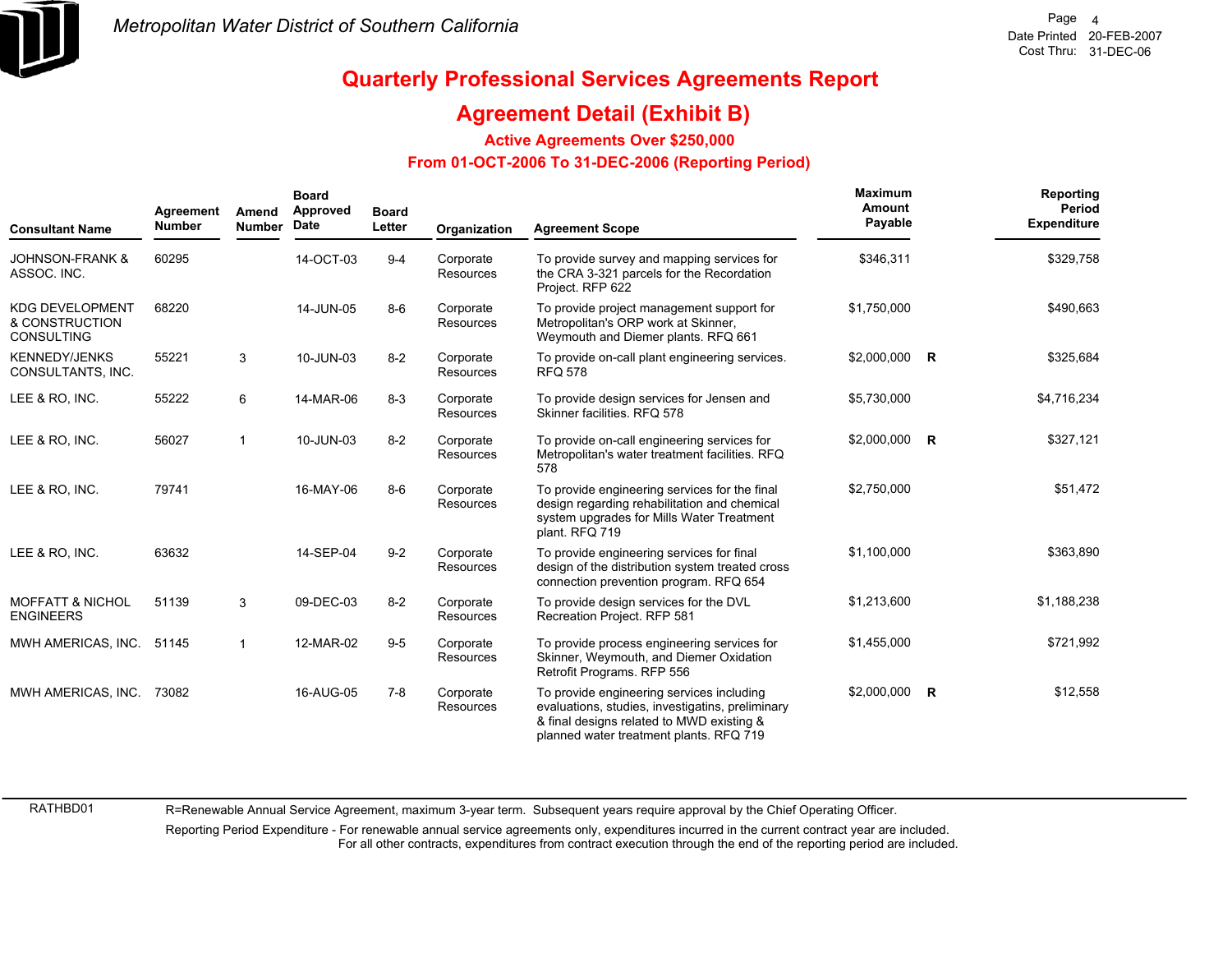

### **Agreement Detail (Exhibit B)**

**Active Agreements Over \$250,000**

#### **From 01-OCT-2006 To 31-DEC-2006 (Reporting Period)**

| <b>Consultant Name</b>                                 | Agreement<br><b>Number</b> | Amend<br><b>Number</b> | <b>Board</b><br>Approved<br>Date | <b>Board</b><br>Letter | Organization           | <b>Agreement Scope</b>                                                                                                                                          | Maximum<br>Amount<br>Payable | Reporting<br>Period<br><b>Expenditure</b> |
|--------------------------------------------------------|----------------------------|------------------------|----------------------------------|------------------------|------------------------|-----------------------------------------------------------------------------------------------------------------------------------------------------------------|------------------------------|-------------------------------------------|
| MWH AMERICAS, INC. 77325                               |                            | 1                      | 14-FEB-06                        | $8 - 4$                | Corporate<br>Resources | To provide as-needed services in various<br>engineering disciplines including civil,<br>mechanical and structural on CRA. RFQ 757                               | \$6,000,000                  | \$72,968                                  |
| MWH AMERICAS, INC. 74680                               |                            |                        | 14-MAR-06                        | $7-5$                  | Corporate<br>Resources | To provide services for a preliminary and final<br>design for a hypolimnetic diffused oxygen<br>system for the Lake Perris Flexible Storage<br>Program. RFP 718 | \$800,000                    | \$273,698                                 |
| MWH AMERICAS, INC.                                     | 55224                      | $\overline{2}$         | 10-JUN-03                        | $8 - 2$                | Corporate<br>Resources | To provide on-call engineering services for<br>water treatment plant support systems. RFQ<br>578                                                                | \$2,000,000 R                | \$731,018                                 |
| MWH AMERICAS, INC. 57397                               |                            |                        | 10-JUN-03                        | $8 - 2$                | Corporate<br>Resources | To provide as-needed environmental services.<br><b>RFP 546</b>                                                                                                  | \$500,000 R                  | \$23,680                                  |
| MWH AMERICAS, INC.                                     | 57620                      | $\overline{2}$         | 09-SEP-03                        | $8 - 2$                | Corporate<br>Resources | To provide engineering design support<br>services for various engineering projects. RFP<br>575                                                                  | \$2,000,000 R                | \$1,299,174                               |
| ORSA CONSULTING<br>ENGINEERS, INC.                     | 63630                      |                        | 14-SEP-04                        | $9 - 2$                | Corporate<br>Resources | To provide engineering services for final<br>design of the distribution system treated water<br>cross connection prevention program. RFQ<br>654                 | \$1,100,000                  | \$812,809                                 |
| P & D CONSULTANTS,<br>INC.                             | 62412                      | $\mathbf 1$            | 12-OCT-04                        | $9-3$                  | Corporate<br>Resources | To provide mitigation monitoring and reporting<br>services for San Diego Pipeline #6 Project.<br><b>RFQ 665</b>                                                 | \$4,000,000                  | \$1,102,536                               |
| <b>PARSONS</b><br>CONSTRUCTORS.<br>INC.                | 12788                      | 4                      | 14-MAY-99                        | $9 - 4$                | Corporate<br>Resources | To provide construction labor consultant<br>services for the Inland Feeder Project.                                                                             | \$2,840,000                  | \$2,217,791                               |
| <b>PARSONS</b><br>CONSTRUCTORS.<br>INC.                | 66419                      | $\overline{2}$         | 14-JUN-05                        | $8-6$                  | Corporate<br>Resources | To provide Project Labor Agreement<br>Administration services. RFP 674                                                                                          | \$410,000 R                  | \$26,690                                  |
| PARSONS WATER<br><b>AND</b><br>INFRASTRUCTURE,<br>INC. | 56007                      | $\overline{2}$         | 14-JUN-05                        | $8-6$                  | Corporate<br>Resources | To provide construction management and<br>inspection services for Skinner ORP Project.<br><b>RFQ 550</b>                                                        | \$14,921,558                 | \$3,498,163                               |

RATHBD01

R=Renewable Annual Service Agreement, maximum 3-year term. Subsequent years require approval by the Chief Operating Officer.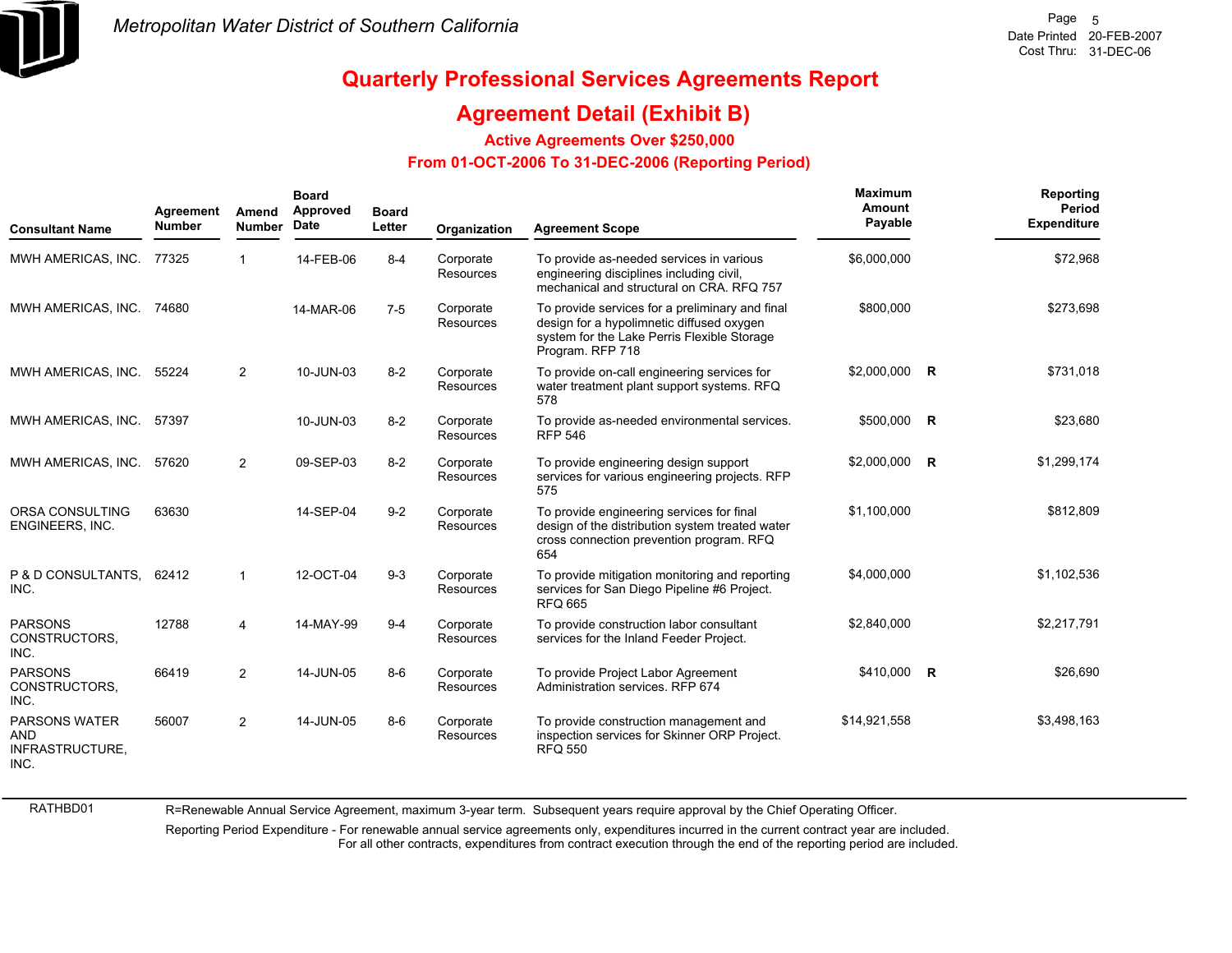

RATHBD01

# **Quarterly Professional Services Agreements Report**

### **Agreement Detail (Exhibit B)**

**Active Agreements Over \$250,000**

#### **From 01-OCT-2006 To 31-DEC-2006 (Reporting Period)**

| <b>Consultant Name</b>                                                    | Agreement<br><b>Number</b> | Amend<br><b>Number</b> | <b>Board</b><br>Approved<br>Date | <b>Board</b><br>Letter | Organization                  | <b>Agreement Scope</b>                                                                                                                                                       | Maximum<br>Amount<br>Payable | Reporting<br>Period<br><b>Expenditure</b> |
|---------------------------------------------------------------------------|----------------------------|------------------------|----------------------------------|------------------------|-------------------------------|------------------------------------------------------------------------------------------------------------------------------------------------------------------------------|------------------------------|-------------------------------------------|
| <b>PARSONS WATER</b><br><b>AND</b><br>INFRASTRUCTURE,<br>INC.             | A04705                     | 4                      | 20-MAY-97                        | $8 - 3$                | Corporate<br><b>Resources</b> | To provide construction support services for<br>the Inland Feeder Project. RFP 127                                                                                           | \$12,150,000                 | \$10,635,568                              |
| <b>PARSONS WATER</b><br><b>AND</b><br>INFRASTRUCTURE,<br>INC.             | 73191                      |                        | 16-AUG-05                        | $7 - 8$                | Corporate<br><b>Resources</b> | Provide services for the conveyance and<br>distribution system program. RFQ 661                                                                                              | \$600,000 R                  | \$27,965                                  |
| <b>PRESSURE PIPE</b><br><b>INSPECTION CO.</b>                             | 60464                      |                        | 14-SEP-04                        | $8-6$                  | Corporate<br>Resources        | To provide electromagnetic inspection and<br>testing of pre-stressed concrete cylinder<br>pipelines. RFP 670                                                                 | \$1,300,000                  | \$563,441                                 |
| <b>PSOMAS</b>                                                             | 73766                      |                        | 11-OCT-06                        | $8-6$                  | Corporate<br>Resources        | To provide professional and technical services<br>for aerial photography, topographic mapping,<br>modeling and other land surveying services.<br><b>RFP 741</b>              | \$2,000,000                  | \$131,940                                 |
| <b>PSOMAS &amp;</b><br><b>ASSOCIATES</b>                                  | 57409                      | $\mathbf{1}$           | 09-SEP-03                        | $9 - 1$                | Corporate<br>Resources        | To provide mitigation monitoring and reporting<br>services for the Inland Feeder Project. RFP<br>607                                                                         | \$3,000,000                  | \$1,382,276                               |
| <b>PSOMAS &amp;</b><br><b>ASSOCIATES</b>                                  | 60908                      |                        | 14-OCT-03                        | $9 - 4$                | Corporate<br><b>Resources</b> | To provide survey and mapping services for<br>the 4-235 parcels for the CRA Recordation<br>project. RFP 622                                                                  | \$466,995                    | \$335,986                                 |
| <b>RBF CONSULTING</b>                                                     | 57618                      |                        | 09-SEP-03                        | $8 - 2$                | Corporate<br>Resources        | To provide engineering design support<br>services. RFP 575                                                                                                                   | $$1,000,000$ R               | \$207,625                                 |
| <b>RBF CONSULTING</b>                                                     | 68897                      | $\overline{1}$         | 16-AUG-06                        | $8 - 2$                | Corporate<br>Resources        | To provide final landscape construction plans<br>for Diamond Valley Lake Project. RFP 738                                                                                    | \$300,000                    | \$253,666                                 |
| <b>RBF CONSULTING</b>                                                     | 61471                      |                        | 14-OCT-03                        | $9 - 4$                | Corporate<br>Resources        | To provide survey and mapping services for<br>the 4-123 parcels for the CRA Recordation<br>projects. RFP 622                                                                 | \$1,177,097                  | \$756,244                                 |
| <b>REGENTS OF THE</b><br>UNIVERSITY OF<br>CALIFORNIA,<br><b>RIVERSIDE</b> | A04602                     | $\mathbf{1}$           | 19-FEB-91                        | $8-6$                  | Corporate<br>Resources        | To provide various research services related<br>to the Southwestern Riverside County Multi-<br>Species Reserve per the Board's approval of<br>the project's mitigation plan. | \$3,750,000                  | \$2,743,264                               |

R=Renewable Annual Service Agreement, maximum 3-year term. Subsequent years require approval by the Chief Operating Officer.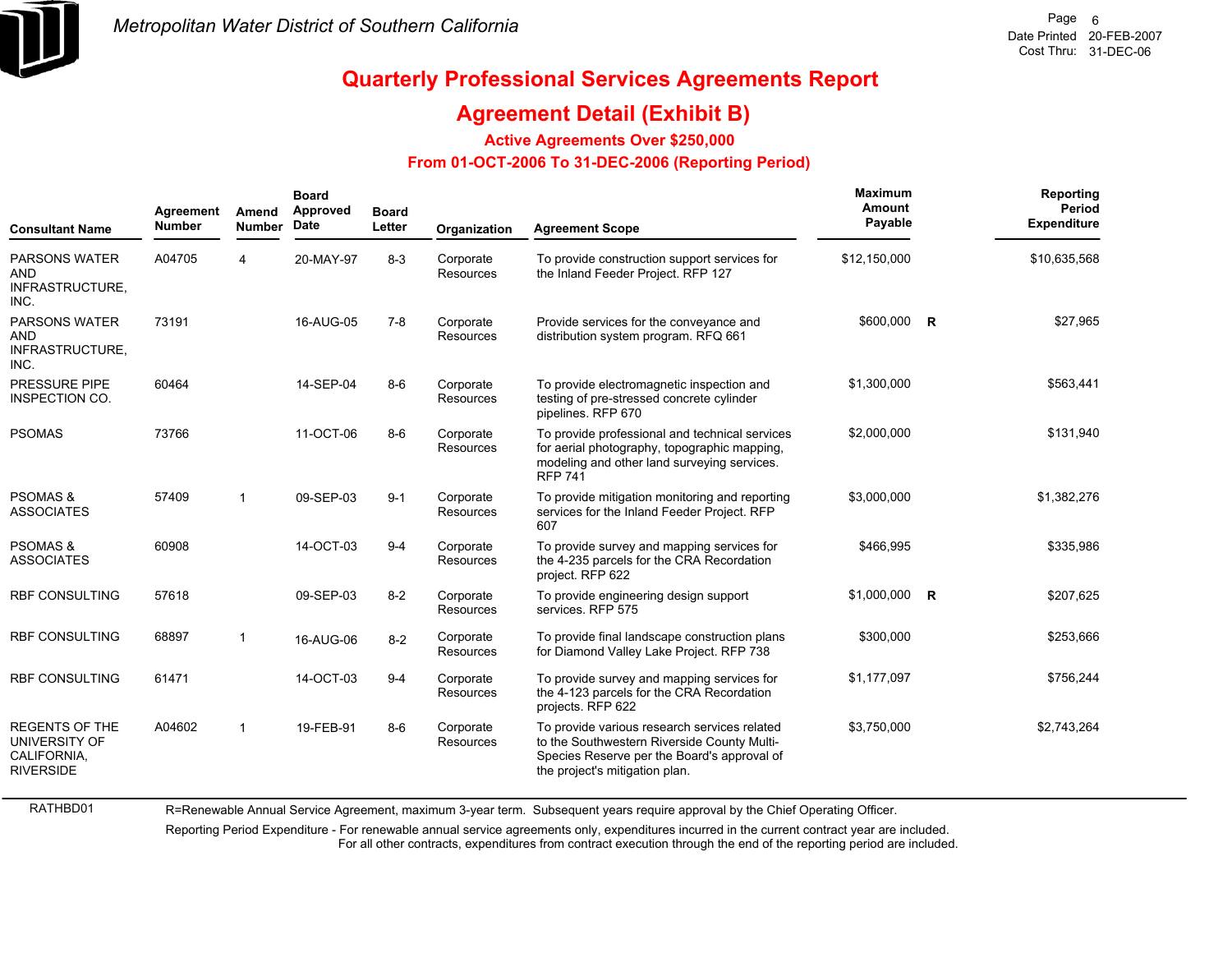

### **Agreement Detail (Exhibit B)**

**Active Agreements Over \$250,000**

#### **From 01-OCT-2006 To 31-DEC-2006 (Reporting Period)**

| <b>Consultant Name</b>                          | Agreement<br>Number | Amend<br><b>Number</b> | <b>Board</b><br>Approved<br>Date | <b>Board</b><br>Letter | Organization                  | <b>Agreement Scope</b>                                                                                                                     | Maximum<br>Amount<br>Payable |              | Reporting<br>Period<br><b>Expenditure</b> |
|-------------------------------------------------|---------------------|------------------------|----------------------------------|------------------------|-------------------------------|--------------------------------------------------------------------------------------------------------------------------------------------|------------------------------|--------------|-------------------------------------------|
| <b>RICHARD BRADY &amp;</b><br><b>ASSOCIATES</b> | 57619               |                        | 09-SEP-03                        | $8 - 2$                | Corporate<br><b>Resources</b> | To provide engineering design support<br>services. RFP 575                                                                                 | \$1,000,000                  | R            | \$460,392                                 |
| <b>RICHARD BRADY &amp;</b><br><b>ASSOCIATES</b> | 71728               |                        | 16-AUG-05                        | $7 - 8$                | Corporate<br><b>Resources</b> | To provide engineering design support for<br>design of conveyance and distribution project.<br><b>RFQ 719</b>                              | \$2,000,000                  | $\mathsf{R}$ | \$463,834                                 |
| <b>RICK ENGINEERING</b><br><b>COMPANY</b>       | 60297               |                        | 14-OCT-03                        | $9 - 4$                | Corporate<br><b>Resources</b> | To provide survey and mapping services for<br>the 4-092 parcels for the CRA Recordation<br>Project. RFP 622                                | \$560,255                    |              | \$454,442                                 |
| <b>RIVERSIDE COUNTY</b><br><b>REGIONAL</b>      | A04632              | 6                      | 24-OCT-94                        | $8 - 4$                | Corporate<br><b>Resources</b> | To provide management services for the<br>Southwestern Riverside County Multi-Species<br>Reserve.                                          | \$1,727,793                  |              | \$1,574,023                               |
| <b>RNL DESIGN</b>                               | 54415               | 4                      | 11-OCT-05                        | $8 - 4$                | Corporate<br><b>Resources</b> | To provide architectural services at the Diemer<br>Filtration plant. RFP 555                                                               | \$2,745,000                  |              | \$1,960,229                               |
| ROCTEST, INC.                                   | 60914               |                        | 11-MAY-04                        | $8 - 1$                | Corporate<br>Resources        | To provide a system to record and collect data<br>on water seepage rates. RFP 628                                                          | \$380,311                    |              | \$206,139                                 |
| <b>SIEMENS</b><br>COMMUNICATIONS.<br>INC.       | 68219               |                        | 14-JUN-05                        | $7-3$                  | Corporate<br><b>Resources</b> | To provide consulting services and software to<br>replace Metropolitan's outdated phone mail<br>and call detail recording systems. RFQ 641 | \$436,000                    |              | \$224,950                                 |
| <b>STANTEC</b><br>CONSULTING, INC               | 51537               | $\overline{2}$         | 19-NOV-02                        | $8 - 6$                | Corporate<br><b>Resources</b> | To provide infrastructure design on DVL<br>Recreation, RFP 580                                                                             | \$1.195.000                  |              | \$787,482                                 |
| <b>STANTEC</b><br>CONSULTING, INC.              | 60450               |                        | 14-OCT-03                        | $9 - 4$                | Corporate<br><b>Resources</b> | To provide survey and mapping services for 3-<br>327 parcels for the CRA Recordation Project.<br><b>RFP 622</b>                            | \$610,374                    |              | \$315,626                                 |
| <b>TECTONICS</b>                                | 51136               | $\overline{2}$         | 08-JUL-03                        | $8 - 4$                | Corporate<br><b>Resources</b> | To provide architectural services for Skinner<br>Oxidation Retrofit Program. RFP 555                                                       | \$1,500,000                  |              | \$1,196,709                               |
| TETRA DESIGN, INC.                              | 52785               | 4                      | 12-SEP-06                        | $8 - 1$                | Corporate<br><b>Resources</b> | To provide architectural services for the<br>Oxidation Retrofit Program. RFP 555                                                           | \$2,228,000                  |              | \$1,740,240                               |

RATHBD01

R=Renewable Annual Service Agreement, maximum 3-year term. Subsequent years require approval by the Chief Operating Officer.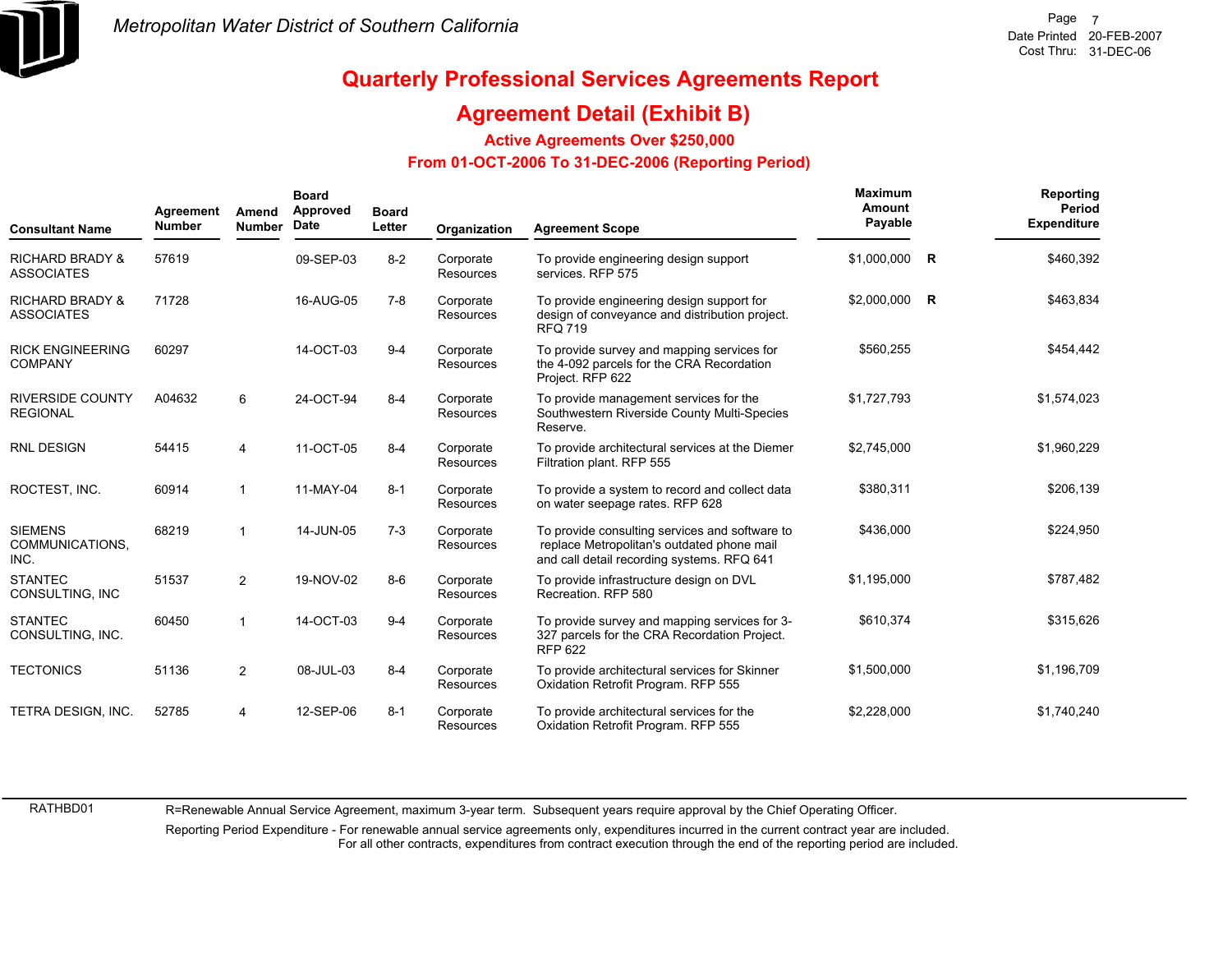

RATHBD01

# **Quarterly Professional Services Agreements Report**

### **Agreement Detail (Exhibit B)**

**Active Agreements Over \$250,000**

#### **From 01-OCT-2006 To 31-DEC-2006 (Reporting Period)**

| <b>Consultant Name</b>                                  | Agreement<br><b>Number</b> | Amend<br><b>Number</b> | <b>Board</b><br>Approved<br>Date | <b>Board</b><br>Letter | Organization                               | <b>Agreement Scope</b>                                                                                                                                                                         | Maximum<br>Amount<br>Payable | Reporting<br><b>Period</b><br><b>Expenditure</b> |
|---------------------------------------------------------|----------------------------|------------------------|----------------------------------|------------------------|--------------------------------------------|------------------------------------------------------------------------------------------------------------------------------------------------------------------------------------------------|------------------------------|--------------------------------------------------|
| THE SANBORN MAP<br>COMPANY, INC.                        | 73763                      |                        | 11-OCT-05                        | $8-6$                  | Corporate<br>Resources                     | To provide technical aerial & photogrammetry<br>& mapping services for various Metropolitan<br>projects. RFP 741                                                                               | \$2,000,000                  | \$18,742                                         |
| TOWILL, INC.                                            | 59677                      |                        | 14-OCT-03                        | $9 - 4$                | Corporate<br>Resources                     | To provide survey and mapping services<br>parcels 3-314 for the CRA Recordation<br>Project. RFP 622                                                                                            | \$901,109                    | \$601,092                                        |
| <b>VAN DELL AND</b><br>ASSOCIATES, INC.                 | 63631                      |                        | 14-SEP-04                        | $9 - 2$                | Corporate<br>Resources                     | To provide engineering services for final<br>design of the distribution system treated water<br>cross connection prevention program. RFQ<br>654                                                | \$1,100,000                  | \$654,052                                        |
| <b>VANIR</b><br><b>CONSTRUCTION</b><br>MANAGEMENT, INC. | 51138                      | 5                      | 08-OCT-02                        | $9 - 2$                | Corporate<br><b>Resources</b>              | To provide management support services for<br>the San Diego Pipeline No. 6. RFP 508                                                                                                            | \$3,000,000                  | \$1,944,952                                      |
| <b>VANIR</b><br><b>CONSTRUCTION</b><br>MANAGEMENT, INC. | 70946                      |                        | 12-JUL-05                        | $8 - 4$                | Corporate<br>Resources                     | To provide on-call project management<br>support services including Project Lead,<br>Planning/Scheduling, Cost & Change Control,<br>Document Administration and Agreement<br>Auditing. RFQ 661 | \$600,000 R                  | \$210,100                                        |
| <b>WESTIN</b><br>ENGINEERING, INC.                      | 63639                      |                        | 17-AUG-04                        | $8 - 8$                | Corporate<br><b>Resources</b>              | To provide project management services. RFP<br>666                                                                                                                                             | \$632,180                    | \$480,000                                        |
| WILLIS &<br>ASSOCIATES, INC.,<br><b>MICHAEL</b>         | 285                        | 3                      | 13-JUN-00                        | $8 - 1$                | Corporate<br><b>Resources</b>              | To provide architectural design services for<br>Oxidation Retrofit Program at Jensen filtration<br>plant. RFP 282                                                                              | \$950,000                    | \$927,178                                        |
| FLUIDIQS, INC.                                          | 70952                      |                        | 11-OCT-05                        | $7-2$                  | Water System<br>Operations<br>Group        | To upgrade Metropolitan's Automatic Meter<br>Reading (AMR) System and Remote Terminal<br>Units (RTUs) throughout the water distribution<br>system. RFP 743                                     | \$4,220,719                  | \$130,877                                        |
| <b>JOHNSON</b><br>CONTROLS, INC.                        | 54400                      |                        | 10-JUN-03                        | $9 - 4$                | <b>Water System</b><br>Operations<br>Group | To design and install an improved security<br>system for Metropolitan. RFP 600                                                                                                                 | \$8,365,000                  | \$8,163,807                                      |
| <b>NAVIGANT</b><br>CONSULTING, INC.                     | 20118                      | 3                      | 27-OCT-98                        | $7-5$                  | Water System<br>Operations<br>Group        | To provide consulting services for electrical<br>power resources. RFP 353                                                                                                                      | \$400,000                    | \$383,750                                        |

R=Renewable Annual Service Agreement, maximum 3-year term. Subsequent years require approval by the Chief Operating Officer.

Reporting Period Expenditure - For renewable annual service agreements only, expenditures incurred in the current contract year are included.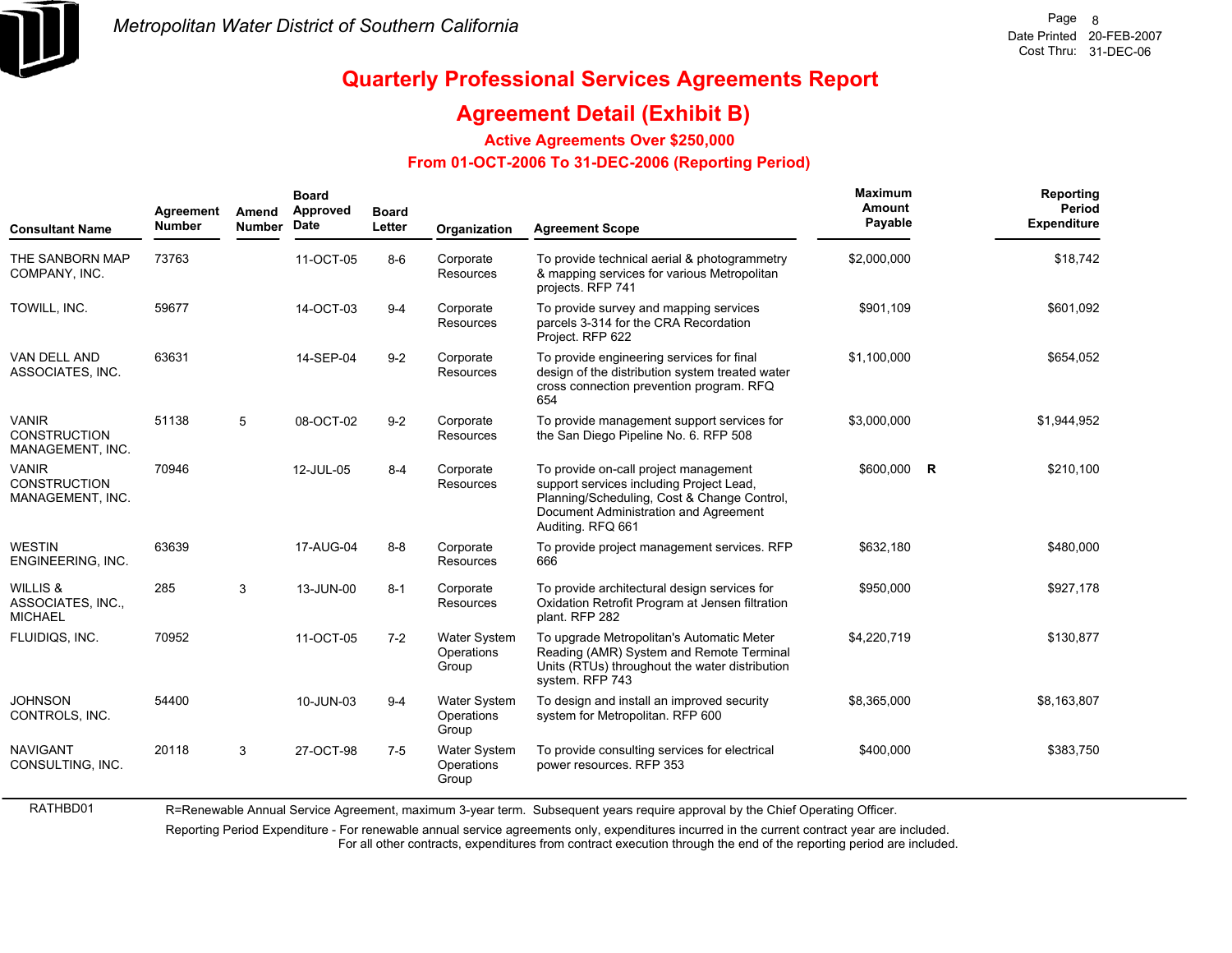

### **Agreement Detail (Exhibit B)**

**Active Agreements Over \$250,000**

#### **From 01-OCT-2006 To 31-DEC-2006 (Reporting Period)**

| <b>Consultant Name</b>                    | Agreement<br><b>Number</b>        | Amend<br><b>Number</b> | <b>Board</b><br>Approved<br>Date | <b>Board</b><br>Letter | Organization                                        | <b>Agreement Scope</b>                                                                                            | <b>Maximum</b><br>Amount<br>Payable |                         | Reporting<br><b>Period</b><br><b>Expenditure</b> |
|-------------------------------------------|-----------------------------------|------------------------|----------------------------------|------------------------|-----------------------------------------------------|-------------------------------------------------------------------------------------------------------------------|-------------------------------------|-------------------------|--------------------------------------------------|
| <b>ECOPLAN</b><br>ASSOCIATES, INC.        | 48323                             | $\overline{2}$         | 13-SEP-05                        | $7 - 8$                | Water<br>Resources<br>Management<br>Group           | To provide technical services for the<br>evaluation of crop, land, and irrigation<br>management services. RFP 534 | \$450,000                           |                         | \$291,283                                        |
| HONEYWELL DMC<br><b>SERVICES, LLC</b>     | 63646                             |                        | 13-JAN-04                        | $9 - 1$                | Water<br>Resources<br>Management<br>Group           | To manage and market a long-term region<br>wide water conservation related program. RFP<br>657                    | \$20,000,000                        |                         | \$7,464,565                                      |
| <b>RICHARDSON &amp;</b><br><b>COMPANY</b> | 61481                             |                        | 08-JUN-04                        | $9 - 8$                | Water<br>Resources<br>Management<br>Group           | To provide audit services on the annual State<br>Water Project statement of charges. RFQ 658                      | \$2,600,000                         |                         | \$1,412,094                                      |
| <b>WATERWISE</b><br><b>CONSULTING</b>     | 65040                             | $\overline{1}$         |                                  |                        | Water<br>Resources<br>Management<br>Group           | To provide training services for the Protector<br>Del Agua program. RFQ 693                                       | \$390,000 R                         |                         | \$274,780                                        |
| <b>PRICEWATERHOUSE</b><br>COOPERS, LLP    | 77280                             |                        | 14-MAR-06                        | $7-3$                  | Office of the<br>Auditor                            | To provide external audit services. RFP 764                                                                       | \$390,000                           | $\overline{\mathbf{R}}$ | \$329,766                                        |
| <b>COUNTY OF</b><br><b>RIVERSIDE</b>      | 80435                             |                        | 13-JUN-06                        | $8 - 1$                | <b>Real Property</b><br>Development &<br>Management | To provide law enforcement services at<br>Diamond Valley Lake.                                                    | \$300,000                           | $\overline{\mathsf{R}}$ | \$34,116                                         |
| PINNACLE ONE                              | 54062                             | $\overline{2}$         | 08-APR-03                        | $8 - 4$                | <b>Real Property</b><br>Development &<br>Management | To provide project management services for<br>Diamond Valley Lake recreation programs.<br><b>RFP 508</b>          | \$3,200,000                         |                         | \$1,795,439                                      |
| T & B PLANNING<br>CONSULTANTS, INC.       | 48605                             | 5                      | 14-JAN-03                        | $8-6$                  | <b>Real Property</b><br>Development &<br>Management | To provide project planning services for DVL<br>Recreation, RFQ 552                                               | \$745,000                           |                         | \$429,745                                        |
|                                           | <b>Total Number of Agreements</b> |                        | 93                               |                        |                                                     | <b>Totals</b>                                                                                                     | \$263,562,341                       |                         | \$139,958,846                                    |
|                                           |                                   |                        |                                  |                        |                                                     | *** End of Report ***                                                                                             |                                     |                         |                                                  |

RATHBD01

R=Renewable Annual Service Agreement, maximum 3-year term. Subsequent years require approval by the Chief Operating Officer.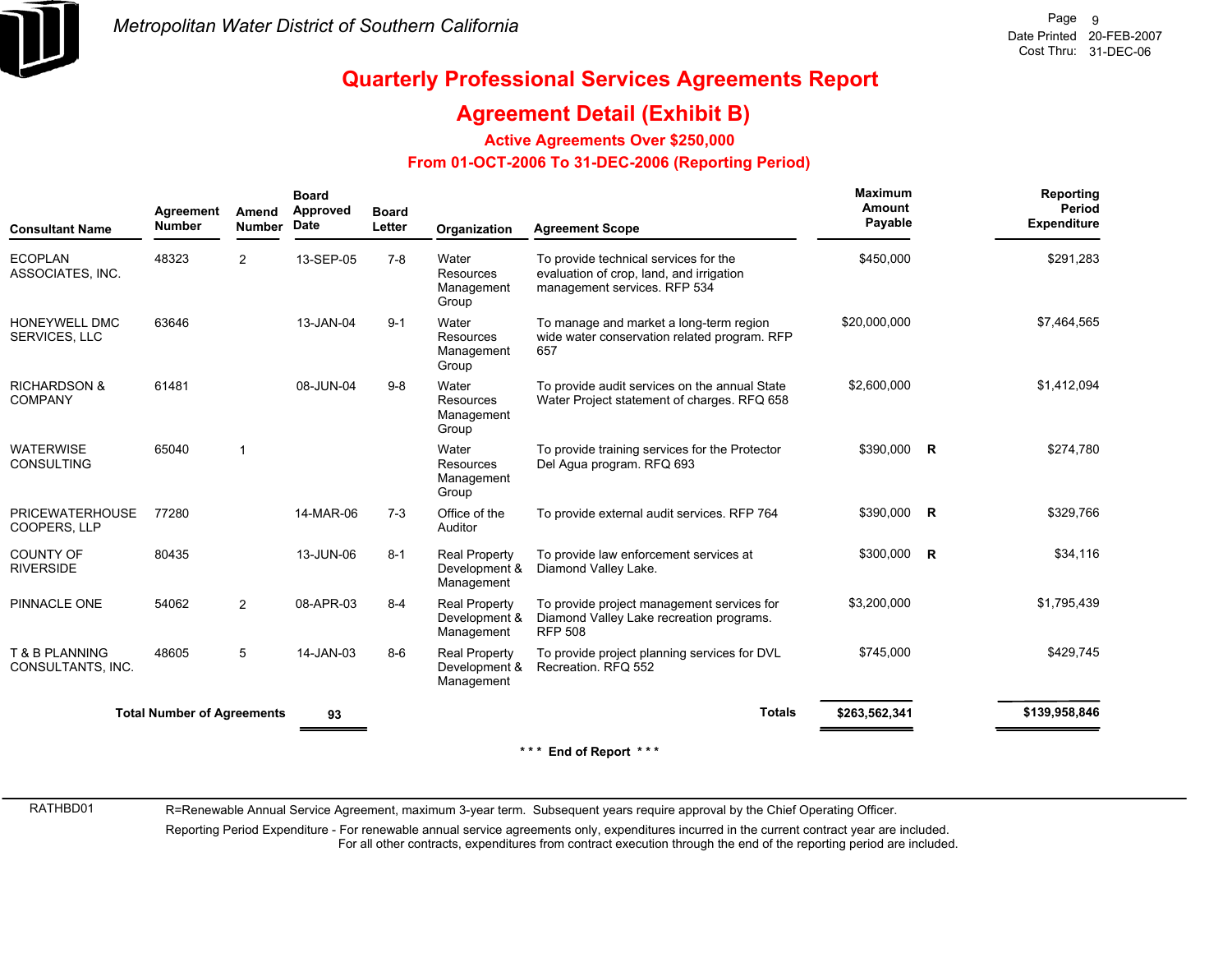

RATHBD01

## **Quarterly Professional Services Agreements Report**

## **Agreement Detail (Exhibit C)**

**Agreements without Contract Period Expenditures**

 **From 01-OCT-2006 To 31-DEC-2006 (Reporting Period)** 

| <b>Consultant Name</b>                                | Agreement<br><b>Number</b> | Amend<br><b>Number</b> | <b>Board</b><br>Approved<br>Date | <b>Board</b><br>Letter | Organization                                                   | <b>Agreement Scope</b>                                                                                                                                  | Maximum<br>Amount<br>Payable |              |
|-------------------------------------------------------|----------------------------|------------------------|----------------------------------|------------------------|----------------------------------------------------------------|---------------------------------------------------------------------------------------------------------------------------------------------------------|------------------------------|--------------|
| <b>AVO TRAINING</b><br><b>INSTITUTE</b>               | 56622                      |                        |                                  |                        | Chief<br>Executive's<br>Office (Human<br>Resources<br>Section) | To provide industrial electrical training for staff. RFP 611                                                                                            | \$30,000                     | <b>R</b>     |
| <b>EDNET CAREER</b><br><b>INSTITUTE</b>               | 60454                      |                        |                                  |                        | Chief<br>Executive's<br>Office (Human<br>Resources<br>Section) | To provide computer software and technical training. RFP 634                                                                                            | \$30,000                     | <b>R</b>     |
| <b>GREAT-WEST LIFE &amp;</b><br>ANNUITY INS. CO.      | 57616                      |                        |                                  |                        | Chief<br>Executive's<br>Office (Human<br>Resources<br>Section) | To provide 401(K) and 457 plan services. RFP 582                                                                                                        | \$1                          |              |
| <b>KORN/FERRY INT'L</b><br>FUTURESTEP, INC.           | 83728                      |                        |                                  |                        | Chief<br>Executive's<br>Office                                 | To provide search and placement services for the recuruitment of<br>MWD's Director of Human Resources.                                                  | \$75,000                     |              |
| LEWELLYN<br>TECHNOLOGY, INC.                          | 56623                      |                        |                                  |                        | Chief<br>Executive's<br>Office (Human<br>Resources<br>Section) | To provide training to apprentice and journey level staff on<br>industrial electrical equipment safety. RFP 611                                         | \$30,000                     | R            |
| <b>MANAGEMENT</b><br>PARTNERS, INC.                   | 82076                      |                        |                                  |                        | Chief<br>Executive's<br>Office                                 | To provide consutling services related to human resource issues<br>including advising the Chief Administrative Officer regarding class<br>compensation. | \$20,000                     |              |
| <b>NATIONAL</b><br><b>TECHNOLOGY</b><br>TRANSFER INC. | 56624                      |                        |                                  |                        | Chief<br>Executive's<br>Office (Human<br>Resources<br>Section) | To provide industrial electrical training including inspection testing<br>and servicing electrical equipment. RFP 611                                   | \$30.000                     | $\mathsf{R}$ |
| NETWORK, INC.                                         | 57799                      | $\overline{1}$         |                                  |                        | Chief<br>Executive's<br>Office                                 | To develop and operate an Ethics and Compliance Hotline<br>Program. Fiscal-YTD: \$26*                                                                   | \$10,000                     | $\mathsf{R}$ |

R=Renewable Annual Service Agreement, maximum 3-year term. Subsequent years require approval by the Chief Operating Officer.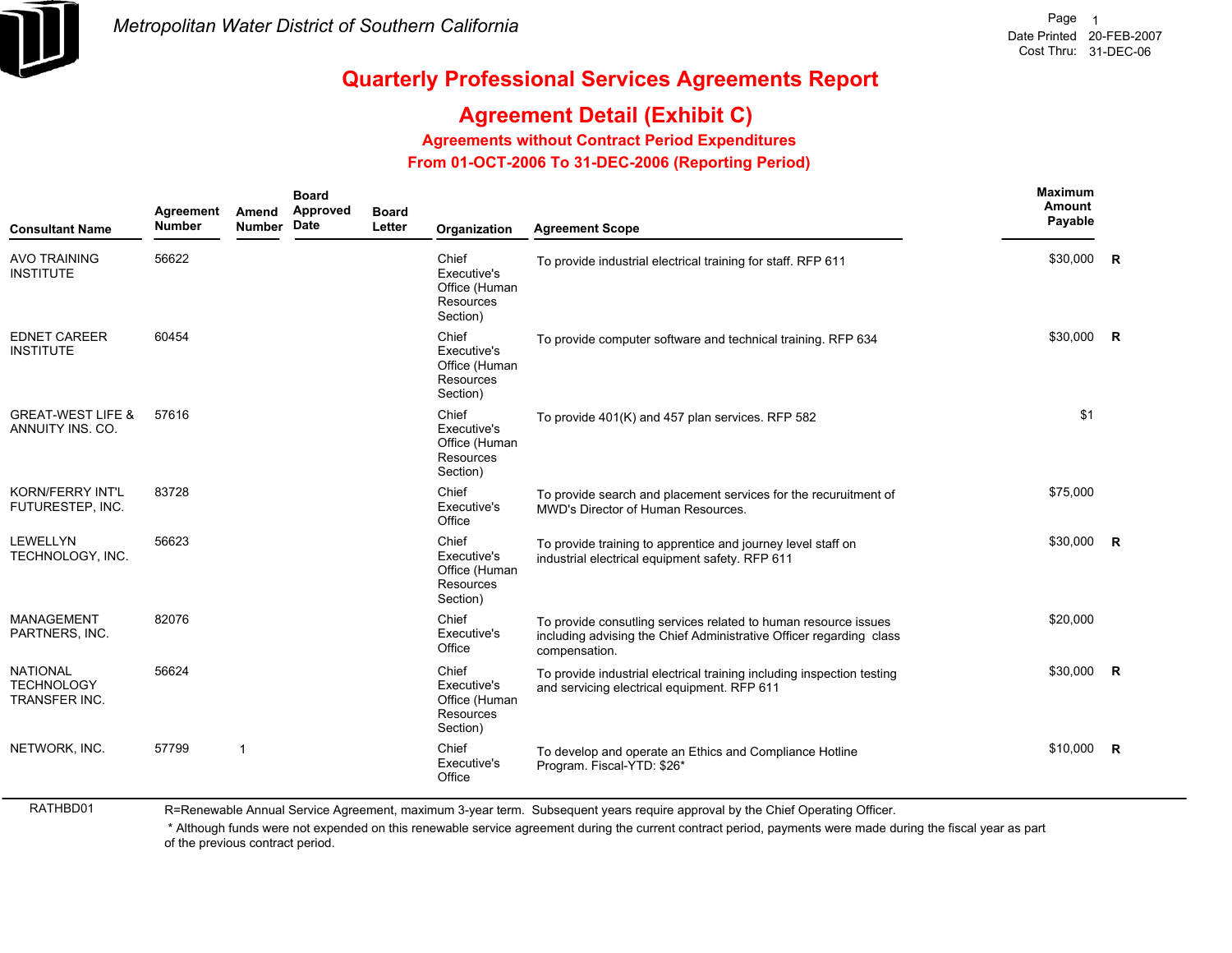

## **Agreement Detail (Exhibit C)**

**Agreements without Contract Period Expenditures**

 **From 01-OCT-2006 To 31-DEC-2006 (Reporting Period)** 

| <b>Consultant Name</b>                           | Agreement<br><b>Number</b> | Amend<br><b>Number</b> | <b>Board</b><br>Approved<br>Date | <b>Board</b><br>Letter | Organization                      | <b>Agreement Scope</b>                                                                                                                                 | <b>Maximum</b><br>Amount<br>Payable |  |
|--------------------------------------------------|----------------------------|------------------------|----------------------------------|------------------------|-----------------------------------|--------------------------------------------------------------------------------------------------------------------------------------------------------|-------------------------------------|--|
| CAPITOL ADVOCACY, 82339<br><b>LLC</b>            |                            |                        |                                  |                        | <b>External Affairs</b><br>Group  | To provide support on legislative issues regarding long-term<br>sustainability for the Bay/Delta Program.                                              | \$155,000                           |  |
| <b>DUDEK &amp;</b><br>ASSOCIATES, INC.           | 80612                      |                        |                                  |                        | <b>External Affairs</b><br>Group  | To provide services related to the development of the California<br>Friendly New Home Certification Program. RFP 786                                   | \$100,000                           |  |
| M CREATIVE GROUP.<br>INC.                        | 83078                      |                        |                                  |                        | <b>External Affairs</b><br>Group  | To provide as-needed videography, editing and post production<br>services, RFQ 758                                                                     | \$60,000                            |  |
| <b>MBI MEDIA</b>                                 | 77977                      |                        |                                  |                        | <b>External Affairs</b><br>Group  | To provide as-needed videography, editing and post-production<br>services, RFQ 758                                                                     | \$125,000                           |  |
| POST MODERN<br><b>CREATIVE</b>                   | 81902                      |                        |                                  |                        | <b>External Affairs</b><br>Group  | To provide videography, editing and post production services for a<br>variety of Metropolitan productions. RFQ 758                                     | \$125,000                           |  |
| <b>CDR FINANCIAL</b><br>PRODUCTS, INC.           | 70948                      |                        |                                  |                        | <b>Chief Financial</b><br>Officer | To provide advisory services for Metropolitan's interest rate swap<br>program to implement swap hedging and cost savings strategies.<br><b>RFQ 740</b> | $$100,000$ R                        |  |
| <b>CLARK STRATEGIC</b><br>ADVISORS, INC          | 51544                      | 3                      |                                  |                        | <b>Chief Financial</b><br>Officer | To provide investment consulting services and evaluate<br>investment performance. Fiscal-YTD: \$14,250*                                                | \$80,000 R                          |  |
| <b>COLUMBIA CAPITAL</b><br><b>MANAGEMENT LLC</b> | 54060                      |                        |                                  |                        | <b>Chief Financial</b><br>Officer | To provide financial advisory services. RFP 598                                                                                                        | $$100,000$ R                        |  |
| GARDNER,<br>UNDERWOOD &<br><b>BACON LLC</b>      | 53629                      |                        |                                  |                        | <b>Chief Financial</b><br>Officer | To provide financial advisory services. RFP 598                                                                                                        | $$100,000$ R                        |  |
| <b>HORN &amp;</b><br>ASSOCIATES, INC.            | 78406                      |                        |                                  |                        | <b>Chief Financial</b><br>Officer | To provide duplicate payment audit services. RFP 775                                                                                                   | \$75,000                            |  |
| <b>PUBLIC FINANCIAL</b><br>MANAGEMENT, INC.      | 53617                      |                        |                                  |                        | <b>Chief Financial</b><br>Officer | To provide financial advisory services. RFP 598                                                                                                        | $$100,000$ R                        |  |
| <b>PUBLIC FINANCIAL</b><br>MANAGEMENT, INC.      | 81949                      |                        |                                  |                        | <b>Chief Financial</b><br>Officer | To provide financial advisory services including forecasts on<br>financial market conditions. RFQ 771                                                  | $$100,000$ R                        |  |

RATHBD01

R=Renewable Annual Service Agreement, maximum 3-year term. Subsequent years require approval by the Chief Operating Officer.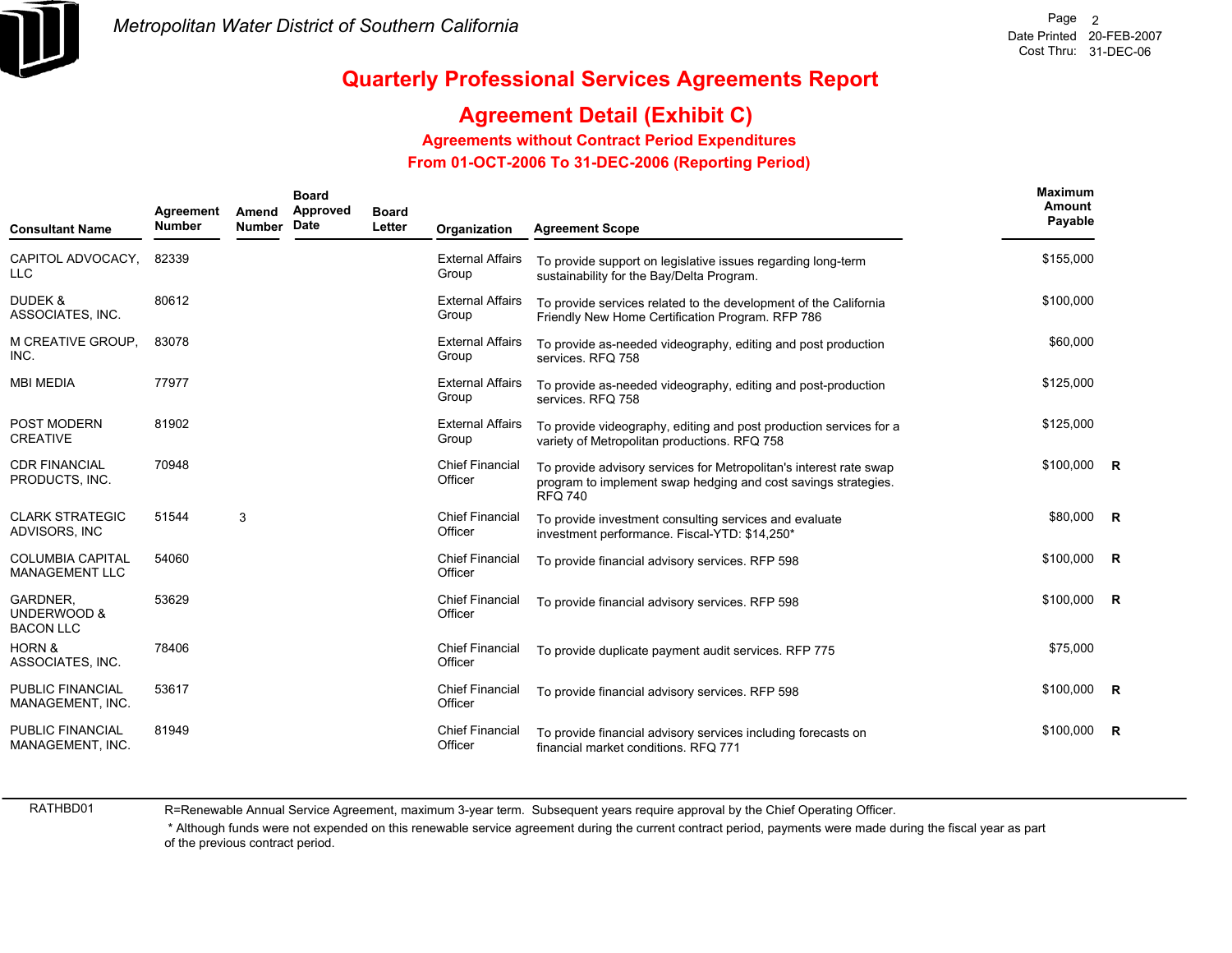

## **Agreement Detail (Exhibit C)**

**Agreements without Contract Period Expenditures**

 **From 01-OCT-2006 To 31-DEC-2006 (Reporting Period)** 

| <b>Consultant Name</b>                                    | Agreement<br><b>Number</b> | Amend<br><b>Number</b> | <b>Board</b><br>Approved<br>Date | <b>Board</b><br>Letter | Organization                      | <b>Agreement Scope</b>                                                                                                                          | Maximum<br>Amount<br>Payable |  |
|-----------------------------------------------------------|----------------------------|------------------------|----------------------------------|------------------------|-----------------------------------|-------------------------------------------------------------------------------------------------------------------------------------------------|------------------------------|--|
| <b>PUBLIC RESOURCES</b><br><b>ADVISORY GROUP</b>          | 81950                      |                        |                                  |                        | <b>Chief Financial</b><br>Officer | To provide financial advisory services including information current<br>market conditions. RFQ 771                                              | \$240,000 R                  |  |
| <b>SHOGREN CAREERS</b>                                    | 58429                      | $\mathbf{1}$           |                                  |                        | <b>Chief Financial</b><br>Officer | To provide ombudsmen services and assistance resolving<br>worker's compensation claims for the Inland Feeder Project.                           | $$15,000$ R                  |  |
| <b>SWAP FINANCIAL</b><br><b>GROUP, LLC</b>                | 70947                      |                        |                                  |                        | <b>Chief Financial</b><br>Officer | To provide financial services on MWD's interest rate swap<br>program. RFQ 740                                                                   | \$100,000 R                  |  |
| CC-OPS INC.                                               | 83499                      |                        |                                  |                        | Corporate<br><b>Resources</b>     | To provide client desktop and laptop technical services for the PC<br>Replacement Project. RFP 572                                              | \$245,000                    |  |
| <b>CHAMBERS GROUP.</b><br>INC.                            | 56617                      | $\mathbf{1}$           |                                  |                        | Corporate<br><b>Resources</b>     | To provide biological resources management services for the<br>Environmental Planning Team. Fiscal-YTD: \$1,060* RFP 602                        | \$150,000 R                  |  |
| <b>CIBOLA SYSTEMS</b><br><b>CORPORATION</b>               | 44950                      | $\overline{4}$         |                                  |                        | Corporate<br>Resources            | To provide maintenance and support for MWD's audiovisual<br>systems. Fiscal-YTD: \$14,436* RFP 509                                              | \$60,000 R                   |  |
| DBA:<br><b>RESOURCEXPERTS</b>                             | 82472                      | $\mathbf 1$            |                                  |                        | Corporate<br><b>Resources</b>     | To provide quality assurance services for the PC Replacement<br>project. RFP 572                                                                | \$239,750                    |  |
| <b>DENNIS FINN</b><br>PHOTOGRAPHY                         | 60282                      | $\overline{2}$         |                                  |                        | Corporate<br>Resources            | To provide as-needed photography services. RFQ 573                                                                                              | $$24,500$ R                  |  |
| EMA, INC.                                                 | 80191                      |                        | 11-JUL-06                        | $8 - 1$                | Corporate<br>Resources            | To develop and implement a new software system to replace<br>Metropolitan's current Water Information and Transaction System.<br><b>RFP 768</b> | \$1,760,498                  |  |
| H & P SYSTEMS, INC.                                       | 81921                      |                        |                                  |                        | Corporate<br><b>Resources</b>     | To assist Metropolitan with obtaining Energy Star certification for<br>the Union Station facility.                                              | \$1,500                      |  |
| ICF INTERNATIONAL                                         | 82403                      |                        |                                  |                        | Corporate<br>Resources            | To provide initial inventory of greenhouse gas emissions for<br>carbon footprint analysis related to various MWD operations.                    | \$30,000                     |  |
| <b>INGENIOUS</b><br><b>INFORMATION</b><br>TECHNOLOGY INC. | 83290                      |                        |                                  |                        | Corporate<br>Resources            | To provide client desktop and laptop technical services for the PC<br>Replacement Project. RFP 572                                              | \$245,000                    |  |

RATHBD01

R=Renewable Annual Service Agreement, maximum 3-year term. Subsequent years require approval by the Chief Operating Officer.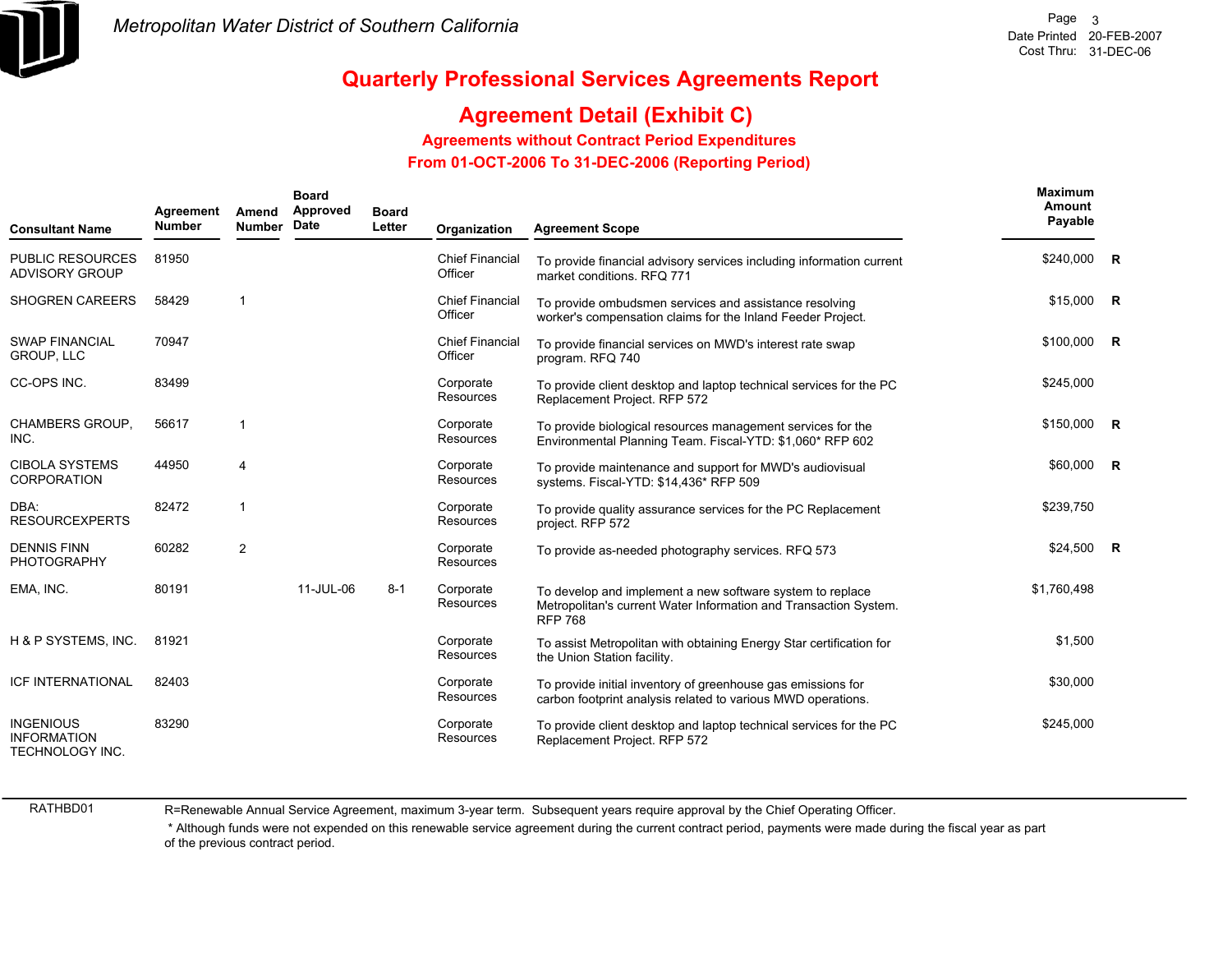

## **Agreement Detail (Exhibit C)**

**Agreements without Contract Period Expenditures**

 **From 01-OCT-2006 To 31-DEC-2006 (Reporting Period)** 

| <b>Consultant Name</b>                                           | Agreement<br><b>Number</b> | Amend<br><b>Number</b> | <b>Board</b><br>Approved<br>Date | <b>Board</b><br>Letter | Organization                  | <b>Agreement Scope</b>                                                                                                                                                                      | <b>Maximum</b><br>Amount<br>Payable |  |
|------------------------------------------------------------------|----------------------------|------------------------|----------------------------------|------------------------|-------------------------------|---------------------------------------------------------------------------------------------------------------------------------------------------------------------------------------------|-------------------------------------|--|
| KLEINFELDER, INC.                                                | 79236                      |                        | 13-JUN-06                        | $8-5$                  | Corporate<br><b>Resources</b> | To provide supplemental geotechnical field exploration & testing<br>services for tunnel evacuation studies for MWD Central Pool<br>Augmentation Project. RFP 717                            | \$2,900,000                         |  |
| LEE & RO. INC.                                                   | 74158                      |                        | 16-AUG-05                        | $7-8$                  | Corporate<br>Resources        | To provide engineering services including evaluation, studies,<br>investigations, preliminary & final designs related to MWD's<br>existing & planned water treatment plants. RFQ 719        | \$2,000,000 R                       |  |
| <b>LERCH, BATES &amp;</b><br>ASSOCIATES, INC.                    | 80902                      |                        |                                  |                        | Corporate<br><b>Resources</b> | To conduct an elevator audit to determine condition level<br>and state of general repair.                                                                                                   | \$10,320                            |  |
| LSA ASSOCIATES,<br>INC.                                          | 81958                      |                        |                                  |                        | Corporate<br><b>Resources</b> | To provide on-call environmental and technical services to support<br>WSO, WRM and CIP program. RFQ 763                                                                                     | $$245,000$ R                        |  |
| <b>MICROLINK</b><br>ENTERPRISE, INC.                             | 83289                      |                        |                                  |                        | Corporate<br>Resources        | To provide client desktop and laptop technical services for the PC<br>Replacement Project. RFP 572                                                                                          | \$245,000                           |  |
| NEVILLE, MAI,<br><b>WARREN H.</b>                                | 57393                      |                        |                                  |                        | Corporate<br><b>Resources</b> | To provide on-call real estate services. RFP 599                                                                                                                                            | \$218,000 R                         |  |
| <b>NTH GENERATION</b><br>COMPUTING, INC.                         | 73674                      |                        |                                  |                        | Corporate<br><b>Resources</b> | To provide technical support as needed system software for<br>enterprise UNIX and SAN/NAS environments.                                                                                     | \$24,999 R                          |  |
| PHILLIPS MINING.<br><b>GEOTECHNICAL &amp;</b><br><b>GROUTING</b> | 35300                      | 3                      |                                  |                        | Corporate<br>Resources        | To participate on Metropolitan's Inland Feeder Project Technical<br>Edit and Review Committee for the Arrowhead Tunnels Project.<br>Fiscal-YTD: \$12,116*                                   | \$249,999 R                         |  |
| POWER-TECH<br>ENGINEERS, INC.                                    | 83209                      |                        | 14-NOV-06                        | $8 - 2$                | Corporate<br><b>Resources</b> | To provide Construction Management and Inspection Services for<br>the Cross-Connection Prevention Program - Air Release and<br>Vacuum Valve Relocation for Treated Water Pipelines. RFQ 550 | \$820,000                           |  |
| PRIME NET, INC.                                                  | 82537                      |                        |                                  |                        | Corporate<br>Resources        | To provide assistance with MWD's upgrade of its two-way radio<br>system. RFP 572                                                                                                            | \$242,100                           |  |
| <b>PROJECTLINE</b><br><b>TECHNICAL</b><br>SERVICES, INC.         | 82685                      |                        |                                  |                        | Corporate<br><b>Resources</b> | To provide maintenance management services for MWD's<br>Strategic Operation Maintenance Management System (SOMMS)<br>Project. RFP 572                                                       | \$243,000 R                         |  |

RATHBD01

R=Renewable Annual Service Agreement, maximum 3-year term. Subsequent years require approval by the Chief Operating Officer.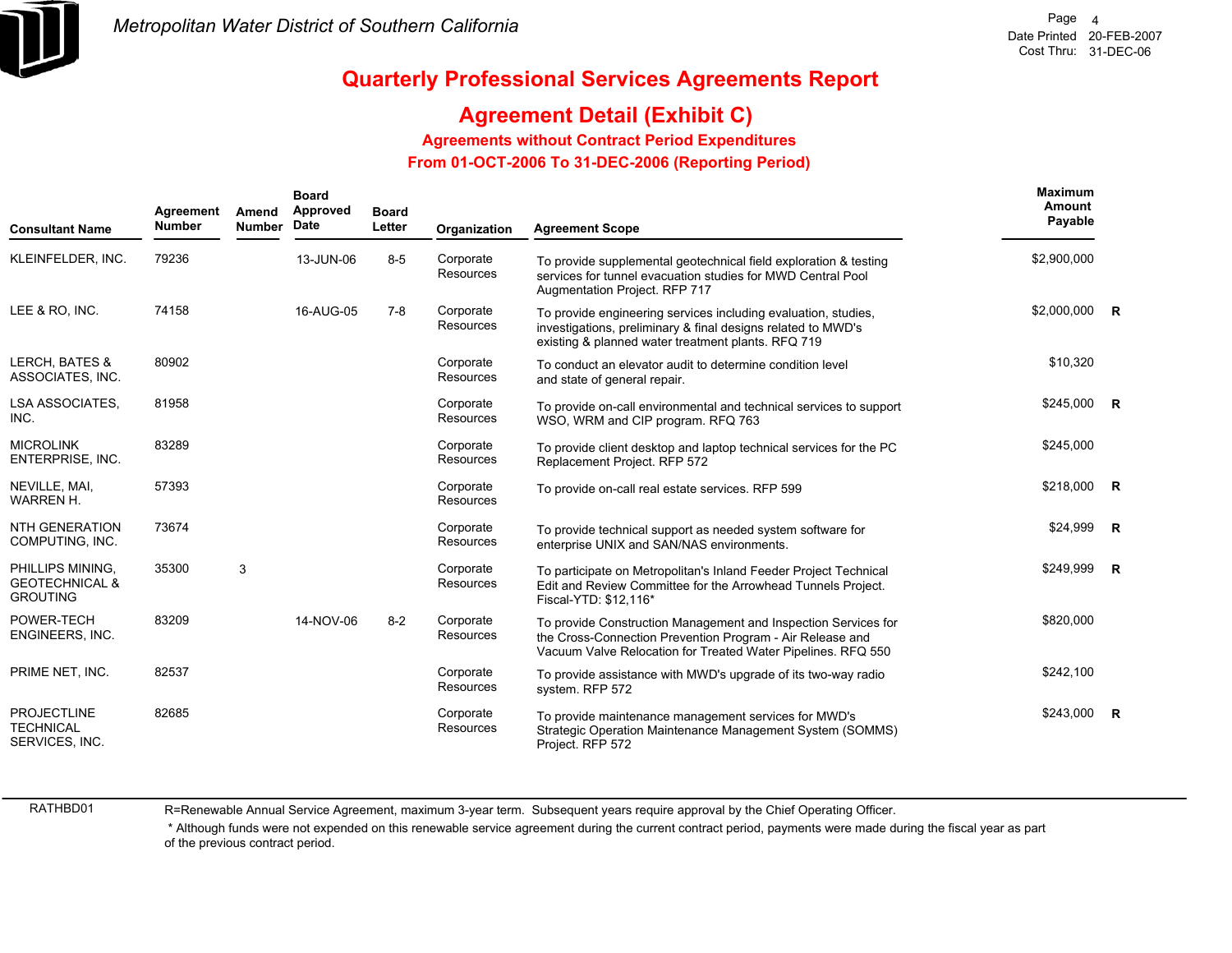

## **Agreement Detail (Exhibit C)**

#### **Agreements without Contract Period Expenditures**

 **From 01-OCT-2006 To 31-DEC-2006 (Reporting Period)** 

| <b>Consultant Name</b>                                                    | Agreement<br><b>Number</b> | Amend<br><b>Number</b> | <b>Board</b><br>Approved<br>Date | <b>Board</b><br>Letter | Organization                  | <b>Agreement Scope</b>                                                                                                         | Maximum<br>Amount<br>Payable |              |
|---------------------------------------------------------------------------|----------------------------|------------------------|----------------------------------|------------------------|-------------------------------|--------------------------------------------------------------------------------------------------------------------------------|------------------------------|--------------|
| QWEST<br><b>COMMUNICATIONS</b><br><b>INTERNATIONAL</b>                    | 62410                      | $\overline{2}$         |                                  |                        | Corporate<br>Resources        | To provide internet services for Union Station and Lake Mathews.<br><b>RFP 650</b>                                             | \$195,000 R                  |              |
| RBF CONSULTING                                                            | 73764                      |                        | 11-OCT-05                        | $8-6$                  | Corporate<br><b>Resources</b> | To provide technical aerial photogrammetry & mapping services<br>for various Metropolitan projects. RFP 741                    | \$2,000,000                  |              |
| RIGGS & RIGGS, INC.                                                       | 57052                      |                        |                                  |                        | Corporate<br>Resources        | To provide as-needed real estate appraisal services. Fiscal-YTD:<br>\$4,500* RFP 599                                           | \$150,000 R                  |              |
| SCHENBERGER.<br><b>TAYLOR, MC</b><br><b>CORMICK &amp; JECKER,</b><br>INC. | 56626                      | 1                      |                                  |                        | Corporate<br>Resources        | To provide on-call real estate services. Fiscal-YTD: \$21,500* RFP<br>599                                                      | $$132,000$ R                 |              |
| <b>SCIENCE</b><br><b>APPLICATIONS INT'L</b><br>CORP.                      | 56606                      |                        |                                  |                        | Corporate<br><b>Resources</b> | To provide on-call environmental services. RFQ 546                                                                             | \$240,000 R                  |              |
| <b>STACK COMPUTER</b><br><b>CORPORATION</b>                               | 73675                      |                        |                                  |                        | Corporate<br>Resources        | To provide information technology technical support services for<br>network enterprise UNIX & SAN/NAS computer environments.   | \$90,000                     | $\mathsf{R}$ |
| <b>SYSTEMS</b><br><b>INTEGRATED, LLC</b>                                  | 38951                      | 3                      |                                  |                        | Corporate<br><b>Resources</b> | To provide software support services for SCADA. Fiscal-YTD:<br>\$70,000*                                                       | \$230,000 R                  |              |
| <b>TECHNOLOGY</b><br><b>INTEGRATION GROUP</b>                             | 83497                      |                        |                                  |                        | Corporate<br>Resources        | To provide client desktop and laptop technical services for the PC<br>Replacement Project. RFP 572:11                          | \$245,000                    |              |
| TOWILL, INC.                                                              | 73761                      |                        | 11-OCT-05                        | $8 - 6$                | Corporate<br>Resources        | To provide technical aerial photogrammetry & mapping services<br>for various Metropolitan projects. RFP 741                    | \$2,000,000                  |              |
| TRAVEL STORE, INC.                                                        | 65049                      |                        |                                  |                        | Corporate<br>Resources        | To provide travel services including air, train, car rental and hotel<br>accommodations. RFP 651                               | \$105,000                    |              |
| <b>U.S. LABORATORIES</b>                                                  | 60290                      |                        |                                  |                        | Corporate<br><b>Resources</b> | To provide fabrication inspection, material testing and<br>nondestructive services as needed. Fiscal-YTD: \$93,575* RFQ<br>663 | \$245,000                    | $\mathbb{R}$ |

RATHBD01

R=Renewable Annual Service Agreement, maximum 3-year term. Subsequent years require approval by the Chief Operating Officer.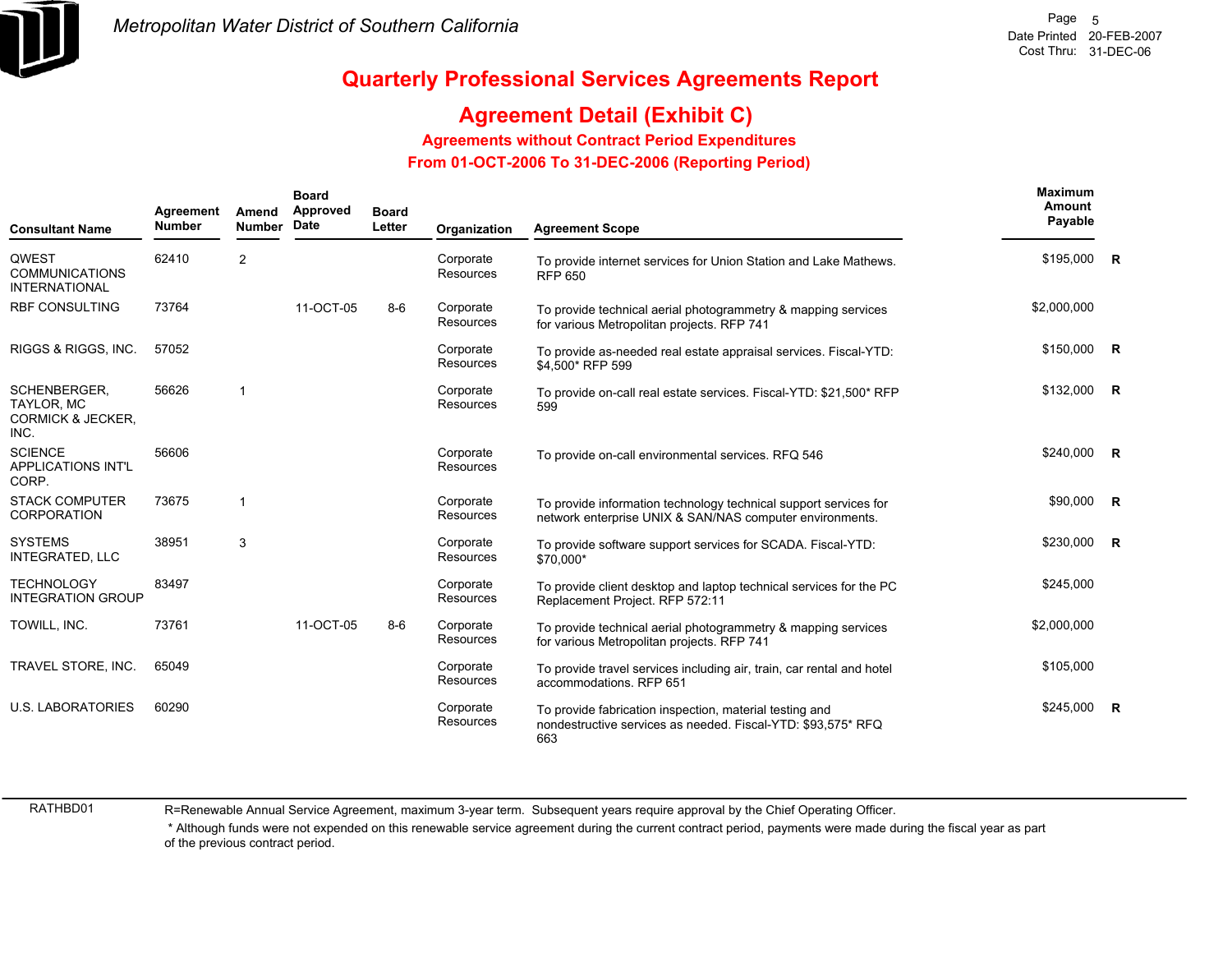

## **Agreement Detail (Exhibit C)**

**Agreements without Contract Period Expenditures**

 **From 01-OCT-2006 To 31-DEC-2006 (Reporting Period)** 

| <b>Consultant Name</b>                                  | <b>Number</b> | Amend<br><b>Number</b> | Approved<br>Date | <b>Board</b><br>Letter | Organization                               | <b>Agreement Scope</b>                                                                                                                                        | Amount<br>Payable |                         |
|---------------------------------------------------------|---------------|------------------------|------------------|------------------------|--------------------------------------------|---------------------------------------------------------------------------------------------------------------------------------------------------------------|-------------------|-------------------------|
| URS CORPORATION<br><b>AMERICAS</b>                      | 73193         |                        | 13-SEP-05        | $8 - 4$                | Corporate<br><b>Resources</b>              | To provide project management support services for the Mills<br>Capacity Upgrade, Perris Valley Pipeline, and Orange County<br>Cross Feeder Programs. RFQ 661 | \$600,000         | R                       |
| VOGT & ASSOCIATES, 57392<br><b>GARY</b>                 |               | $\mathbf{1}$           |                  |                        | Corporate<br>Resources                     | To provide on-call real estate appraisal services. RFP 599                                                                                                    | \$172,000         | $\mathsf{R}$            |
| <b>ACE &amp; STEWART</b><br>DETAILING, INC.             | 78153         |                        |                  |                        | <b>Water System</b><br>Operations<br>Group | To provide shop engineering detailing and design services for the<br>maintenance support unit.                                                                | \$24,999          |                         |
| <b>CPS HUMAN</b><br><b>RESOURCE</b><br><b>SERVICES</b>  | 66409         |                        |                  |                        | <b>Water System</b><br>Operations<br>Group | To provide examination material for applicants.                                                                                                               | \$24,990          | R                       |
| <b>ETEC CONSULTING</b><br><b>GROUP LLC</b>              | 81247         |                        |                  |                        | <b>Water System</b><br>Operations<br>Group | To provide health and safety inspection during pipeline shutdowns<br>for Capital Projects.                                                                    | \$70,000          |                         |
| <b>JOHNSON</b><br>CONTROLS, INC.                        | 72671         |                        | 10-JUN-03        | $9-4$                  | <b>Water System</b><br>Operations<br>Group | To provide maintenance services for Metropolitan's facilities<br>surveillance and security equipment.                                                         | \$1,143,344       |                         |
| KLOPFENSTEIN,<br>KEVIN S., M.D.                         | 79174         |                        |                  |                        | Water System<br>Operations<br>Group        | To provide services related to medical examinations and care for<br>field employees.                                                                          | \$8,000           | $\overline{\mathbf{R}}$ |
| <b>LABORATORY DATA</b><br>CONSULTANTS, INC.             | 80092         |                        |                  |                        | Water System<br>Operations<br>Group        | To provide performance audit of the Thermo LIMS water quality<br>testing system.                                                                              | \$24,999          |                         |
| LIFE CYCLE<br>ENGINEERING, INC.                         | 82644         |                        |                  |                        | Water System<br>Operations<br>Group        | To provide review and assessment of WSO's maintenance<br>practices. RFQ 810                                                                                   | \$247,000         | $\mathsf{R}$            |
| <b>NAVIGANT</b><br>CONSULTING, INC.                     | 67613         |                        |                  |                        | <b>Water System</b><br>Operations<br>Group | To provide analyses, reports, and advice on matters related to<br>power/energy issues impacting the State Water Project. RFQ 702                              | \$225,000         |                         |
| <b>NETWORK</b><br><b>ENVIRONMENTAL</b><br>SYSTEMS, INC. | 81581         |                        |                  |                        | Water System<br>Operations<br>Group        | To provide hazardous materials management services, including<br>documentation per ISO standards.                                                             | \$24.999          | R                       |

RATHBD01

R=Renewable Annual Service Agreement, maximum 3-year term. Subsequent years require approval by the Chief Operating Officer.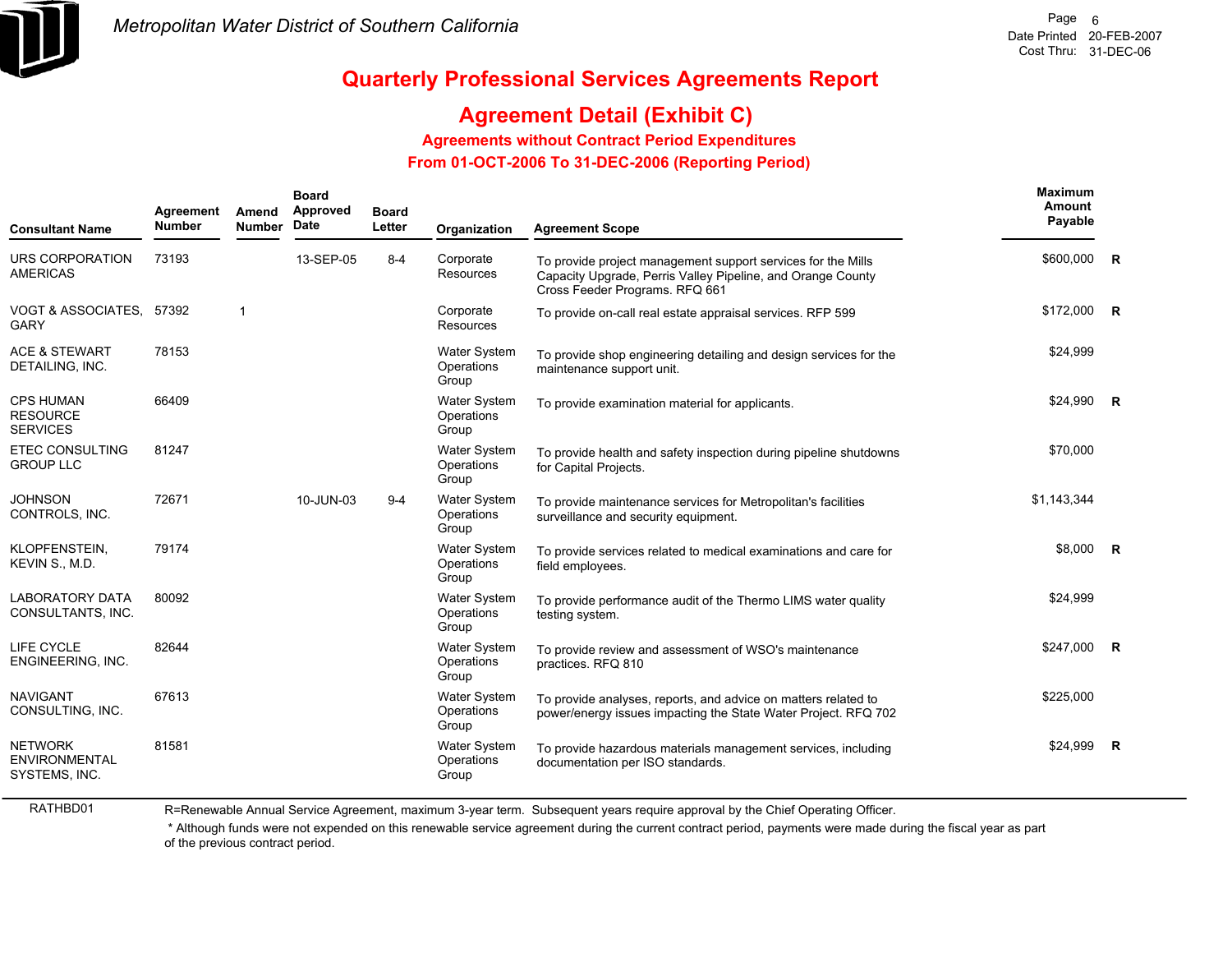

## **Agreement Detail (Exhibit C)**

**Agreements without Contract Period Expenditures**

 **From 01-OCT-2006 To 31-DEC-2006 (Reporting Period)** 

| <b>Consultant Name</b>                                        | Agreement<br><b>Number</b> | Amend<br><b>Number</b> | <b>Board</b><br>Approved<br>Date | <b>Board</b><br>Letter | Organization                               | <b>Agreement Scope</b>                                                                                                                    | Maximum<br>Amount<br>Payable |                |
|---------------------------------------------------------------|----------------------------|------------------------|----------------------------------|------------------------|--------------------------------------------|-------------------------------------------------------------------------------------------------------------------------------------------|------------------------------|----------------|
| RICHARD GROUNDS,<br>P.E.                                      | 78274                      |                        |                                  |                        | Water System<br>Operations<br>Group        | To provide review of engineered drawings, sketches and shop<br>detailing evaluation in support of MWD's maintenance support<br>unit.      | \$24,999                     |                |
| <b>SWISS FEDERAL</b><br><b>INSTITUTE FOR</b><br>ENVIRONMENTAL | 59687                      |                        |                                  |                        | <b>Water System</b><br>Operations<br>Group | To serve in an advisory capacity for the ozone application in<br>drinking water.                                                          | \$25,000                     |                |
| TRC SOLUTIONS, INC. 81464                                     |                            |                        |                                  |                        | <b>Water System</b><br>Operations<br>Group | To provide entry control point standardization and perimeter alarm<br>vehicle barrier defense services. RFQ 784                           | \$111,365                    |                |
| <b>WINEFIELD &amp;</b><br>ASSOCIATES, INC.                    | 81903                      |                        |                                  |                        | <b>Water System</b><br>Operations<br>Group | To provide services including preparing environmental permits,<br>reports and monitoring investigations.                                  | \$24,999                     | R              |
| WOODWARD,<br>ALPERT, &<br>ASSOCIATES, INC.                    | 81582                      |                        |                                  |                        | <b>Water System</b><br>Operations<br>Group | To perform ergonomic evaluations for employees with repetitive<br>and/or difficult erogonomically related work injuries.                  | \$14,999                     |                |
| <b>A&amp;N TECHNICAL</b><br>SERVICES, INC.                    | 82329                      |                        |                                  |                        | Water<br>Resources<br>Management<br>Group  | To provide technical assistance with the integrated area study<br>including water demand and supply analysis and demographic<br>research. | \$50,000                     |                |
| <b>AKM CONSULTING</b><br><b>ENGINEERS</b>                     | 68851                      |                        |                                  |                        | Water<br>Resources<br>Management<br>Group  | To provide State Water Project Modeling Services. RFQ 683                                                                                 | \$20,000                     | $\overline{R}$ |
| DCSE, INC.                                                    | 68849                      |                        |                                  |                        | Water<br>Resources<br>Management<br>Group  | To provide State Water Project Modeling. RFQ 683                                                                                          | $$120,000$ R                 |                |
| E2 ENVIRONMENTAL.<br>INC.                                     | 68867                      | $\overline{1}$         |                                  |                        | Water<br>Resources<br>Management<br>Group  | To provide technical review and evaluation of project applications<br>for the Industrial Process Improvement Program. RFQ 734             | \$20,000                     | $\overline{R}$ |

RATHBD01

R=Renewable Annual Service Agreement, maximum 3-year term. Subsequent years require approval by the Chief Operating Officer.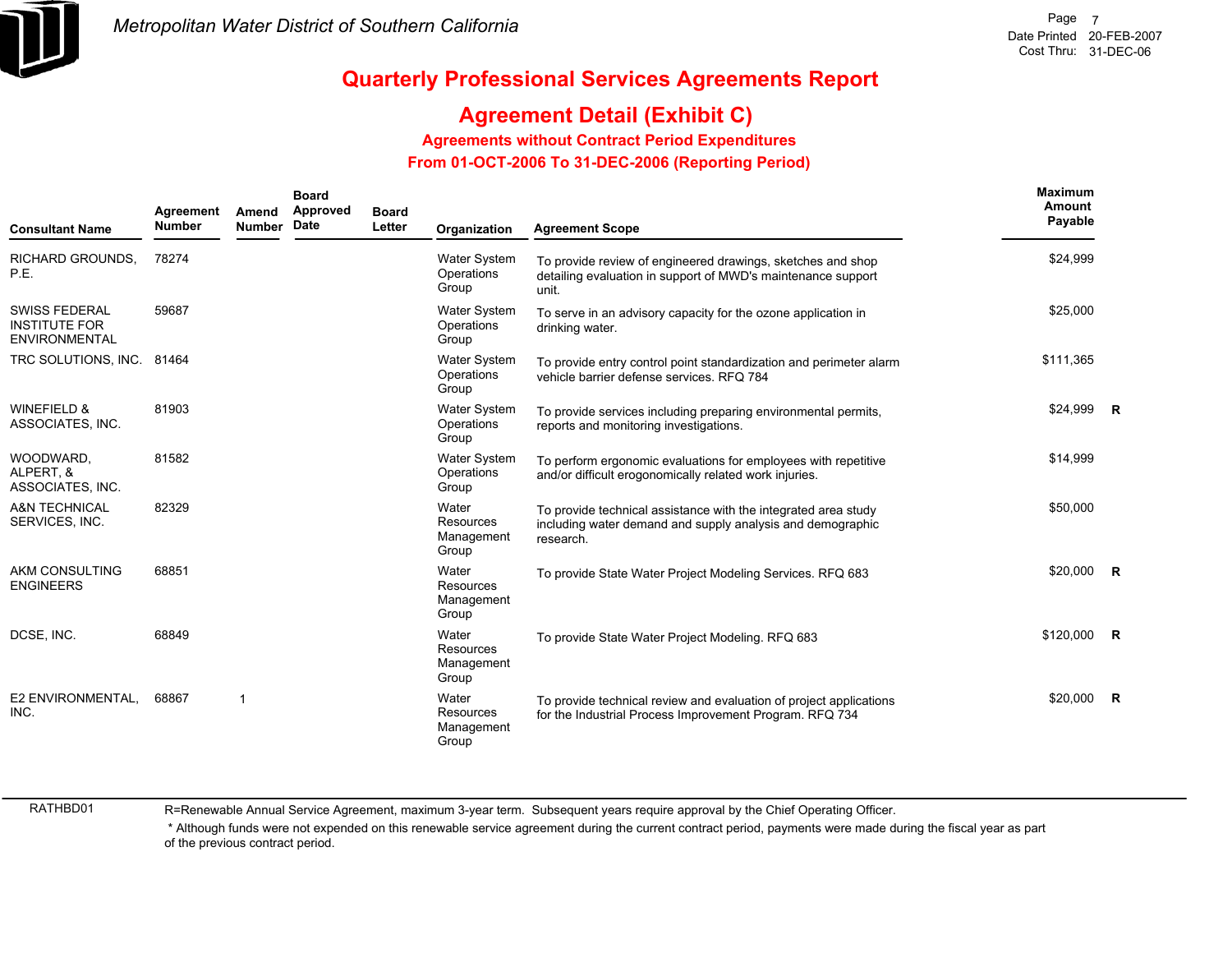

## **Agreement Detail (Exhibit C)**

**Agreements without Contract Period Expenditures**

 **From 01-OCT-2006 To 31-DEC-2006 (Reporting Period)** 

| <b>Consultant Name</b>                    | Agreement<br><b>Number</b> | Amend<br><b>Number</b> | <b>Board</b><br>Approved<br>Date | <b>Board</b><br>Letter | Organization                                     | <b>Agreement Scope</b>                                                                                                                                                    | <b>Maximum</b><br>Amount<br>Payable |                |
|-------------------------------------------|----------------------------|------------------------|----------------------------------|------------------------|--------------------------------------------------|---------------------------------------------------------------------------------------------------------------------------------------------------------------------------|-------------------------------------|----------------|
| <b>ECOPLAN</b><br>ASSOCIATES, INC.        | 79922                      |                        |                                  |                        | Water<br><b>Resources</b><br>Management<br>Group | To provide technical services for the evaluation of crop, land and<br>irrigation management practices. RFQ 756                                                            | \$150,000 R                         |                |
| FLOW SCIENCE, INC.                        | 68832                      |                        |                                  |                        | Water<br>Resources<br>Management<br>Group        | To provide surface water flow and mass transport and modeling<br>for the SWP and Metropolitan's water facilities. RFQ 683                                                 | \$70,000 R                          |                |
| <b>HADDON JACKSON</b><br>ASSOCIATES, INC. | 80149                      |                        |                                  |                        | Water<br>Resources<br>Management<br>Group        | To provide Hydro Benchmarking Services for The Hydroelectric<br>Generation and Pumping Plant Benchmarking Program.                                                        | \$180,000                           |                |
| <b>HDR/SWRI</b>                           | 73085                      | -1                     |                                  |                        | Water<br><b>Resources</b><br>Management<br>Group | To provide technical support for various reports, briefing materials<br>and presentations related to water resource and quality analysis<br>for SWP. RFQ 750              | \$50,000                            | $\overline{R}$ |
| <b>JAMES RAGAN</b><br><b>ASSOCIATES</b>   | 73117                      |                        |                                  |                        | Water<br>Resources<br>Management<br>Group        | To provide technical writing support for various reports, briefing<br>materials & presentations relating to water resource and water<br>quality analyses for SWP. RFQ 750 | \$40,000                            | <b>R</b>       |
| KLEINFELDER, INC.                         | 73116                      |                        |                                  |                        | Water<br>Resources<br>Management<br>Group        | To provide technical writing support for various reports, briefing<br>materials & presentations relating to water resource & water<br>quality for SWP. RFQ 750            | \$100,000                           | $\overline{R}$ |
| <b>MAPVISION</b><br>TECHNOLOGIES, INC.    | 74370                      |                        |                                  |                        | Water<br><b>Resources</b><br>Management<br>Group | To provide expert advice on Metropolitan's risk in short, mid, and<br>long term power resource issues. RFQ 729                                                            | \$220,000                           |                |
| MWH AMERICAS, INC.                        | 73086                      |                        |                                  |                        | Water<br>Resources<br>Management<br>Group        | To provide technical writing support related to the State Water<br>Project. RFQ 750                                                                                       | \$70,000                            | $\overline{R}$ |

RATHBD01

R=Renewable Annual Service Agreement, maximum 3-year term. Subsequent years require approval by the Chief Operating Officer.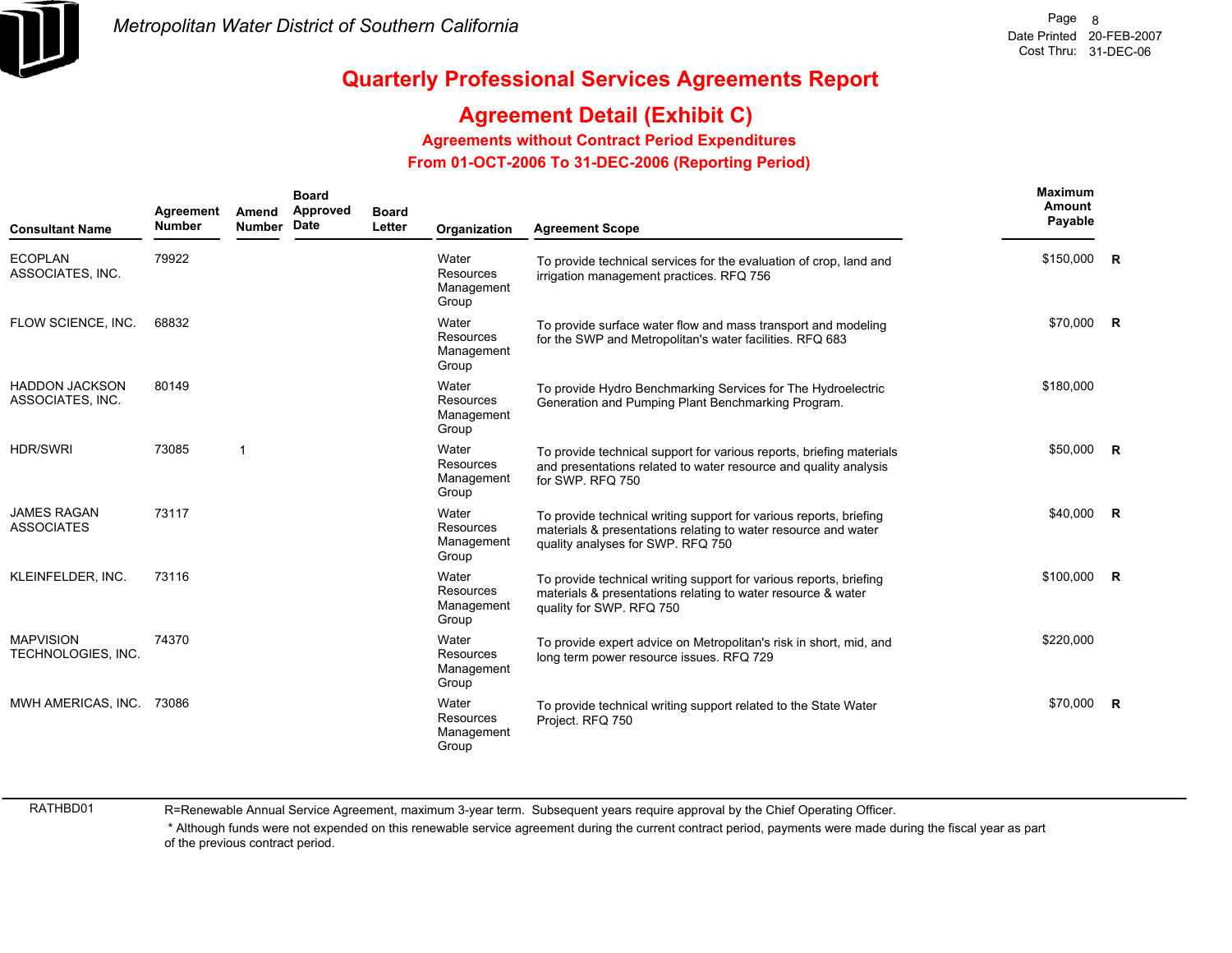

## **Agreement Detail (Exhibit C)**

**Agreements without Contract Period Expenditures**

 **From 01-OCT-2006 To 31-DEC-2006 (Reporting Period)** 

| <b>Consultant Name</b>                                  | Agreement<br><b>Number</b> | Amend<br><b>Number</b> | <b>Board</b><br>Approved<br>Date | <b>Board</b><br>Letter | Organization                                        | <b>Agreement Scope</b>                                                                                                                                                  | <b>Maximum</b><br>Amount<br>Payable |                |
|---------------------------------------------------------|----------------------------|------------------------|----------------------------------|------------------------|-----------------------------------------------------|-------------------------------------------------------------------------------------------------------------------------------------------------------------------------|-------------------------------------|----------------|
| <b>PARSONS WATER</b><br>AND<br>INFRASTRUCTURE,<br>INC.  | 73115                      |                        |                                  |                        | Water<br><b>Resources</b><br>Management<br>Group    | To provide technical writing support for various reports, briefing<br>materials and presentations related to the State Water Project.<br><b>RFQ 750</b>                 | $$100,000$ R                        |                |
| <b>PEAK</b><br><b>INTERNATIONAL</b>                     | 80721                      |                        |                                  |                        | Water<br>Resources<br>Management<br>Group           | To provide installation verifiction services for conservation devices.<br><b>RFP 774</b>                                                                                | \$200,000                           |                |
| <b>R2 RESOURCE</b><br>CONSULTANTS, INC.                 | 67612                      |                        |                                  |                        | Water<br>Resources<br>Management<br>Group           | To provide fish biology and ecosystem restoration services for the<br>Bay Delta. RFQ 722                                                                                | \$55.000                            | - R            |
| <b>RAIN BIRD SERVICES</b><br><b>CORPORATION</b>         | 65050                      |                        |                                  |                        | Water<br>Resources<br>Management<br>Group           | To provide technical service for the Protector Del Auga program.<br><b>RFQ 693</b>                                                                                      | \$40,000                            |                |
| THE DANGERMOND<br>GROUP, INC.                           | 73119                      |                        |                                  |                        | Water<br>Resources<br>Management<br>Group           | To provide technical writing support for various reports, briefing<br>materials & presentations relating to water resource & water<br>quality analyses for SWP. RFQ 750 | \$50,000                            | $\overline{R}$ |
| THE INSTITUTE OF<br><b>INTERNAL AUDITORS</b>            | 83571                      |                        |                                  |                        | Office of the<br>Auditor                            | To provide quality assurance review of Metropolitan's Internal<br>Audit Department.                                                                                     | \$20,000                            |                |
| <b>BRIGGS FIELD</b><br>SERVICES, INC.                   | 71724                      |                        |                                  |                        | <b>Real Property</b><br>Development &<br>Management | To provide real estate support services including acquiring rights<br>of way and expert testimony in condemnation trials. RFQ 685                                       | \$249,000                           |                |
| <b>DEL RICHARDSON &amp;</b><br>ASSOCIATES, INC.         | 73242                      |                        |                                  |                        | <b>Real Property</b><br>Development &<br>Management | To provide real estate support services including acquiring<br>rights-of-way, entry permits, and easements. RFQ 685                                                     | \$249,000                           | $\overline{R}$ |
| EP BUSINESS<br><b>DEVELOPMENT</b><br><b>CORPORATION</b> | 73364                      |                        |                                  |                        | <b>Real Property</b><br>Development &<br>Management | To provide real estate related support services including<br>negotiating & acquiring rights of way, and expert testimony on<br>condemnation matters. RFQ 685            | \$249,000                           | R              |

RATHBD01

R=Renewable Annual Service Agreement, maximum 3-year term. Subsequent years require approval by the Chief Operating Officer.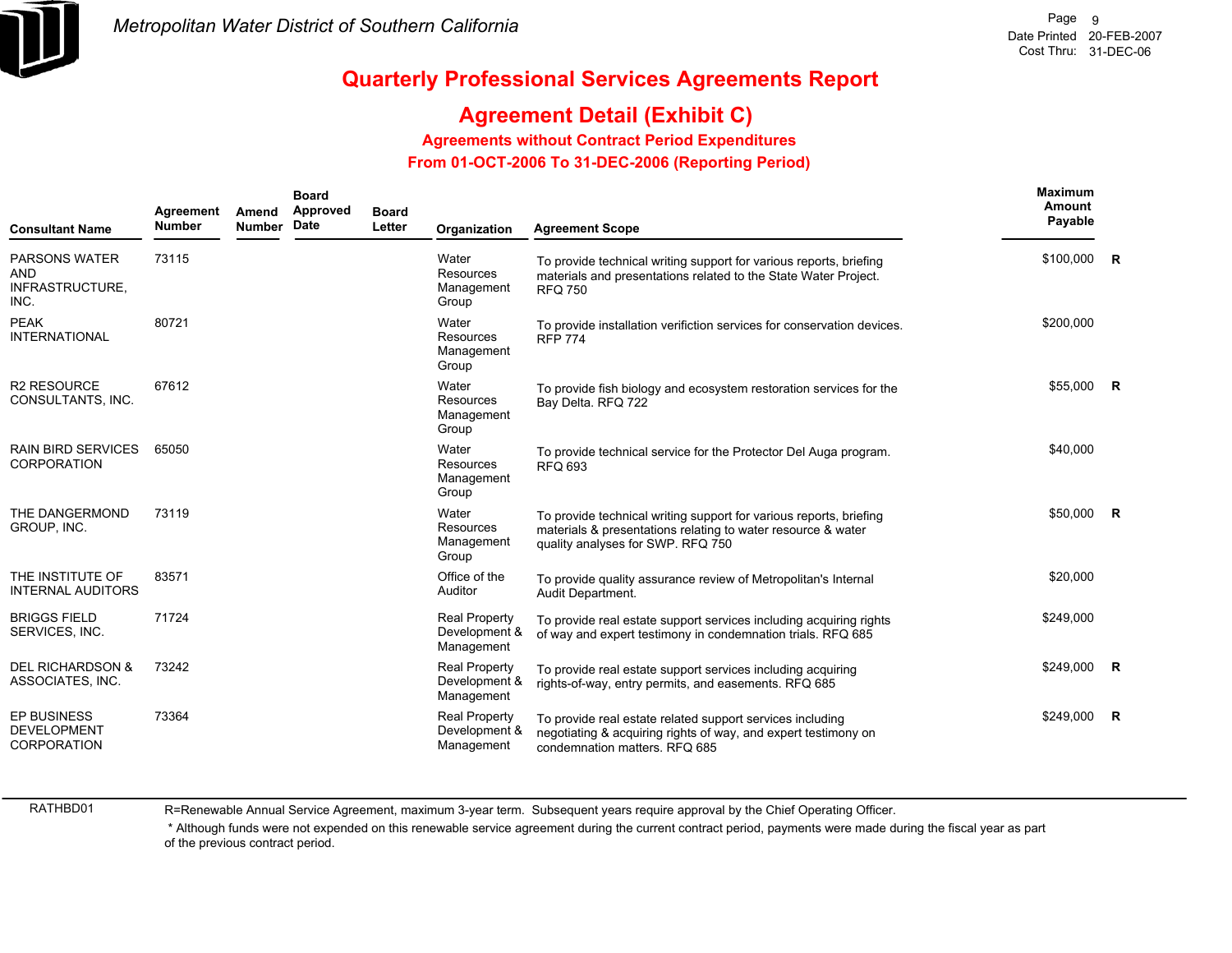

## **Agreement Detail (Exhibit C)**

**Agreements without Contract Period Expenditures**

 **From 01-OCT-2006 To 31-DEC-2006 (Reporting Period)** 

| Consultant Name                                                | Agreement<br><b>Number</b>        | Amend<br><b>Number</b> | <b>Board</b><br><b>Approved</b><br>Date | <b>Board</b><br>Letter | Organization                                        | <b>Agreement Scope</b>                                                                                                       |               | <b>Maximum</b><br>Amount<br>Payable |  |
|----------------------------------------------------------------|-----------------------------------|------------------------|-----------------------------------------|------------------------|-----------------------------------------------------|------------------------------------------------------------------------------------------------------------------------------|---------------|-------------------------------------|--|
| FIRST AMERICAN<br>COMMERCIAL REAL<br>ESTATE, SERVICES,<br>INC. | 82389                             |                        |                                         |                        | <b>Real Property</b><br>Development &<br>Management | To appraise, acquire and manage real property including appraisal<br>of easements, corridors and other right of way. RFQ 789 |               | $$225,000$ R                        |  |
| HULL & ASSOCIATES,<br>INC., BRUCE W.                           | 57391                             |                        |                                         |                        | <b>Real Property</b><br>Development &<br>Management | To provide on-call real estate services. RFP 599                                                                             |               | $$142,000$ R                        |  |
| MARIPOSA<br>HORTICULTURAL<br>ENTERPRISES, INC                  | 81201                             |                        |                                         |                        | <b>Real Property</b><br>Development &<br>Management | To provide landscape and grounds maintenance for Diamond<br>Valley Lake. RFP 801                                             |               | \$200,000 R                         |  |
| PARAGON<br>PARTNERS, LTD.                                      | 71723                             |                        |                                         |                        | Real Property<br>Development &<br>Management        | To provide as-needed real estate services for Metropolitan's O&M<br>and Capital projects. RFQ 685                            |               | \$249,000                           |  |
| RIGGS & RIGGS, INC.                                            | 82390                             |                        |                                         |                        | Real Property<br>Development &<br>Management        | To provide as-needed real estate appraisal service including<br>easements and right of way. RFQ 789                          |               | $$225,000$ R                        |  |
|                                                                | <b>Total Number of Agreements</b> |                        | 96                                      |                        |                                                     |                                                                                                                              | <b>Totals</b> | \$23,496,361                        |  |
|                                                                |                                   |                        |                                         |                        |                                                     |                                                                                                                              |               |                                     |  |

**End of Report** 

RATHBD01

R=Renewable Annual Service Agreement, maximum 3-year term. Subsequent years require approval by the Chief Operating Officer.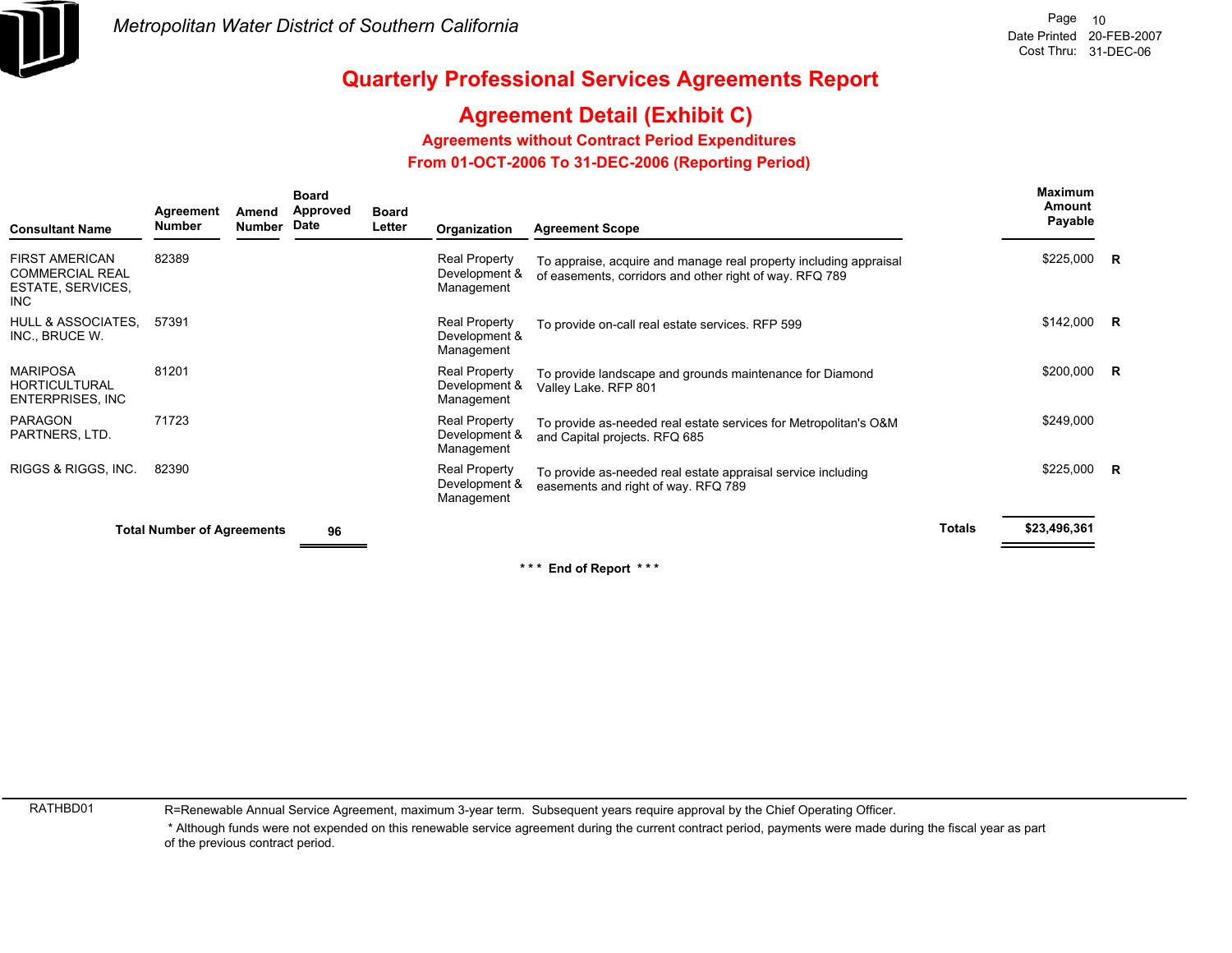

### **Agreement Detail (Exhibit D)**

**Grants**

#### **From 01-OCT-2006 To 31-DEC-2006 (Reporting Period)**

| <b>Consultant Name</b>                        | Agreement<br><b>Number</b> | Amend<br><b>Number</b> | <b>Board</b><br>Approved<br>Date | <b>Board</b><br>Letter | Organization                               | <b>Agreement Scope</b>                                                                                                                                                           | <b>Maximum</b><br>Amount<br>Payable | Reporting<br>Period<br><b>Expenditure</b> |
|-----------------------------------------------|----------------------------|------------------------|----------------------------------|------------------------|--------------------------------------------|----------------------------------------------------------------------------------------------------------------------------------------------------------------------------------|-------------------------------------|-------------------------------------------|
| <b>ARIZONA STATE</b><br><b>UNIVERSITY</b>     | 68217                      |                        |                                  |                        | Water System<br>Operations<br>Group        | GRANT: To provide research for "Occurrence"<br>and Formation of Nitrogenous Disinfection By-<br>Products."                                                                       | \$91,000                            | \$44,656                                  |
| <b>BROWN AND</b><br>CALDWELL                  | 62407                      |                        |                                  |                        | <b>Water System</b><br>Operations<br>Group | <b>GRANT: For the State Water Resources</b><br>Control Board "Assessing the Occurrence and<br>Source of E. Coli and EC 0157 Contamination<br>in Castaic Lake." Grant             | \$249,999                           | \$186,000                                 |
| H.T. HARVEY &<br><b>ASSOCIATES</b>            | 81901                      |                        |                                  |                        | Water System<br>Operations<br>Group        | <b>GRANTt: State Water Resources Control Board</b><br>grant entitled: "Assessing the Occurrence and<br>Source of E. Coli and EC 0157 Contamination<br>in Castaic Lake."          | \$53,941                            | \$0                                       |
| HYDROQUAL, INC.                               | 76598                      |                        |                                  |                        | Water System<br>Operations<br>Group        | AWARF GRANT: "Challenge Organisms for<br>Inactivation of Viruses by Ultraviolet<br>Treatment." To provide research in using UV<br>light for drinking water disinfection.         | \$30,000                            | \$0                                       |
| ORANGE COUNTY<br><b>WATER DISTRICT</b>        | 52374                      |                        |                                  |                        | Water System<br>Operations<br>Group        | <b>GRANT: " Desalination Research and</b><br>Innovation Partnership - EPA II" (Project<br>#701673)                                                                               | \$299.697                           | \$0                                       |
| <b>ORANGE COUNTY</b><br><b>WATER DISTRICT</b> | 58431                      | $\overline{2}$         |                                  |                        | Water System<br>Operations<br>Group        | GRANT: 1) CEC - Energy usage, water supply<br>reliability, and water quality (Project#701675)<br>2) DWR - Watershed protection for the Flood<br>Protection Act (Project #701676) | \$25,000                            | \$15,600                                  |
| PIRNIE, INC.,<br><b>MALCOLM</b>               | 57399                      | 3                      |                                  |                        | Water System<br>Operations<br>Group        | <b>GRANT: "Contribution of Wastewater to DBP</b><br>Formation." (Project #701632)                                                                                                | \$164,316                           | \$115,949                                 |
| PURDUE UNIVERSITY                             | 58434                      |                        |                                  |                        | Water System<br>Operations<br>Group        | GRANT: DWR - "Safe Drinking Water, Clean<br>Water, Watershed Protection and Flood<br>Protection Act." (Project #10288)                                                           | \$200,179                           | \$192,791                                 |
| PURDUE UNIVERSITY                             | 76602                      |                        |                                  |                        | Water System<br>Operations<br>Group        | AWWARF GRANT "Challenge Organisms fo<br>Inactivation of Viruses by Ultraviolet<br><b>Treatment." Grant</b>                                                                       | \$150,978                           | \$5,478                                   |

RATHBD01

Reporting Period Expenditure - For renewable annual service agreements only, expenditures incurred in the current contract year are included.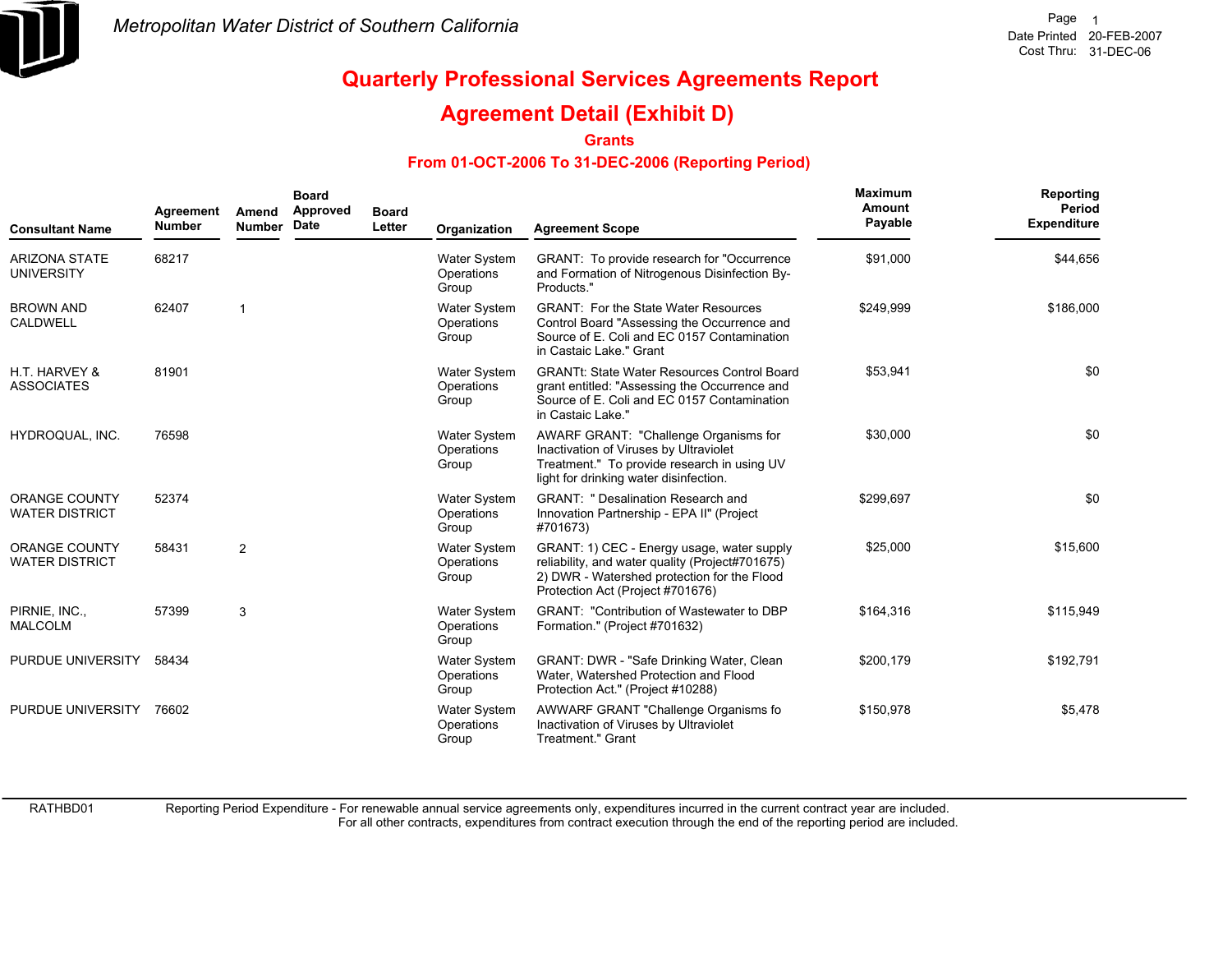

### **Agreement Detail (Exhibit D)**

**Grants**

#### **From 01-OCT-2006 To 31-DEC-2006 (Reporting Period)**

| <b>Consultant Name</b>                                                    | Agreement<br><b>Number</b> | Amend<br><b>Number</b> | <b>Board</b><br>Approved<br><b>Date</b> | <b>Board</b><br>Letter | Organization                               | <b>Agreement Scope</b>                                                                                                          | <b>Maximum</b><br><b>Amount</b><br>Payable | Reporting<br>Period<br><b>Expenditure</b> |
|---------------------------------------------------------------------------|----------------------------|------------------------|-----------------------------------------|------------------------|--------------------------------------------|---------------------------------------------------------------------------------------------------------------------------------|--------------------------------------------|-------------------------------------------|
| <b>REGENTS OF THE</b><br>UNIV OF CALIF<br><b>RIVERSIDE</b>                | 58445                      |                        |                                         |                        | Water System<br>Operations<br>Group        | <b>GRANT: EPA - "Desalination Research &amp;</b><br>Innovative Partnership - EPA<br>III."(Project#701674)                       | \$200,000                                  | \$0                                       |
| <b>REGENTS OF THE</b><br>UNIVERSITY OF<br><b>CALIFORNIA</b>               | 46863                      | 3                      |                                         |                        | <b>Water System</b><br>Operations<br>Group | GRANT: Watershed protection in regards to<br>the Flood Protection Act. (Project #701676)                                        | \$236,667                                  | \$96,774                                  |
| <b>REGENTS OF THE</b><br>UNIVERSITY OF<br><b>CALIFORNIA</b>               | 41809                      | 1                      |                                         |                        | <b>Water System</b><br>Operations<br>Group | GRANT: Watershed protection in regards to<br>the Flood Protection Act. (Project #701676)                                        | \$332,245                                  | \$0                                       |
| <b>REGENTS OF THE</b><br>UNIVERSITY OF<br><b>CALIFORNIA</b>               | 52378                      |                        |                                         |                        | <b>Water System</b><br>Operations<br>Group | <b>GRANT: "Desalination Research and</b><br>Innovation Partnership - EPA II." (Project<br>#701673)                              | \$243,000                                  | \$225,426                                 |
| <b>REGENTS OF THE</b><br>UNIVERSITY OF<br><b>CALIFORNIA</b>               | 52377                      |                        |                                         |                        | <b>Water System</b><br>Operations<br>Group | <b>GRANT: EPA - "Desalination Research &amp;</b><br>Innovative Partnership". EPA II supports<br>DRIP Project. (Project #701673) | \$243,000                                  | \$195,514                                 |
| <b>REGENTS OF THE</b><br>UNIVERSITY OF<br>CALIFORNIA,<br><b>RIVERSIDE</b> | 41810                      | 1                      |                                         |                        | <b>Water System</b><br>Operations<br>Group | GRANT: "Safe Drinking Water, Clean Water,<br>Watershed Protection and Flood Protection<br>Act."                                 | \$345,000                                  | \$146,574                                 |
| RITTMANN, DR.<br><b>BRUCE E.</b>                                          | 57400                      | 1                      |                                         |                        | <b>Water System</b><br>Operations<br>Group | <b>GRANT: "Contribution of Wastewater to DBP</b><br>Formation." (Project# 701632)                                               | \$8,000                                    | \$7,200                                   |
| <b>SAN DIEGO COUNTY</b><br><b>WATER AUTHORITY</b>                         | 41811                      | $\overline{2}$         |                                         |                        | <b>Water System</b><br>Operations<br>Group | GRANT: DWR - "Safe Drinking Water, Clean<br>Water, Watershed Protection and Flood<br>Protection Act." (Project#701676)          | \$1,049,000                                | \$74,684                                  |
| <b>SANTA CLARA</b><br><b>VALLEY WATER</b><br><b>DISTRICT</b>              | 52375                      |                        |                                         |                        | <b>Water System</b><br>Operations<br>Group | <b>GRANT: "Desalination Research and</b><br>innovation Partnership ' EPA II" (Project<br>#701673)                               | \$243,000                                  | \$0                                       |
| <b>SANTA CLARA</b><br><b>VALLEY WATER</b><br><b>DISTRICT</b>              | 41808                      |                        |                                         |                        | <b>Water System</b><br>Operations<br>Group | GRANT: "Safe Drinking Water, Clean Water,<br>Watershed Protection and Flood Protection<br>Act." (Project 701676)                | \$557,000                                  | \$0                                       |

RATHBD01

Reporting Period Expenditure - For renewable annual service agreements only, expenditures incurred in the current contract year are included.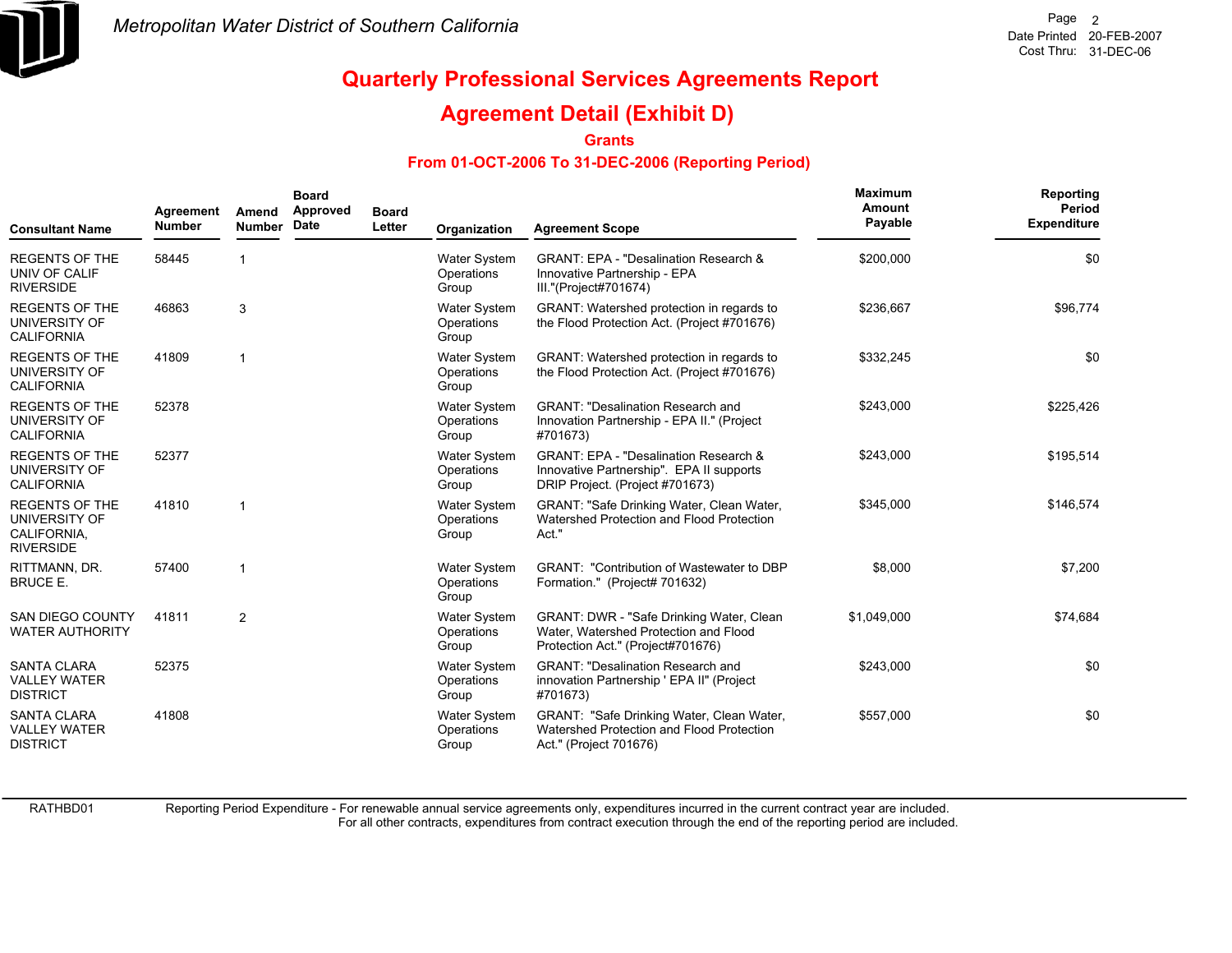

### **Agreement Detail (Exhibit D)**

**Grants**

#### **From 01-OCT-2006 To 31-DEC-2006 (Reporting Period)**

| <b>Consultant Name</b>                                                     | Agreement<br><b>Number</b>        | Amend<br><b>Number</b> | <b>Board</b><br>Approved<br>Date | <b>Board</b><br>Letter | Organization                               | <b>Agreement Scope</b>                                                                                                                                                            | <b>Maximum</b><br>Amount<br>Payable | Reporting<br>Period<br>Expenditure |
|----------------------------------------------------------------------------|-----------------------------------|------------------------|----------------------------------|------------------------|--------------------------------------------|-----------------------------------------------------------------------------------------------------------------------------------------------------------------------------------|-------------------------------------|------------------------------------|
| SONOMA COUNTY<br><b>WATER AGENCY</b>                                       | 52376                             |                        |                                  |                        | <b>Water System</b><br>Operations<br>Group | GRANT: EPA - "Desalination Research &<br>Innovative Partnership". EPA II supports<br>DRIP Project. (Project #701673)                                                              | \$188,000                           | \$94,000                           |
| <b>TEXAS</b><br><b>AGRICULTURAL</b><br><b>EXPERIMENT</b><br><b>STATION</b> | 63649                             | $\mathbf{1}$           |                                  |                        | Water System<br>Operations<br>Group        | <b>GRANT: "Detection of Infectious</b><br>Cryptosporidium in Filtered Drinking Water."                                                                                            | \$246,697                           | \$95,911                           |
| THE UNIVERSITY OF<br><b>NORTH CAROLINA</b>                                 | 71731                             |                        |                                  |                        | <b>Water System</b><br>Operations<br>Group | EPA GRANT: Four Lab Study: Priority<br>Chlorination Disinfection Byproduct Analysis.<br>(Project#701700)                                                                          | \$90,000                            | \$24,517                           |
| <b>U.S. BUREAU OF</b><br><b>RECLAMATION</b>                                | 66418                             |                        |                                  |                        | Water System<br>Operations<br>Group        | GRANT: To provide research services for the<br>Rio filtration project for the Water Improvement<br>Center. (Project#102888)                                                       | \$583,000                           | \$434,000                          |
| <b>U.S. GEOLOGICAL</b><br><b>SURVEY</b>                                    | 68216                             |                        |                                  |                        | Water System<br>Operations<br>Group        | GRANT: Occurrence & Formation of<br>Nitrogenous Disinfection By Products.<br>(Project#701663)                                                                                     | \$5,000                             | \$5,000                            |
| UNIVERSITY OF<br><b>COLORADO AT</b><br><b>BOULDER</b>                      | 57398                             | $\overline{2}$         |                                  |                        | <b>Water System</b><br>Operations<br>Group | <b>GRANT: "Contribution of Wastewater to DBP</b><br>Formation." (Project #701632)                                                                                                 | \$102.742                           | \$102,720                          |
| <b>WATER QUALITY &amp;</b><br><b>TREATMENT</b><br>SOLUTIONS, INC.          | 80365                             |                        |                                  |                        | <b>Water System</b><br>Operations<br>Group | GRANT: EPA - To research issues related to the applicatio\$496,000<br>of hydrogen based biological treatment for<br>removal of perchlorate from groundwater.<br>(Project #701717) |                                     | \$1,825                            |
| <b>WEST BASIN</b><br><b>MUNICIPAL WATER</b><br><b>DISTRICT</b>             | 41807                             | 1                      |                                  |                        | <b>Water System</b><br>Operations<br>Group | GRANT: Safe Drinking Water, Clean Water,<br>Watershed Protection and Flood Protection<br>Act. (Project #701676)                                                                   | \$564,580                           | \$0                                |
| <b>WEST BASIN</b><br><b>MUNICIPAL WATER</b><br><b>DISTRICT</b>             | 52372                             |                        |                                  |                        | <b>Water System</b><br>Operations<br>Group | <b>GRANT: "Desalination Research and</b><br>Innovation Partnership - EPA II."<br>(Project#701673)                                                                                 | \$98,000                            | \$0                                |
|                                                                            | <b>Total Number of Agreements</b> |                        | 28                               |                        |                                            | <b>Totals</b>                                                                                                                                                                     | \$7,096,041                         | \$2,064,619                        |

RATHBD01

Reporting Period Expenditure - For renewable annual service agreements only, expenditures incurred in the current contract year are included.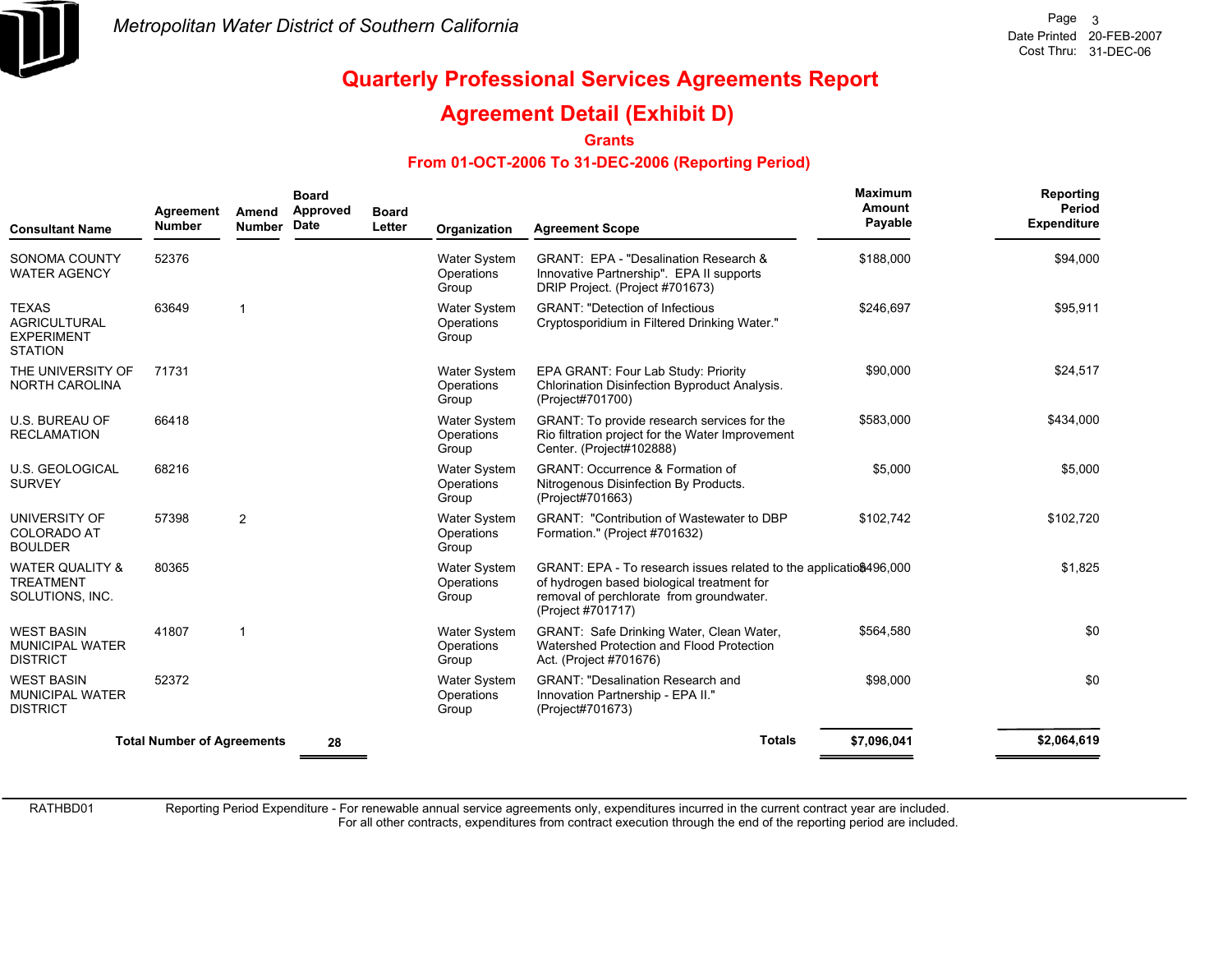

## **Agreement Detail (Exhibit D)**

**Grants**

#### **From 01-OCT-2006 To 31-DEC-2006 (Reporting Period)**

|                 |                            |                        | <b>Board</b>     |                        |              |                        | <b>Maximum</b>    | Reporting                    |
|-----------------|----------------------------|------------------------|------------------|------------------------|--------------|------------------------|-------------------|------------------------------|
| Consultant Name | Agreement<br><b>Number</b> | Amend<br><b>Number</b> | Approved<br>Date | <b>Board</b><br>Letter | Organization | <b>Agreement Scope</b> | Amouni<br>Payable | Period<br><b>Expenditure</b> |
|                 |                            |                        |                  |                        |              |                        |                   |                              |

**\* \* \* End of Report \* \* \***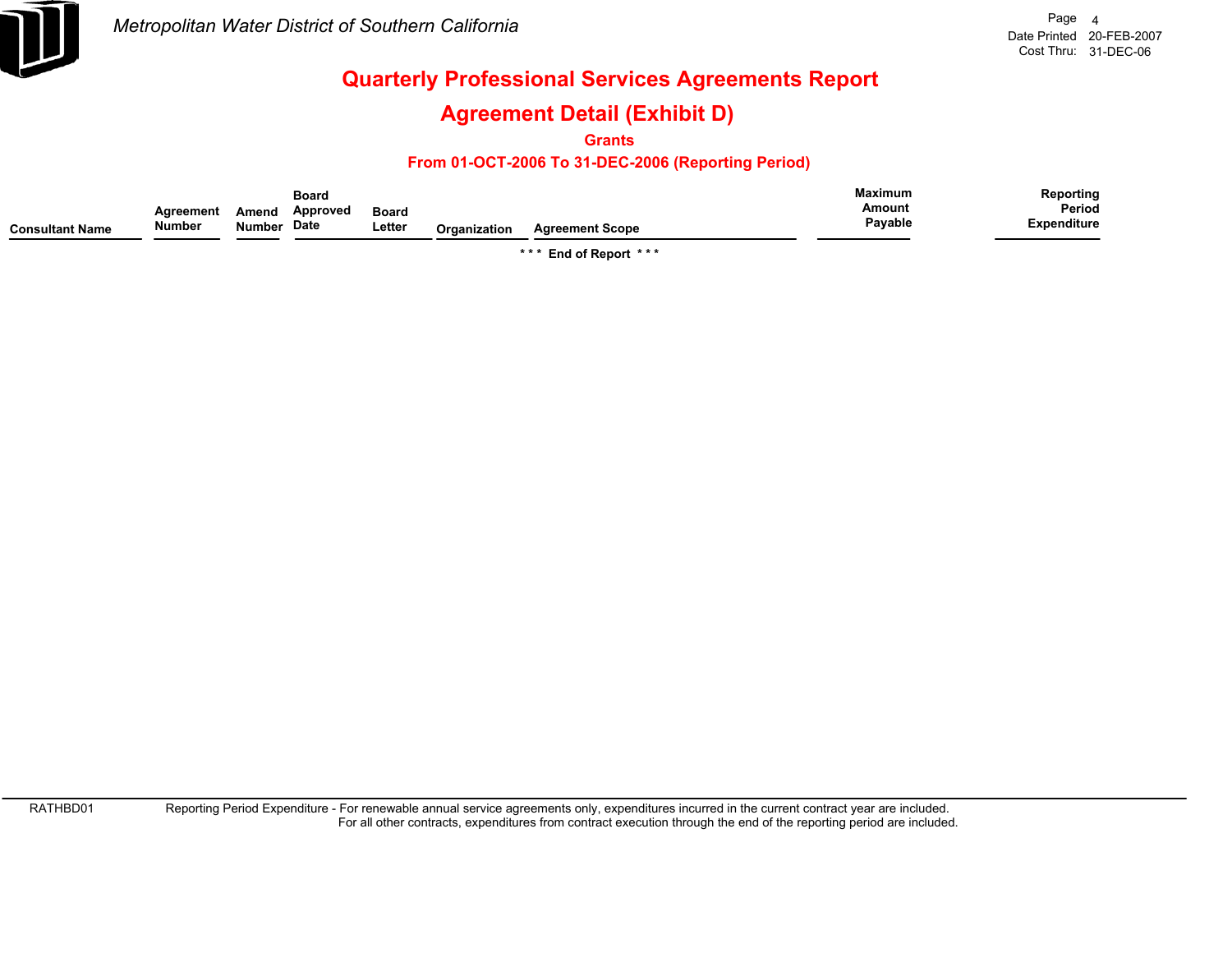

### **Agreement Detail (Exhibit E)**

#### **All Terminated Agreements**

#### **From 01-OCT-2006 To 31-DEC-2006 (Reporting Period)**

| <b>Consultant Name</b>                               | Agreement<br><b>Number</b> | Amend<br>Number Date | <b>Board</b><br>Approved | <b>Board</b><br>Letter | Organization                      | <b>Agreement Scope</b>                                                                                                                                                        | Maximum<br><b>Amount</b><br>Payable | <b>Reporting</b><br>Period | Expenditure Value Received                                                                                                                                                                                                                                                     |
|------------------------------------------------------|----------------------------|----------------------|--------------------------|------------------------|-----------------------------------|-------------------------------------------------------------------------------------------------------------------------------------------------------------------------------|-------------------------------------|----------------------------|--------------------------------------------------------------------------------------------------------------------------------------------------------------------------------------------------------------------------------------------------------------------------------|
| <b>ELLSWORTH</b><br>CONSULTING, LLC                  | 60293                      | -1                   |                          |                        | <b>External Affairs</b><br>Group  | To provide strategic advice on key<br>legislative issues regarding CALFED,<br>energy, MTBE and perchlorate.<br>(Closed 11/27/06)                                              | \$248,500                           | \$234,644                  | Hydro-power license reform<br>language added to H.R. 6 (Energy<br>Bill). MWD specifically identified<br>in the bill as "exempt" from<br>transmission line native load<br>provisions, thus protecting the<br>district from outside use of MWD's<br>electric transmission lines. |
| <b>FRESHMAN KAST,</b><br>INC.                        | 75218                      |                      |                          |                        | <b>External Affairs</b><br>Group  | To provide legislative consulting<br>services regarding federal public policy<br>& Metropolitan's water interest.<br>(Closed 11/6/06)                                         | \$130,000                           |                            | \$50,816 Obtained federal funding for<br>CalFed, developed draft language<br>for federal perchlorate legislation<br>and advised the CEO on all<br>aspects of the strategic and<br>political issues associated with the<br>QSA issues.                                          |
| <b>GOLIN/HARRIS</b><br><b>INTERNATIONAL</b>          | 70964                      |                      |                          |                        | <b>External Affairs</b><br>Group  | To provide a crisis communication<br>plan that specifies how Metropolitan,<br>its executives, and key staff will<br>respond to a variety of emergencies.<br>(Closed 12/18/06) | \$24,999                            | \$24,999                   | Provided a communication plan<br>that was tailored to MWD's needs.                                                                                                                                                                                                             |
| CARL WARREN & CO.                                    | 50294                      | 2                    |                          |                        | <b>Chief Financial</b><br>Officer | To provide third party claims<br>administration for MWD's liability and<br>property claims. (Closed 12/14/06)<br><b>RFP 510</b>                                               | \$130,000 R                         | \$0                        | Provided services for property and<br>liability claims.                                                                                                                                                                                                                        |
| <b>AERIAL</b><br><b>INFORMATION</b><br>SYSTEMS, INC. | 66403                      | $\overline{1}$       |                          |                        | Corporate<br>Resources            | To provide EGIS repository services<br>including data management and<br>maintenance. (Closed 12/15/06) RFP<br>572                                                             | \$149,999                           | \$138,810                  | Provided GIS data acquisition,<br>conversion and development as<br>well as GIS Metadata-related<br>services.                                                                                                                                                                   |
| ASM AFFILIATES, INC. 56611                           |                            |                      |                          |                        | Corporate<br><b>Resources</b>     | To provide as-needed cultural<br>resource management services.<br>(Closed 11/6/06) RFP 602                                                                                    | $$100,000$ R                        | \$0                        | Provided services on the Diemer<br>Basin No. 8 Rejection Line Project<br>and USFS Boreholes to ensure<br>avoidance of impact to cultural<br>resources during drilling.                                                                                                         |

RATHBD02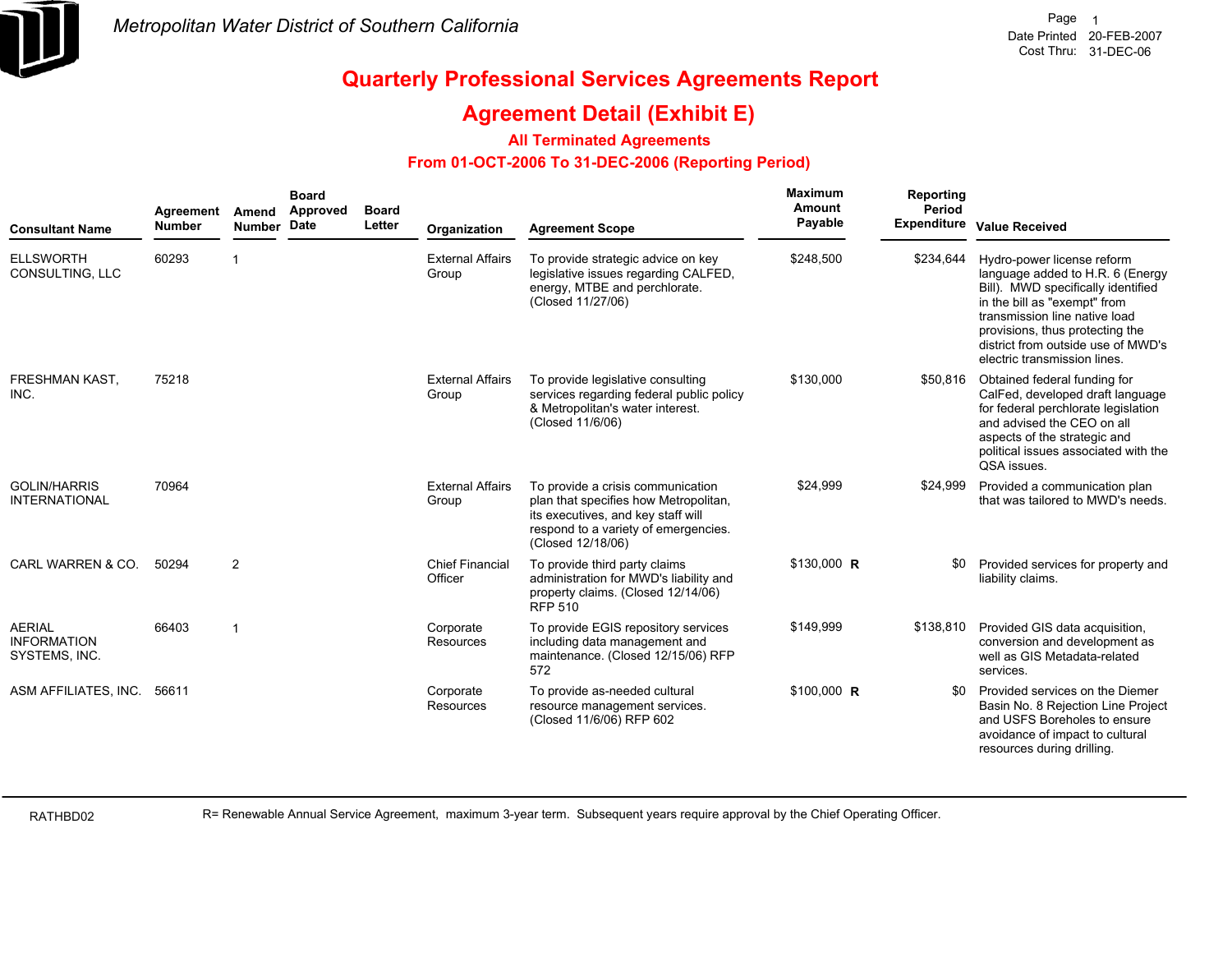

### **Agreement Detail (Exhibit E)**

#### **All Terminated Agreements**

#### **From 01-OCT-2006 To 31-DEC-2006 (Reporting Period)**

| <b>Consultant Name</b>                               | Agreement<br><b>Number</b> | Amend<br><b>Number</b>  | <b>Board</b><br>Approved<br>Date | <b>Board</b><br>Letter | Organization           | <b>Agreement Scope</b>                                                                                                              | Maximum<br>Amount<br>Payable | <b>Reporting</b><br>Period<br><b>Expenditure</b> | <b>Value Received</b>                                                                                                                                                                                                                            |
|------------------------------------------------------|----------------------------|-------------------------|----------------------------------|------------------------|------------------------|-------------------------------------------------------------------------------------------------------------------------------------|------------------------------|--------------------------------------------------|--------------------------------------------------------------------------------------------------------------------------------------------------------------------------------------------------------------------------------------------------|
| <b>ASPEN</b><br><b>ENVIRONMENTAL</b><br><b>GROUP</b> | 56609                      |                         |                                  |                        | Corporate<br>Resources | To provide on-call regulatory and<br>permitting services to support the<br>Environmental Planning Team.<br>(Closed 11/6/06) RFP 602 | \$200,000 R                  | \$0                                              | Provided services with the Skinner<br>Oxidation Retrofit Program, San<br>Diego 2 Culvert Installation Project<br>and the Central Pool<br>Augmentation Project.                                                                                   |
| <b>BECHTEL</b><br><b>CORPORATION</b>                 | A04532                     | $\overline{7}$          | 19-NOV-96                        | $8 - 3$                | Corporate<br>Resources | To provide geological and<br>geotechnical services for the Inland<br>Feeder Project. (Closed 11/17/06)<br><b>RFP 080</b>            | \$29,200,000                 | \$26,466,433                                     | Provided design services for the<br>Arrowhead Tunnel Project.                                                                                                                                                                                    |
| <b>BLACK &amp; VEATCH</b>                            | 52795                      | $\overline{\mathbf{1}}$ | 10-DEC-02                        | $9 - 4$                | Corporate<br>Resources | To provide hydrogeological<br>groundwater modeling services.<br>(Closed 11/17/06) RFP 585                                           | \$650,000                    | \$577,811                                        | Provided project hydrogeology<br>and groundwater modeling<br>services, including field support<br>during well drilling activities,<br>preparation of groundwater model,<br>preparation of cost estimates, and<br>water quality sampling support. |
| <b>COURION</b><br><b>CORPORATION</b>                 | 67617                      | 2                       |                                  |                        | Corporate<br>Resources | To install Password/Account Courier<br>products to provide functionality and<br>security for password resets. (Closed<br>10/16/06)  | \$120,000                    | \$99,812                                         | Provided the necessary technical<br>expertise to implement and<br>manage the Self-Service<br>Password Reset System at<br>Metropolitan.                                                                                                           |
| <b>ENGINEERING</b><br><b>SYSTEMS</b>                 | 57405                      |                         |                                  |                        | Corporate<br>Resources | To provide GIS architectural services.<br>(Closed 10/30/06) RFP 572                                                                 | \$249.999 R                  | \$47,351                                         | Provided an execellent GIS<br>Architect resource for the<br>technical oversight of the<br>successfull Enterprise Geographic<br>Information System (EGIS)<br>infrastructure project, from<br>planning to implementation.                          |
| <b>GEOSCIENCE</b><br>SUPPORT SVCS., INC.             | 71729                      |                         |                                  |                        | Corporate<br>Resources | To provide on-call technical support<br>and analysis for the Arrowhead<br>Tunnels Review Board. (Closed<br>12/14/06)                | $$75,000$ R                  | \$0                                              | Provided geotechnical input for<br>the Arrowhead Tunnels Projects.                                                                                                                                                                               |

RATHBD02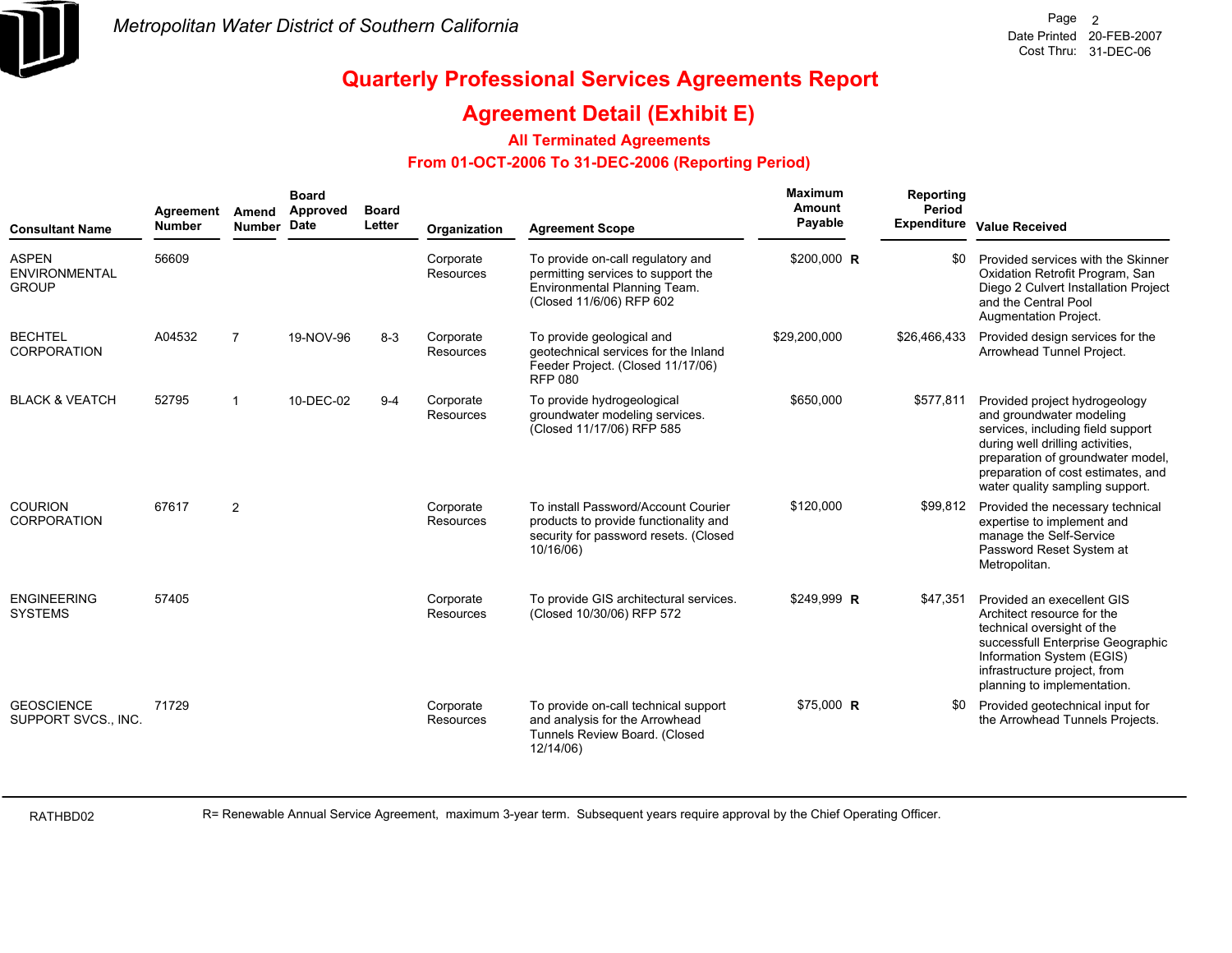

### **Agreement Detail (Exhibit E)**

#### **All Terminated Agreements**

#### **From 01-OCT-2006 To 31-DEC-2006 (Reporting Period)**

| <b>Consultant Name</b>                       | Agreement<br><b>Number</b> | Amend<br><b>Number</b> | <b>Board</b><br>Approved<br><b>Date</b> | <b>Board</b><br>Letter | Organization                  | <b>Agreement Scope</b>                                                                                       | Maximum<br>Amount<br>Payable | Reporting<br>Period<br><b>Expenditure</b> | <b>Value Received</b>                                                                                                                                                                                                   |
|----------------------------------------------|----------------------------|------------------------|-----------------------------------------|------------------------|-------------------------------|--------------------------------------------------------------------------------------------------------------|------------------------------|-------------------------------------------|-------------------------------------------------------------------------------------------------------------------------------------------------------------------------------------------------------------------------|
| <b>INTEGRATED DESIGN</b><br>SERVICES, INC.   | 57622                      |                        |                                         |                        | Corporate<br><b>Resources</b> | To provide seismic integrity<br>assessment services. (Closed<br>10/16/06) RFP 575                            | \$100,000 R                  | \$0                                       | Provided seismic evaluations on<br>MWD's facilities.                                                                                                                                                                    |
| <b>KEANE BIOLOGICAL</b><br><b>CONSULTING</b> | 56616                      |                        |                                         |                        | Corporate<br>Resources        | To provide as-needed biological<br>resources management services.<br>(Closed 11/6/06) RFP 602                | $$150,000$ R                 | \$0                                       | Provided services with the CRA<br>shutdowns, monitoring of tamarisk<br>removal for desert tortoise at<br>Hayfield Dry Lake, and general<br>on-call biological services.                                                 |
| LAI CONSULTANTS,<br>INC.                     | 35302                      | 3                      |                                         |                        | Corporate<br>Resources        | To provide technical edit and review<br>services on Inland Feeder Project.<br>(Closed 11/17/06)              | \$249,999 R                  | \$0                                       | Provided services for the Inland<br>Feeder Program's Technical Edit<br>and Review Committee for design<br>and construction of the Arrowhead<br>Tunnels.                                                                 |
| <b>LAWYERS TITLE</b><br><b>COMPANY</b>       | 56006                      |                        | 11-MAY-04                               | $9-6$                  | Corporate<br>Resources        | To provide land title research services<br>for the Palo Verde Program. (Closed<br>10/16/06)                  | \$300,000                    | \$156,770                                 | Provided various title service tasks<br>(preliminary title reports, litigation<br>guarantees and chains of title)<br>required for the PVID Fallowing<br>Project, to protect MWD legally, in<br>relation to land titles. |
| MWH AMERICAS, INC.                           | 60902                      |                        |                                         |                        | Corporate<br>Resources        | To provide seismic integrity<br>assessment services on Metropolitan<br>facilities. (Closed 10/16/06) RFP 575 | $$100,000$ R                 | \$20,639                                  | Provided seismic assessments on<br>MWD's facilities.                                                                                                                                                                    |
| P & D CONSULTANTS.<br>INC.                   | A04588                     | $\overline{4}$         | 22-FEB-94                               | $8 - 4$                | Corporate<br>Resources        | To provide survey engineering<br>services for the Inland Feeder Project.<br>(Closed 10/19/06) RFP            | \$11,000,000                 | \$9,081,524                               | Provided multi-year mitigation<br>monitoring services in support of<br>the Inland Feeder Program. This<br>demonstrated that Metropolitan<br>met its obligation under the<br>California Environmental Quality.           |

RATHBD02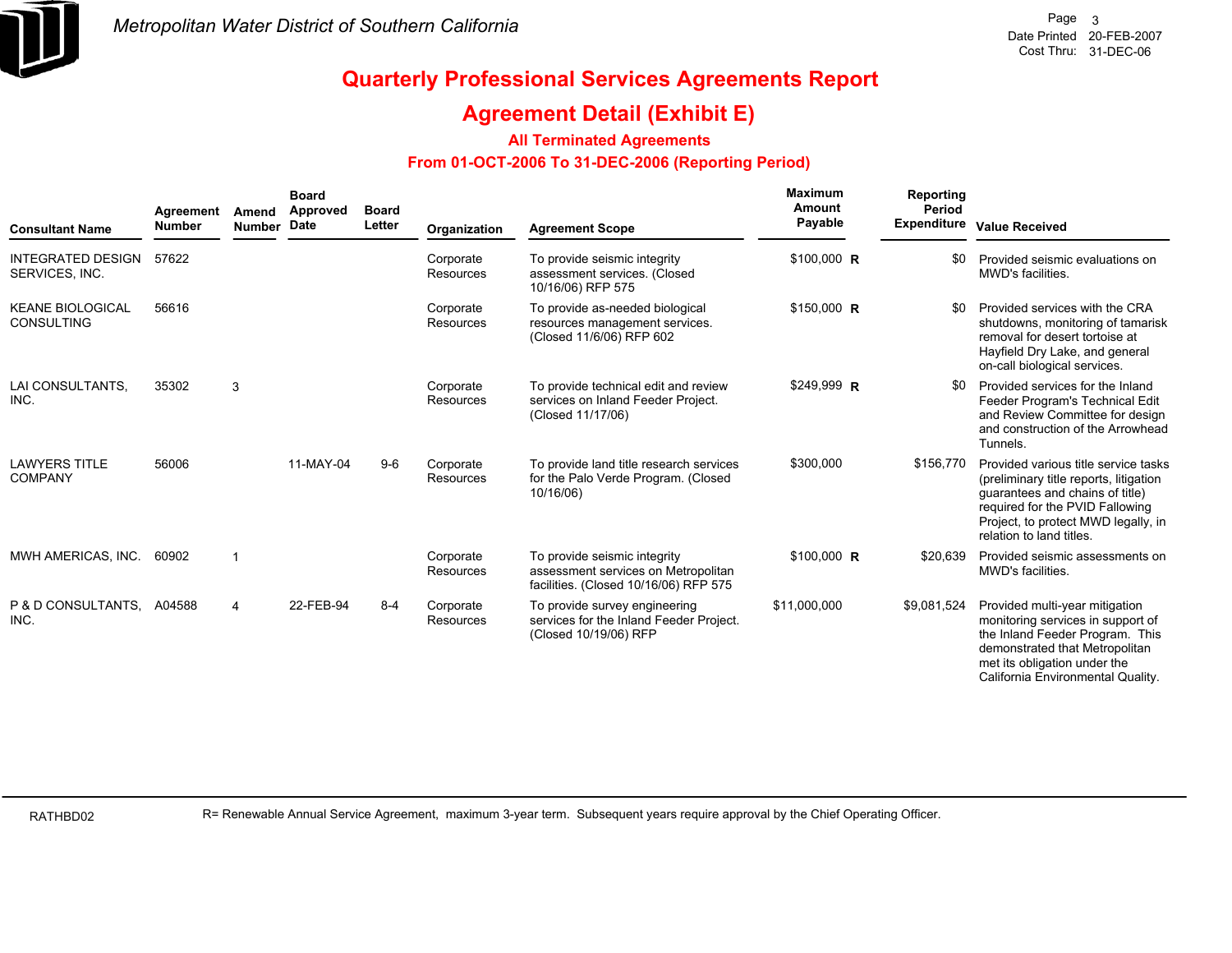

### **Agreement Detail (Exhibit E)**

#### **All Terminated Agreements**

#### **From 01-OCT-2006 To 31-DEC-2006 (Reporting Period)**

| <b>Consultant Name</b>                                                | Agreement<br><b>Number</b> | Amend<br>Number Date | <b>Board</b><br>Approved | <b>Board</b><br>Letter | Organization                               | <b>Agreement Scope</b>                                                                                                                   | Maximum<br><b>Amount</b><br>Payable | Reporting<br>Period | Expenditure Value Received                                                                                                                                                                                                                                |
|-----------------------------------------------------------------------|----------------------------|----------------------|--------------------------|------------------------|--------------------------------------------|------------------------------------------------------------------------------------------------------------------------------------------|-------------------------------------|---------------------|-----------------------------------------------------------------------------------------------------------------------------------------------------------------------------------------------------------------------------------------------------------|
| <b>SPACIENT</b><br>TECHNOLOGIES, INC.                                 | 68200                      | 3                    |                          |                        | Corporate<br><b>Resources</b>              | To provide design services for Quick<br>Map application for utilization in a<br>moblie environment. (Closed 12/15/06)<br>572             | \$44,500                            | \$41,870            | Provided a report titled "Wireless"<br>GIS Prototyping and Testing "<br>containing the results of the work<br>Spacient performed to determine<br>what GIS content could be<br>delivered to field employees at<br>various wireless transmission<br>speeds. |
| UNITED INSPECTION<br>& TESTING, INC.                                  | 54073                      |                      |                          |                        | Corporate<br>Resources                     | To provide supplemental technical<br>services for testing and inspection of<br>soils, concrete and asphalt. (Closed<br>11/06/06) RFP 549 | \$244,000 R                         | \$69,028            | Provided daily inspection<br>reports/materials data for ongoing<br>capital projects.                                                                                                                                                                      |
| RANDALL, MD, MPH,<br>MICHAEL C.                                       | 40453                      | 3                    |                          |                        | <b>Water System</b><br>Operations<br>Group | To provide occupational medical<br>services for MWD employees. (Closed<br>11/24/06) RFP 466                                              | \$52,800 R                          | \$6,600             | Provided services as our medical<br>director reviewing all medical<br>issues throughout the district; pre-<br>employment, annual respirator<br>and DMV exams, ADA issues, and<br>fitness for duty exams.                                                  |
| UNIVERSITY OF<br><b>SOUTHERN</b><br><b>CALIFORNIA</b>                 | 51539                      | $\overline{1}$       |                          |                        | <b>Water System</b><br>Operations<br>Group | <b>GRANT: "Desalination Research and</b><br>Innovation Partnership - EPA II"<br>(Project #102888) (Closed 10/12/06)                      | \$271,000                           | \$270,387           | Provided expertise on biological<br>sulfate reduction in support of U.S.<br>EPA grant: "Desalination<br>Research & Innovation<br>Partnership - EPA IV."                                                                                                   |
| <b>WATER</b><br><b>TECHNOLOGY</b><br><b>TRAINING PROGRAM,</b><br>INC. | 75737                      |                      |                          |                        | <b>Water System</b><br>Operations<br>Group | To provide water operator certification<br>training. (Closed 12/4/06)                                                                    | \$24,999                            | \$24,999            | Provided water treatment and<br>distribution operator training<br>classes from the vendor which<br>helped maintain/upgrade state<br>required operator certifications.                                                                                     |
| 34 NORTH                                                              | 48615                      | 2                    |                          |                        | Water<br>Resources<br>Management<br>Group  | To provide on-call resource analysis,<br>biological engineering, and water<br>quality services. (Closed 10/30/06)<br><b>RFQ 536</b>      | \$120,000 R                         | \$0                 | Provided mapping and graphics<br>resources.                                                                                                                                                                                                               |

RATHBD02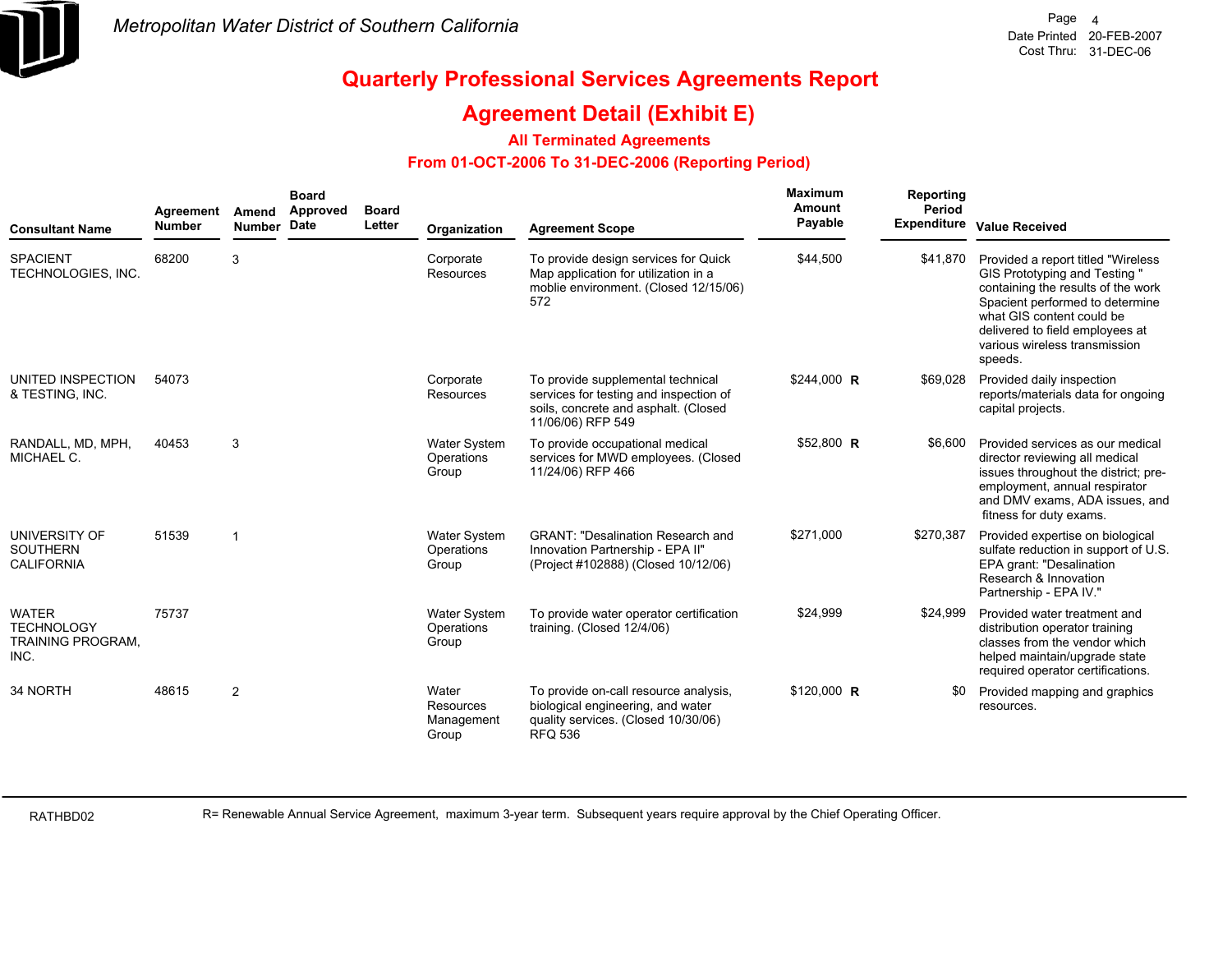

### **Agreement Detail (Exhibit E)**

#### **All Terminated Agreements**

#### **From 01-OCT-2006 To 31-DEC-2006 (Reporting Period)**

| <b>Consultant Name</b>                     | Agreement<br><b>Number</b> | Amend<br><b>Number</b> | <b>Board</b><br>Approved<br>Date | <b>Board</b><br>Letter | Organization                                     | <b>Agreement Scope</b>                                                                                                                                            | Maximum<br>Amount<br>Payable | Reporting<br>Period | Expenditure Value Received                                                                                                                                                           |
|--------------------------------------------|----------------------------|------------------------|----------------------------------|------------------------|--------------------------------------------------|-------------------------------------------------------------------------------------------------------------------------------------------------------------------|------------------------------|---------------------|--------------------------------------------------------------------------------------------------------------------------------------------------------------------------------------|
| <b>BYRON BUCK AND</b><br><b>ASSOCIATES</b> | 48616                      |                        |                                  |                        | Water<br>Resources<br>Management<br>Group        | To provide on-call resource analysis,<br>biological, engineering and water<br>quality services. (Closed 10/30/06)<br><b>RFQ 536</b>                               | \$205,000 R                  | \$0                 | Provided water quality and water<br>supply resource consulting<br>services.                                                                                                          |
| CH2M HILL. INC.                            | 48617                      | 3                      |                                  |                        | Water<br>Resources<br>Management<br>Group        | To provide on-call resource analysis,<br>biological engineering, and water<br>quality services. (Closed 10/30/06)<br><b>RFQ 536</b>                               | \$240,000 R                  | \$0                 | Provided water quality and supply<br>modeling of SWP supplies.                                                                                                                       |
| <b>CONSERVISION</b><br>CONSULTING, LLC     | 55208                      | $\mathbf{1}$           |                                  |                        | Water<br>Resources<br>Management<br>Group        | To provide verification and data<br>collection on the residential and<br>commercial water conservation<br>incentive programs. (Closed 11/24/06)<br><b>RFP 570</b> | \$90,000                     |                     | \$82,702 Provided valuable inspection and<br>verification services for its CII<br>Program. These services ensured<br>that Metropolitan funds for rebates<br>were used as contracted. |
| GEORGESON, DUANE 55212                     |                            |                        |                                  |                        | Water<br>Resources<br>Management<br>Group        | To provide consulting services on<br>water and power resources. (Closed<br>10/12/06)                                                                              | $$174,000$ R                 | \$0                 | Provided valuable input,<br>monitoring and agency<br>representation services regarding<br>energy matters related to the State<br>Water Project.                                      |
| <b>HDR ENGINEERING.</b><br><b>INC</b>      | 44969                      | 5                      |                                  |                        | Water<br><b>Resources</b><br>Management<br>Group | To provide scientific and technical<br>services for Bay Delta. (Closed<br>10/17/06) RFP 498                                                                       | \$95.000 R                   | \$0                 | Provided support on SWP<br>Bay/Delta fish and ecosystem<br>restoration analyses, including<br>cost effectiveness analyses.                                                           |
| KENNEDY/JENKS/TOD 52783<br>D, LLC          |                            | $\mathbf 1$            |                                  |                        | Water<br>Resources<br>Management<br>Group        | To provide on-call feasibility<br>engineering services. (Closed<br>10/19/06) RFQ 528                                                                              | \$225,000                    | \$192,549           | Provided Metropolitan with siting<br>study for the Riverside WTP and<br>feasibility report for the Orange<br>County Cross Feeder.                                                    |
| M-CUBED                                    | 48322                      | -1                     |                                  |                        | Water<br>Resources<br>Management<br>Group        | To provide land management technical<br>services. (Closed 10/30/06) RFP 534                                                                                       | \$240,000                    | \$62,951            | Provided an economic evaluation<br>of the third party impacts of the<br>Fallowing Program that has been<br>implemented in the Palo Verde<br>Valley.                                  |

RATHBD02